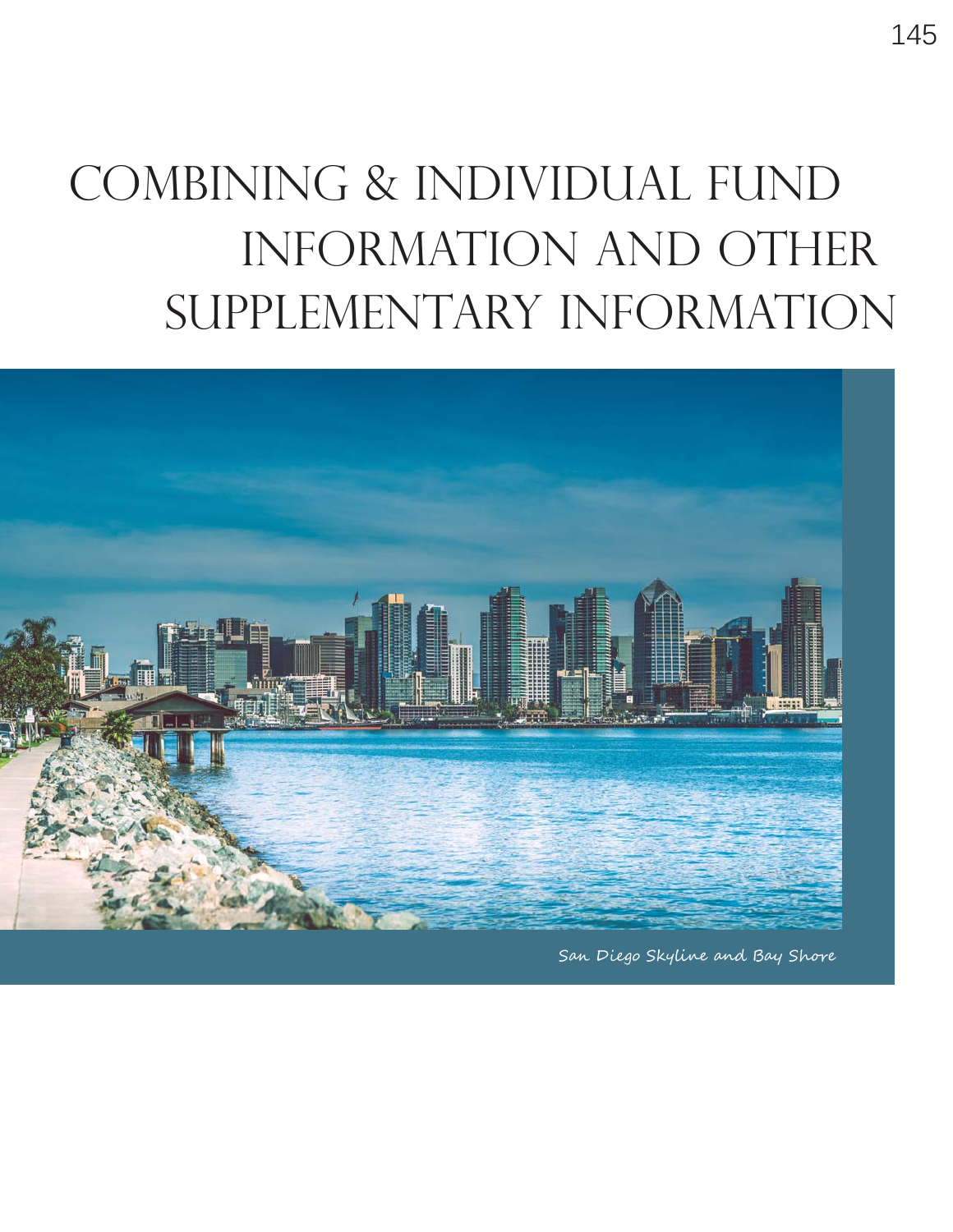County of San Diego **/** Comprehensive Annual Financial Report **/** For the year ended June 30, 2015

# **NONMAJOR GOVERNMENTAL FUNDS SPECIAL REVENUE FUNDS**

Special revenue funds are used to account for and report the proceeds of specific revenue sources that are restricted or committed to expenditure for specified purposes other than debt service or capital projects.

# **Air Pollution Fund**

This fund was established to provide for control of air pollution from motor vehicles and other sources in order to attain health based air quality standards. Revenue sources include license and permit fees, fines, state and federal funds, charges to property owners and vehicle registration fees. This fund is restricted for air pollution activities.

# **Asset Forfeiture Program Fund**

This fund was established to account for the proceeds of the assets that were seized and forfeited by law enforcement agencies during the investigation of criminal activities. These monies and the investment income derived therefrom are used for activities that enhance public safety and security and for the prevention, investigation, and apprehension of criminal law violators. This fund is restricted for law enforcement activities.

# **County Library Fund**

This fund was established to provide library services for the unincorporated area as well as 11 of the incorporated cities within the county. Property taxes provide most of the fund's revenues; aid from other governmental agencies, grants and revenues from library services provide the remaining principal revenues. This fund is restricted for library services.

# **County Low and Moderate Income Housing Asset Fund**

Pursuant to Health and Safety Code 34176, the County elected to assume the housing functions of the housing assets of the former San Diego County Redevelopment Agency, along with the related rights,

powers, liabilities, duties and obligations. As a result, this fund was created on February 1, 2012, and the use of this fund is restricted for housing activities.

# **County Service District Funds**

These special district funds were established to provide authorized services such as road, park, lighting maintenance, fire protection or ambulance service to specific areas in the county. They are financed by ad valorem property taxes in the area benefited or by special assessments levied on specific properties. They also derive revenue from cities and from services provided to property owners. This fund is restricted for road, park lighting maintenance, fire protection and ambulance services.

# **Edgemoor Development Fund**

This fund was established pursuant to Board Policy F-38, which provides guidelines for the use, development and disposition of the County's 326 acres of property located in the City of Santee, known as the Edgemoor Property. Future development plans of the Edgemoor Property may include parks, a library, housing, a fire station, post office and other facilities. Revenues are derived from the sale or lease of land within the Edgemoor property, and these revenues are to be used for the reconstruction of the Edgemoor Skilled Nursing Facility. A portion of these reconstruction costs include an annual transfer to reimburse the General Fund for annual lease payments associated with the 2014 Edgemoor Refunding COPs which refunded the 2005 and 2006 Edgemoor COPS. Those COPs were used to fund the redevelopment of the Edgemoor Skilled Nursing Facility, which was completed in 2009. The federal reimbursements with the SB 1128 program are also deposited into this fund. This fund is restricted for Edgemoor development.

# **Flood Control District Fund**

This fund was established to account for revenues and expenditures related to providing flood control in the county. It is financed primarily by ad valorem property taxes. This fund is restricted for flood control future drainage improvements.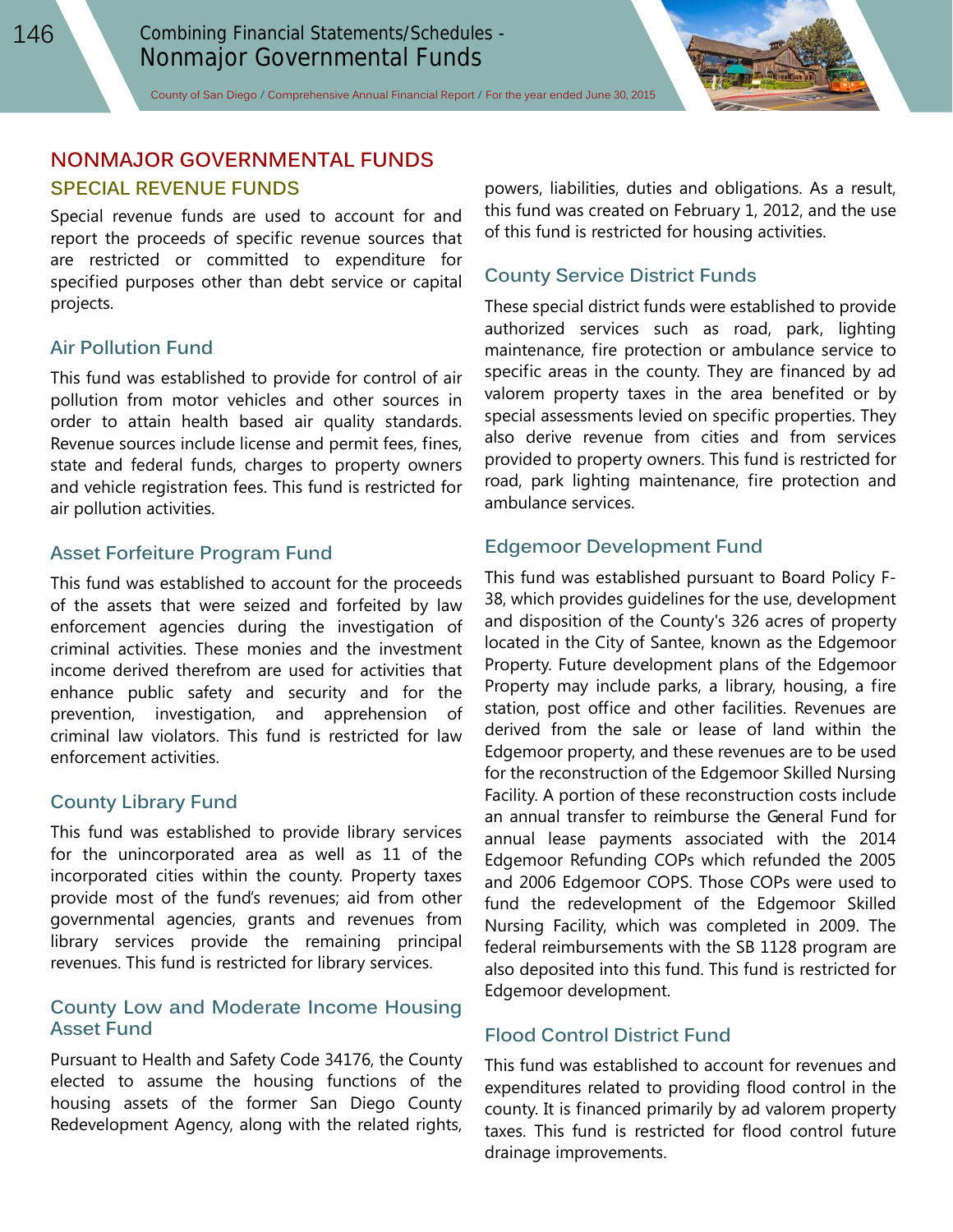County of San Diego **/** Comprehensive Annual Financial Report **/** For the year ended June 30, 2015

## **Housing Authority - Low and Moderate Income Housing Asset Fund**

Pursuant to Health and Safety Code (HSC) 34176 (b) and (b)(2), the City of Santee elected to transfer the housing functions of the Successor Agency to the Community Development Commission of the City of Santee, to the County of San Diego Housing Authority (Housing Authority). Documents identifying the assets elected to be transferred were received by the Housing Authority on March 21, 2014. On May 21, 2014, the Board of Commissioners of the Housing Authority authorized acceptance of the assets contingent on two items. To date, one item has been satisfied and the other is still in progress. This fund was created in fiscal year 2013-14 and the use of this fund is restricted for housing activities.

## **Housing Authority - Other Fund**

This fund was established to account for revenues and expenditures of programs administered by the Housing Authority. These programs assist individuals and families to reside in decent, safe, and sanitary housing. The U.S. Department of Housing and Urban Development (HUD) provides the majority of the funding for the Housing Authority's program expenditures.

## **In Home Supportive Services Public Authority Fund (IHSSPA)**

This authority was established for the administration of the IHSSPA registry, investigation of the qualifications and background of potential registry personnel, referral of registry personnel to IHSSPA recipients and the provision for training of providers and recipients. The authority is funded by the State's social services realignment fund, federal and state programs. The monies are initially deposited into the County's General Fund, and transferred to the IHSSPA fund. This fund is restricted for in home supportive services.

## **Inactive Wastesites Fund**

This fund was established to receive one-time homeowner association deposits and residual funds from the sale of the County's Solid Waste System. Expenditures include repairs, maintenance and care for the County's inactive landfill sites in accordance with all applicable governmental regulations, laws and guidelines. This fund is committed to landfill postclosure and inactive landfill maintenance.

## **Inmate Welfare Program Fund**

This fund was established to receive telephone and other vending commissions and profits from stores operated in connection with the county jails. Fund expenditures, by law, must be solely for the benefit, education and welfare of confined inmates. This fund is restricted for the benefit, education, and welfare of jail inmates.

# **Lighting Maintenance District Fund**

This fund was established to provide street and road lighting services to specified areas of the County. Revenue sources include ad valorem taxes, benefit fees, state funding and charges to property owners. This fund is restricted for street and road lighting maintenance.

## **Other Special Revenue Funds**

These funds were established to receive user fees, land lease revenues and fines. The activities (expenditures) of this fund are restricted for retracement or remonument surveys, improvements for grazing lands, wildlife propagation and aviation purposes capital improvements and repairs, contracts administration, data collection, analysis and reporting, and responding to complaints regarding trash and trash haulers in unincorporated areas.

## **Park Land Dedication Fund**

This fund was established to receive and expend special park land dedication fees from developers of land as a condition for approval of any development. The fees may be used for the purchase of land and the development of land for active park or recreational facilities. These facilities serve the future residents of such developments and the greater county at large. In lieu of the payment of these fees, the developer may dedicate land for active park or recreational facilities. This fund is restricted, as per the Park Land Dedication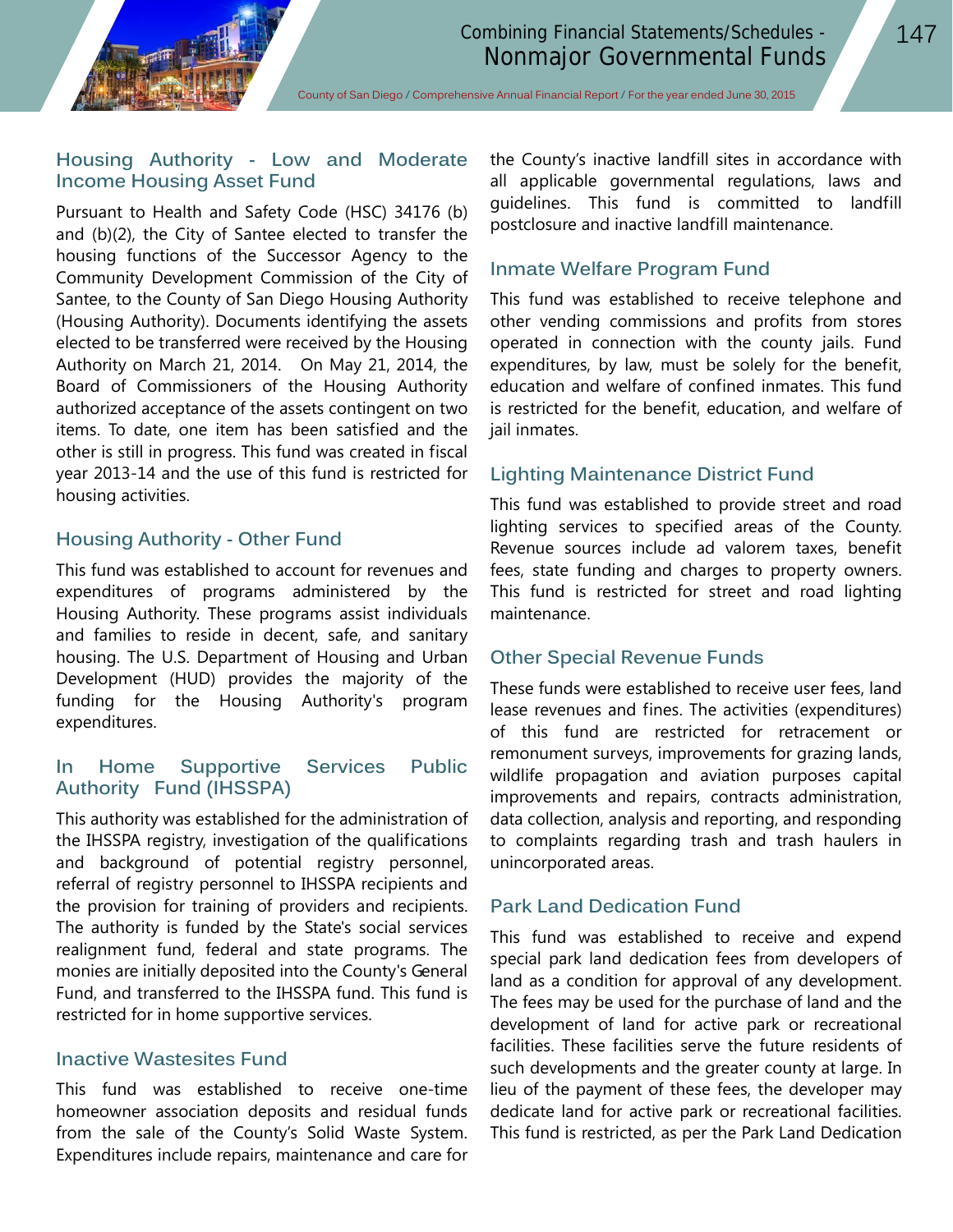County of San Diego **/** Comprehensive Annual Financial Report **/** For the year ended June 30, 2015

Ordinance, to developing new or rehabilitating existing neighborhood or community park or recreational facilities.

# **Road Fund**

This fund was established to provide for maintenance and construction of roadways and for specialized engineering services to other governmental units and the public. Revenues consist primarily of the County's share of state highway user taxes and are supplemented by federal funds, vehicle code fines, and fees and reimbursements for engineering services provided. This fund is restricted for future road improvements.

# **Tobacco Securitization Joint Special Revenue Fund**

The Tobacco Securitization Joint Special Revenue Fund accounts for the transactions of the San Diego County Tobacco Asset Securitization Corporation and Tobacco Securitization Authority of Southern California, two component units, that are blended into the County's financial statements. This fund is funded by restricted tobacco settlement revenues.

## **DEBT SERVICE FUNDS**

Debt service funds are used to account for and report financial resources that are restricted, committed, or assigned to expenditure for principal and interest. Debt service funds should be used to report resources if legally mandated.

## **Pension Obligation Bonds Fund**

This fund receives payments from the County and other agencies for payment of principal and interest due on taxable pension obligation bonds. The debt issue was used to satisfy the County's requirement to amortize the unfunded actuarial accrued liability with respect to retirement benefits accruing to members of the San Diego County Employees Retirement Association. This fund is restricted for debt service.

## **San Diego Regional Building Authority Fund**

This fund receives rental payments based on the lease purchase agreement from the San Miguel Consolidated Fire Protection District (SMCFPD) for payment of principal and interest due on lease revenue bonds issued for the SMCFPD; secured by the lease purchase payments. This fund also receives interest on monies invested in permissible investments as directed by each San Diego Regional Building Authority (SDRBA) financing's Trust indenture. Debt service payments made in this fund also include payments not accounted for in the County's General Fund related to SDRBA debt issuances; and are secured by interest earnings on the aforementioned permissible investments. This fund is restricted for debt service.

## **SANCAL Fund**

This fund receives interest on monies invested in permissible investments as directed by each San Diego County Capital Asset Leasing Corporation (SANCAL) financing's Trust indenture. Debt service payments made in this fund are secured by the aforementioned interest earnings and represent payments not accounted for in the County's General Fund related to SANCAL debt issuances. This fund is restricted for debt service.

## **CAPITAL PROJECTS FUNDS**

Capital projects funds are used to account for and report financial resources that are restricted, committed, or assigned to expenditure for capital outlays, including the acquisition or construction of capital facilities and other capital assets. Capital projects funds exclude those types of capital-related outflows financed by proprietary funds or for assets that will be held in trust for individuals, private organizations, or other governments.

## **Capital Outlay Fund**

This fund is used exclusively to finance the acquisition, construction and completion of permanent public improvements, including public buildings; and for the costs of acquiring land and permanent improvements.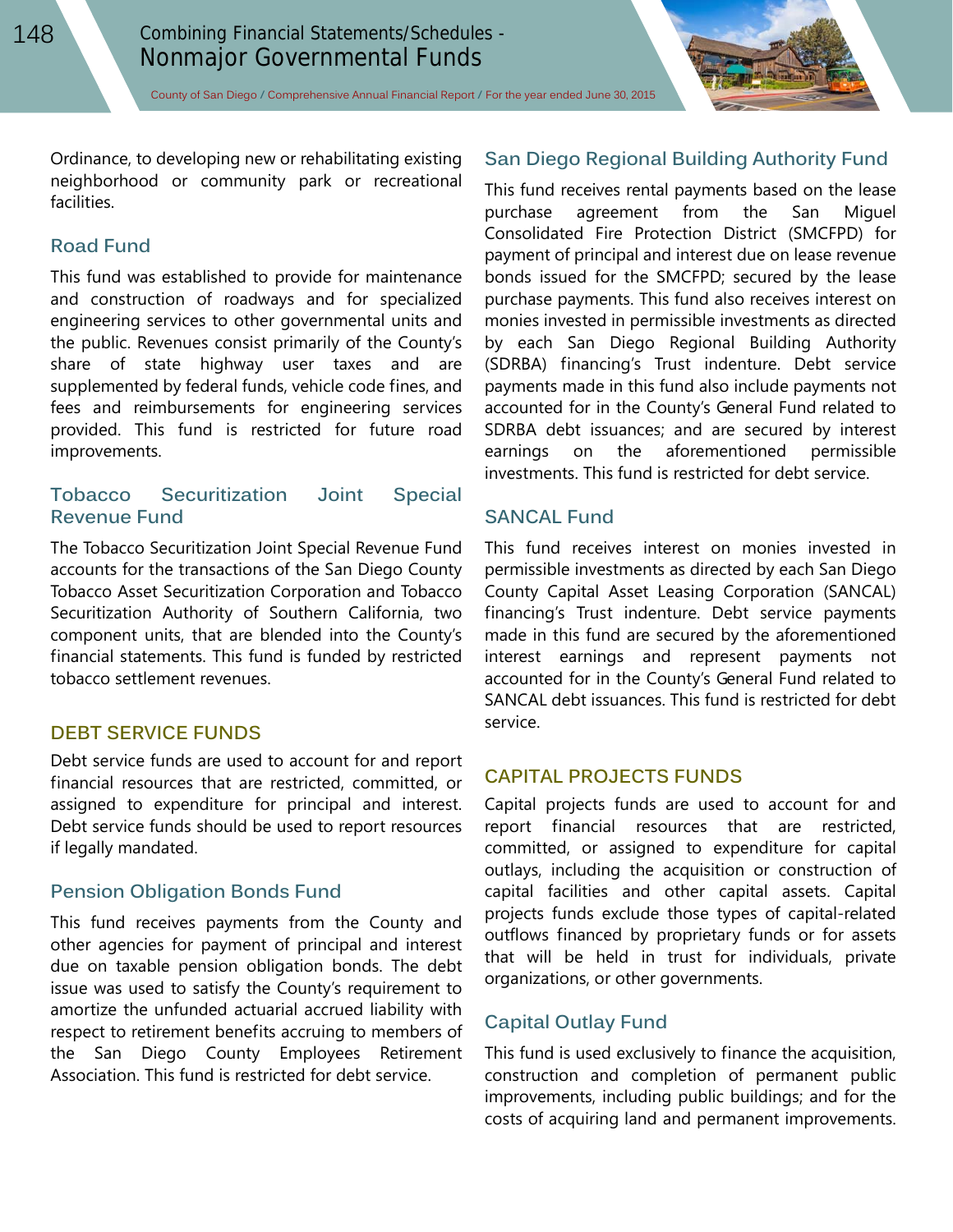

Revenues are obtained from grants; and contributions from other funds when approved by the Board of Supervisors. This fund is committed to capital projects.

# **San Diego Regional Building Authority Fund**

This fund is used to account for the expenditures of the proceeds from the sale of lease revenue bonds of the San Diego Regional Building Authority used for the acquisition and construction of permanent buildings by the County. This fund is restricted for capital projects per various debt covenants.

# **SANCAL Fund**

This fund is used to account for the expenditures of the proceeds from the sale of certificates of participation of the San Diego Capital Asset Leasing Corporation used to pay construction costs for the County Administration Center Waterfront Park and the Cedar Kettner Parking Structure. This fund is restricted for capital projects per various debt covenants.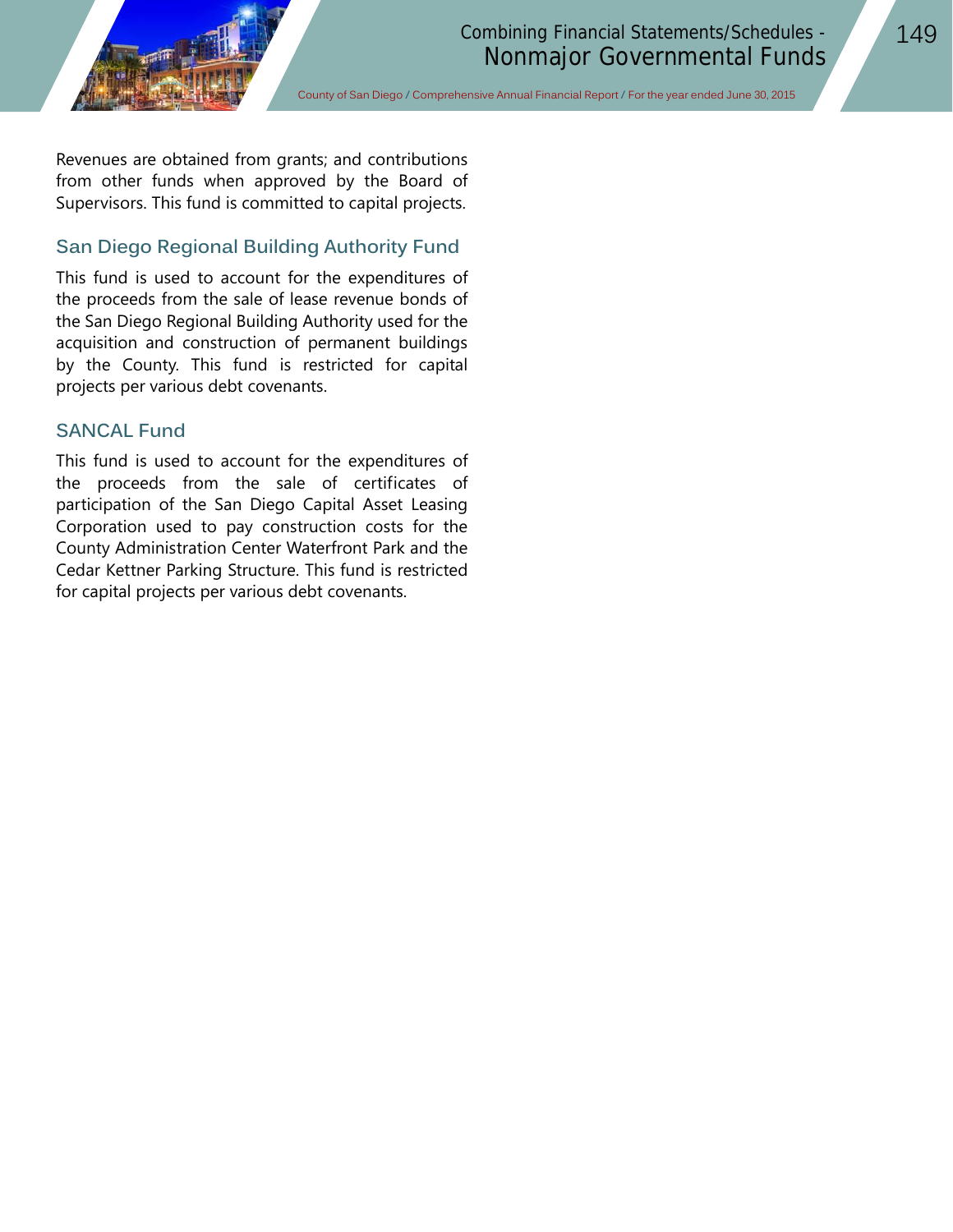County of San Diego **/** Comprehensive Annual Financial Report **/** For the year ended June 30, 2015

## **COMBINING BALANCE SHEET NONMAJOR GOVERNMENTAL FUNDS**

**June 30, 2015 (In Thousands)**

|                                 | Special<br>Revenue Funds | <b>Debt Service</b><br><b>Funds</b> | <b>Capital Projects</b><br><b>Funds</b> | <b>Total Nonmajor</b><br>Governmental<br><b>Funds</b> |
|---------------------------------|--------------------------|-------------------------------------|-----------------------------------------|-------------------------------------------------------|
| <b>ASSETS</b>                   |                          |                                     |                                         |                                                       |
| Pooled cash and investments     | 333,965<br>S             | 28,050                              | 12,578                                  | 374,593                                               |
| Investments with fiscal agents  | 4,986                    |                                     |                                         | 4,986                                                 |
| Receivables, net                | 84,570                   | 34                                  | 3,565                                   | 88,169                                                |
| Property taxes receivables, net | 475                      |                                     |                                         | 475                                                   |
| Due from other funds            | 5,683                    | 677                                 | 11,791                                  | 18,151                                                |
| Inventories                     | 1,370                    |                                     |                                         | 1,370                                                 |
| Deposits with others            | 16                       |                                     |                                         | 16                                                    |
| Prepaid items                   | 346                      |                                     |                                         | 346                                                   |
| Restricted assets:              |                          |                                     |                                         |                                                       |
| Cash with fiscal agents         | 425                      |                                     | 4,795                                   | 5,220                                                 |
| Investments with fiscal agents  | 45,503                   | 982                                 | 1,011                                   | 47,496                                                |
| Lease receivable                |                          | 4,451                               |                                         | 4,451                                                 |
| Total assets                    | 477,339                  | 34,194                              | 33,740                                  | 545,273                                               |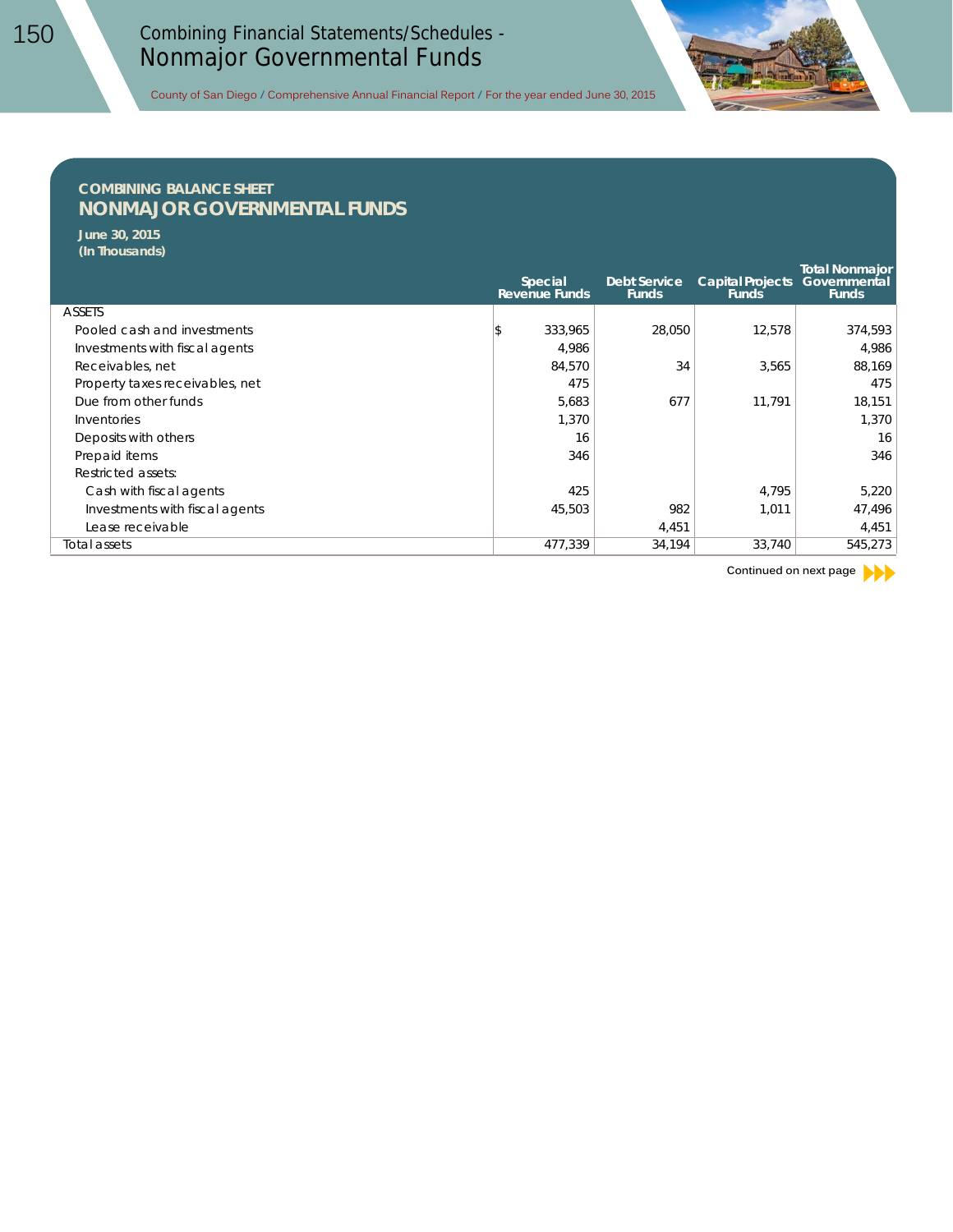

County of San Diego **/** Comprehensive Annual Financial Report **/** For the year ended June 30, 2015

## **COMBINING BALANCE SHEET NONMAJOR GOVERNMENTAL FUNDS**

**June 30, 2015 (In Thousands)**

| (Continued)                                                        | Special<br><b>Revenue Funds</b> | <b>Debt Service</b><br><b>Funds</b> | Capital Projects Governmental<br><b>Funds</b> | <b>Total Nonmajor</b><br><b>Funds</b> |
|--------------------------------------------------------------------|---------------------------------|-------------------------------------|-----------------------------------------------|---------------------------------------|
| LIABILITIES, DEFERRED INFLOWS OF RESOURCES AND FUND BALANCES       |                                 |                                     |                                               |                                       |
| <b>LIABILITIES</b>                                                 |                                 |                                     |                                               |                                       |
| Accounts payable                                                   | 11,748                          |                                     | 14,364                                        | 26,112                                |
| Accrued payroll                                                    | 2,915                           |                                     |                                               | 2,915                                 |
| Due to other funds                                                 | 10,456                          | 68                                  | 8,421                                         | 18,945                                |
| Unearned revenue                                                   | 3,653                           |                                     |                                               | 3,653                                 |
| <b>Total liabilities</b>                                           | 28,772                          | 68                                  | 22,785                                        | 51,625                                |
| DEFERRED INFLOWS OF RESOURCES                                      |                                 |                                     |                                               |                                       |
| Non-pension:                                                       |                                 |                                     |                                               |                                       |
| Property taxes received in advance                                 | 541                             |                                     |                                               | 541                                   |
| Air Quality State Moyer Program                                    | 1,566                           |                                     |                                               | 1,566                                 |
| Affordable Housing Project                                         | 4                               |                                     |                                               |                                       |
| Housing Administrative Cost Allowance                              | 133                             |                                     |                                               | 133                                   |
| Unavailable revenue                                                | 59,644                          | 4,451                               |                                               | 64,095                                |
| Total deferred inflows of resources                                | 61,888                          | 4,451                               |                                               | 66,339                                |
| <b>FUND BALANCES</b>                                               |                                 |                                     |                                               |                                       |
| Nonspendable:                                                      |                                 |                                     |                                               |                                       |
| Not in spendable form:                                             |                                 |                                     |                                               |                                       |
| Loans, due from other funds and prepaids                           | 3,763                           |                                     |                                               | 3,763                                 |
| Inventories and deposits with others                               | 1,386                           |                                     |                                               | 1,386                                 |
| Restricted for:                                                    |                                 |                                     |                                               |                                       |
| Creditors - Debt service                                           | 45,745                          | 29,675                              |                                               | 75,420                                |
| Creditors - Capital projects                                       |                                 |                                     | 4,318                                         | 4,318                                 |
| Grantors - Housing assistance                                      | 22,541                          |                                     |                                               | 22,541                                |
| Laws or regulations of other governments:                          |                                 |                                     |                                               |                                       |
| Future road improvements                                           | 133,534                         |                                     |                                               | 133,534                               |
| Fund purpose                                                       | 98,758                          |                                     |                                               | 98,758                                |
| Other purposes                                                     | 19,822                          |                                     |                                               | 19,822                                |
| Committed to:                                                      |                                 |                                     |                                               |                                       |
| Landfill closure, postclosure and landfill maintenance             | 60,902                          |                                     |                                               | 60,902                                |
| Capital projects' funding                                          |                                 |                                     | 6.637                                         | 6,637                                 |
| Assigned to:                                                       |                                 |                                     |                                               |                                       |
| Legislative and administrative services                            | 228                             |                                     |                                               | 228                                   |
| <b>Total fund balances</b>                                         | 386,679                         | 29,675                              | 10,955                                        | 427,309                               |
| Total liabilities, deferred inflows of resources and fund balances | $\sqrt{2}$<br>477,339           | 34,194                              | 33,740                                        | 545,273                               |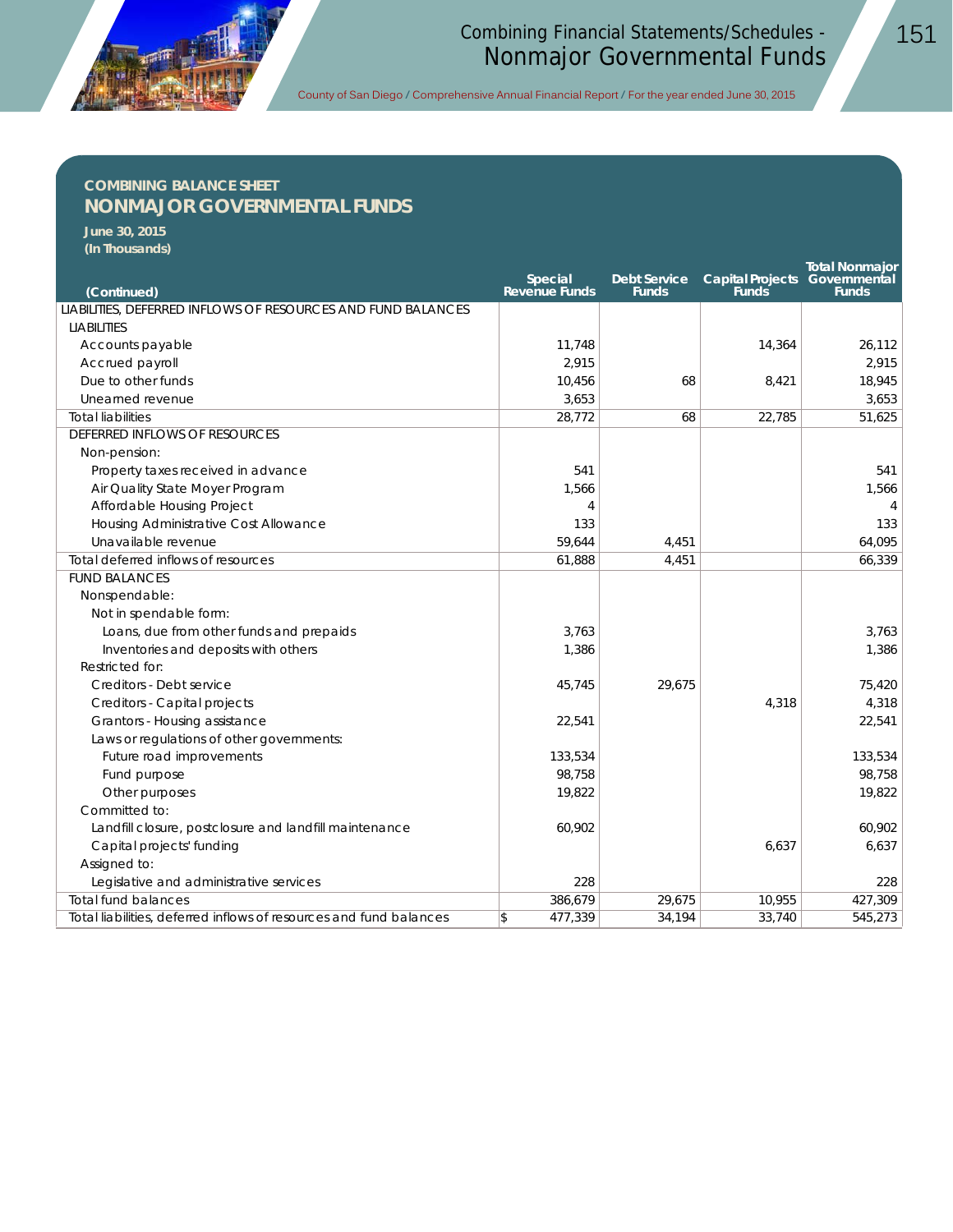## **COMBINING BALANCE SHEET NONMAJOR GOVERNMENTAL FUNDS Special Revenue Funds**

**June 30, 2015 (In Thousands)**

|                                 | <b>Air Pollution</b><br>Fund | <b>Asset Forfeiture County Library</b><br><b>Program Fund</b> | Fund   | <b>County Low</b><br>and Moderate<br>Income<br><b>Housing Asset</b><br><b>Fund</b> | <b>County Service</b><br><b>District Funds</b> | Edgemoor<br>Development<br>Fund |
|---------------------------------|------------------------------|---------------------------------------------------------------|--------|------------------------------------------------------------------------------------|------------------------------------------------|---------------------------------|
| ASSETS                          |                              |                                                               |        |                                                                                    |                                                |                                 |
| Pooled cash and investments     | 23,676                       | 9,451                                                         | 14,952 | 5                                                                                  | 23,816                                         | 4,876                           |
| Investments with fiscal agents  |                              |                                                               |        |                                                                                    |                                                |                                 |
| Receivables, net                | 2,068                        | 9                                                             | 183    | 4,136                                                                              | 482                                            | 5                               |
| Property taxes receivables, net |                              |                                                               | 371    |                                                                                    | 45                                             |                                 |
| Due from other funds            | 3                            | 88                                                            | 176    |                                                                                    | 70                                             |                                 |
| Inventories                     | 189                          | 252                                                           | 50     |                                                                                    | 49                                             |                                 |
| Deposits with others            |                              |                                                               |        |                                                                                    |                                                |                                 |
| Prepaid items                   |                              |                                                               |        | 121                                                                                |                                                |                                 |
| Restricted assets:              |                              |                                                               |        |                                                                                    |                                                |                                 |
| Cash with fiscal agents         |                              |                                                               |        |                                                                                    |                                                |                                 |
| Investments with fiscal agents  |                              |                                                               |        |                                                                                    |                                                |                                 |
| Total assets                    | 25,936                       | 9,800                                                         | 15,732 | 4,262                                                                              | 24,462                                         | 4,881                           |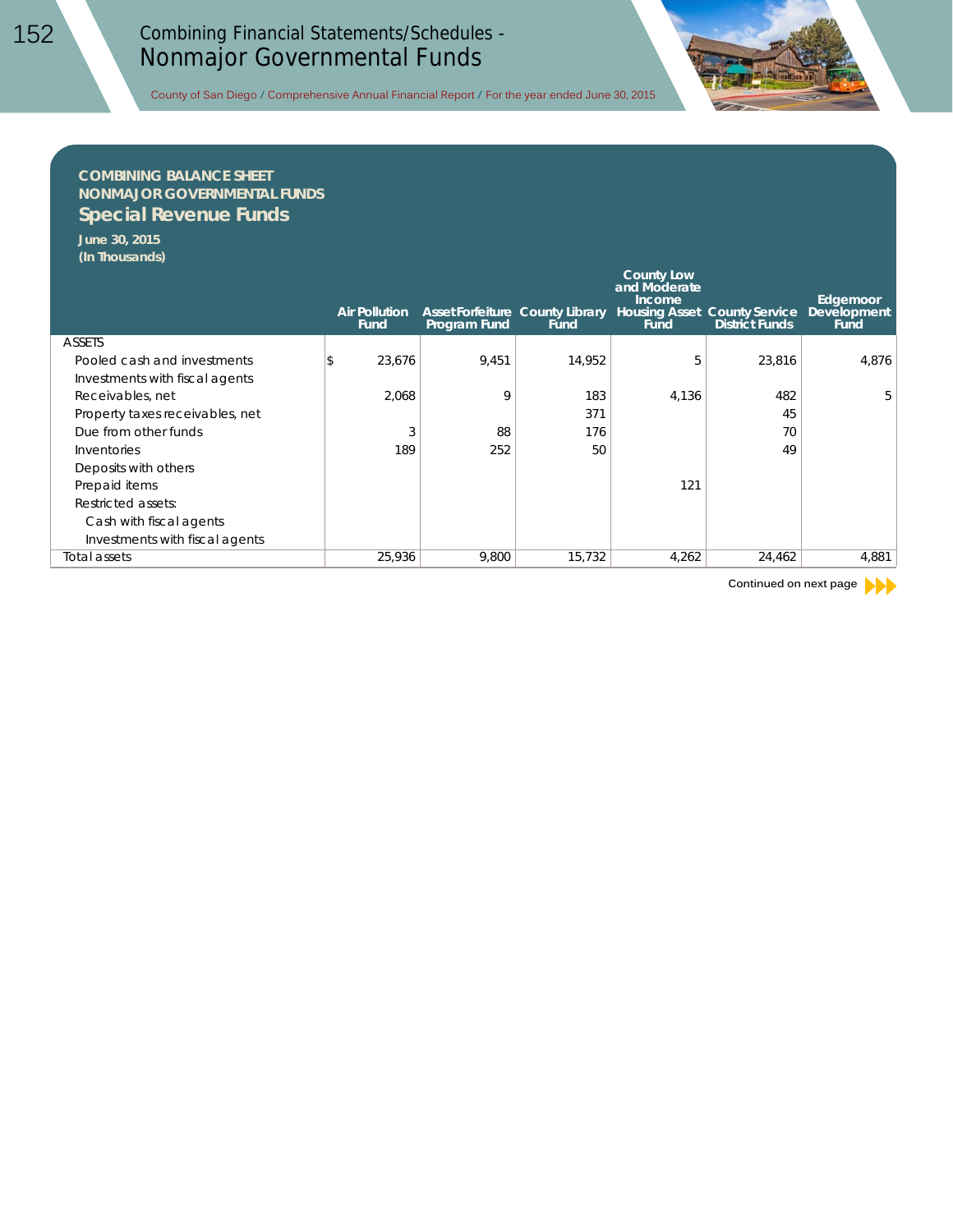

County of San Diego **/** Comprehensive Annual Financial Report **/** For the year ended June 30, 2015

## **COMBINING BALANCE SHEET NONMAJOR GOVERNMENTAL FUNDS Special Revenue Funds**

**June 30, 2015 (In Thousands)**

|                                                           |                      |              |        | <b>County Low</b><br>and Moderate |                                                                                                   |              |
|-----------------------------------------------------------|----------------------|--------------|--------|-----------------------------------|---------------------------------------------------------------------------------------------------|--------------|
|                                                           | <b>Air Pollution</b> |              |        | Income                            |                                                                                                   | Edgemoor     |
| (Continued)                                               | Fund                 | Program Fund | Fund   | Fund                              | Asset Forfeiture County Library Housing Asset County Service Development<br><b>District Funds</b> | Fund         |
| LIABILITIES, DEFERRED INFLOWS OF                          |                      |              |        |                                   |                                                                                                   |              |
| RESOURCES AND FUND BALANCES                               |                      |              |        |                                   |                                                                                                   |              |
| <b>LIABILITIES</b>                                        |                      |              |        |                                   |                                                                                                   |              |
| Accounts payable                                          | 1,164                | 29           | 764    |                                   | 1,954                                                                                             | 1            |
| Accrued payroll                                           | 579                  |              | 836    |                                   |                                                                                                   |              |
| Due to other funds                                        | 587                  | 30           | 852    |                                   | 369                                                                                               |              |
| Unearned revenue                                          | 1,436                |              |        |                                   |                                                                                                   |              |
| <b>Total liabilities</b>                                  | 3,766                | 59           | 2,452  |                                   | 2,323                                                                                             | $\mathbf{1}$ |
| DEFERRED INFLOWS OF RESOURCES                             |                      |              |        |                                   |                                                                                                   |              |
| Non-pension:                                              |                      |              |        |                                   |                                                                                                   |              |
| Property taxes received in advance                        |                      |              | 414    |                                   | 54                                                                                                |              |
| Air Quality State Moyer Program                           | 1,566                |              |        |                                   |                                                                                                   |              |
| Affordable Housing Project                                |                      |              |        | $\overline{4}$                    |                                                                                                   |              |
| Housing Administrative Cost Allowance                     |                      |              |        |                                   |                                                                                                   |              |
| Unavailable revenue                                       | 18                   |              | 458    | 720                               | 39                                                                                                |              |
| Total deferred inflows of resources                       | 1,584                |              | 872    | 724                               | 93                                                                                                |              |
| <b>FUND BALANCES</b>                                      |                      |              |        |                                   |                                                                                                   |              |
| Nonspendable:                                             |                      |              |        |                                   |                                                                                                   |              |
| Not in spendable form:                                    |                      |              |        |                                   |                                                                                                   |              |
| Loans, due from other funds and<br>prepaids               |                      |              |        | 3,538                             |                                                                                                   |              |
| Inventories and deposits with others                      | 189                  | 252          | 50     |                                   | 49                                                                                                |              |
| Restricted for:                                           |                      |              |        |                                   |                                                                                                   |              |
| Creditors - Debt service                                  |                      |              |        |                                   |                                                                                                   |              |
| Grantors - Housing assistance                             |                      |              |        |                                   |                                                                                                   |              |
| Laws or regulations of other<br>governments:              |                      |              |        |                                   |                                                                                                   |              |
| Future road improvements                                  |                      |              |        |                                   |                                                                                                   |              |
| Fund purpose                                              | 20,397               | 9,489        | 12,130 |                                   | 21,997                                                                                            | 4.880        |
| Other purposes                                            |                      |              |        |                                   |                                                                                                   |              |
| Committed to:                                             |                      |              |        |                                   |                                                                                                   |              |
| Landfill closure, postclosure and landfill<br>maintenance |                      |              |        |                                   |                                                                                                   |              |
| Assigned to:                                              |                      |              |        |                                   |                                                                                                   |              |
| Legislative and administrative services                   |                      |              | 228    |                                   |                                                                                                   |              |
| <b>Total fund balances</b>                                | 20,586               | 9,741        | 12,408 | 3,538                             | 22,046                                                                                            | 4,880        |
| Total liabilities, deferred inflows of resources          |                      |              |        |                                   |                                                                                                   |              |
| and fund balances                                         | \$<br>25,936         | 9,800        | 15,732 | 4,262                             | 24,462                                                                                            | 4,881        |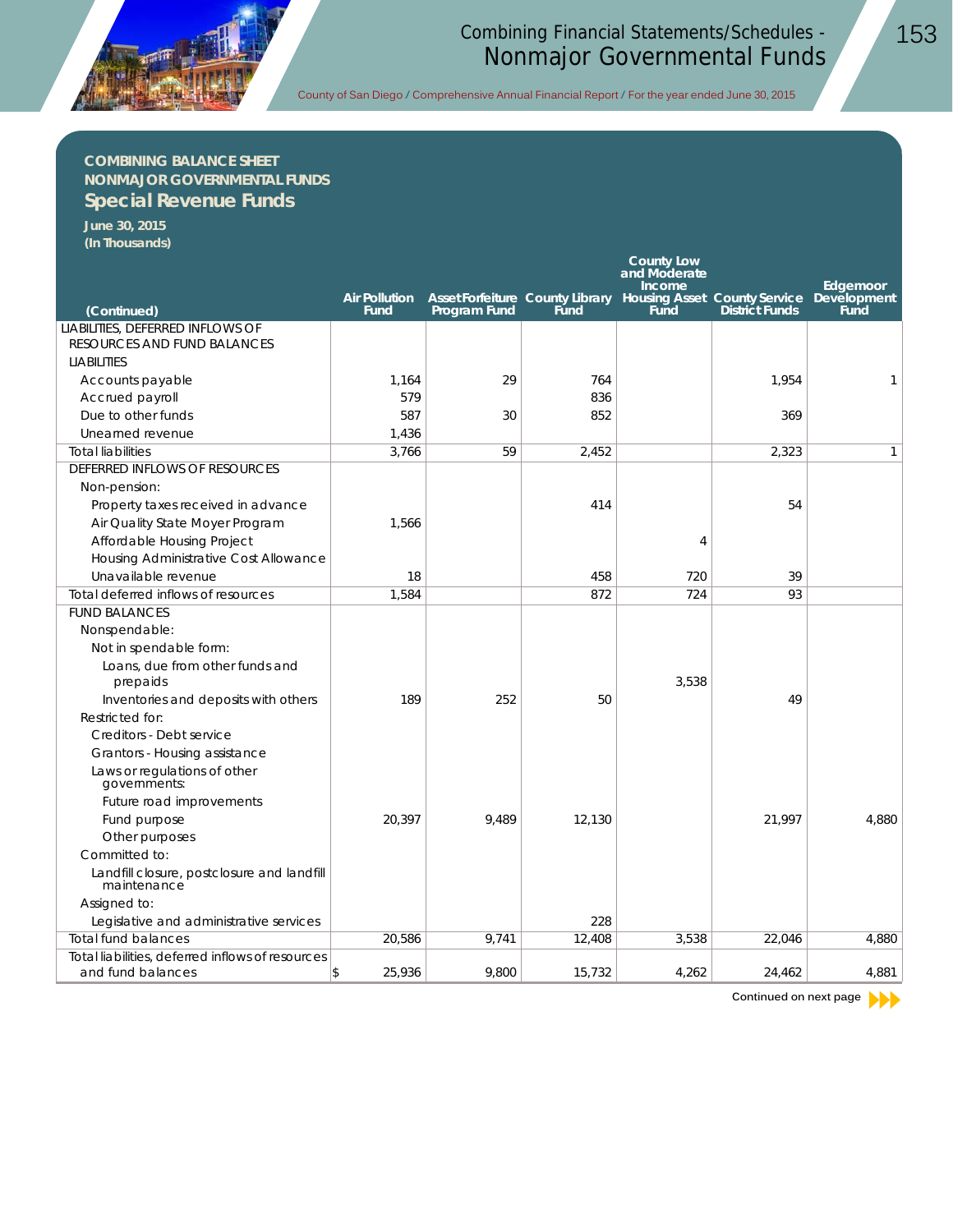County of San Diego **/** Comprehensive Annual Financial Report **/** For the year ended June 30, 2015

## **COMBINING BALANCE SHEET NONMAJOR GOVERNMENTAL FUNDS Special Revenue Funds**

**June 30, 2015**

**(In Thousands)**

| (Continued)                     | <b>Flood Control</b><br><b>District Fund</b> | Housing<br><b>Authority - Low</b><br>and Moderate<br><b>Income</b><br><b>Housing Asset</b><br>Fund | Housing<br>Authority -<br><b>Other Fund</b> | In Home<br>Supportive<br><b>Services Public</b><br><b>Authority Fund</b> | <b>Inactive</b><br><b>Wastesites</b><br>Fund | <b>Inmate Welfare</b><br>Program Fund |
|---------------------------------|----------------------------------------------|----------------------------------------------------------------------------------------------------|---------------------------------------------|--------------------------------------------------------------------------|----------------------------------------------|---------------------------------------|
| <b>ASSETS</b>                   |                                              |                                                                                                    |                                             |                                                                          |                                              |                                       |
| Pooled cash and investments     | 18,574                                       | 141                                                                                                | 18,848                                      | 131                                                                      | 56,105                                       | 14,858                                |
| Investments with fiscal agents  |                                              |                                                                                                    |                                             |                                                                          | 4,986                                        |                                       |
| Receivables, net                | 1,600                                        | 16,675                                                                                             | 7,582                                       |                                                                          | 104                                          | 551                                   |
| Property taxes receivables, net | 47                                           |                                                                                                    |                                             |                                                                          |                                              |                                       |
| Due from other funds            | 40                                           |                                                                                                    | 242                                         | 78                                                                       | 4                                            |                                       |
| Inventories                     |                                              |                                                                                                    |                                             |                                                                          |                                              | 125                                   |
| Deposits with others            |                                              |                                                                                                    | 16                                          |                                                                          |                                              |                                       |
| Prepaid items                   | 8                                            |                                                                                                    |                                             |                                                                          |                                              |                                       |
| Restricted assets:              |                                              |                                                                                                    |                                             |                                                                          |                                              |                                       |
| Cash with fiscal agents         |                                              |                                                                                                    | 425                                         |                                                                          |                                              |                                       |
| Investments with fiscal agents  |                                              |                                                                                                    |                                             |                                                                          |                                              |                                       |
| Total assets                    | 20,269                                       | 16,816                                                                                             | 27,114                                      | 210                                                                      | 61,199                                       | 15,534                                |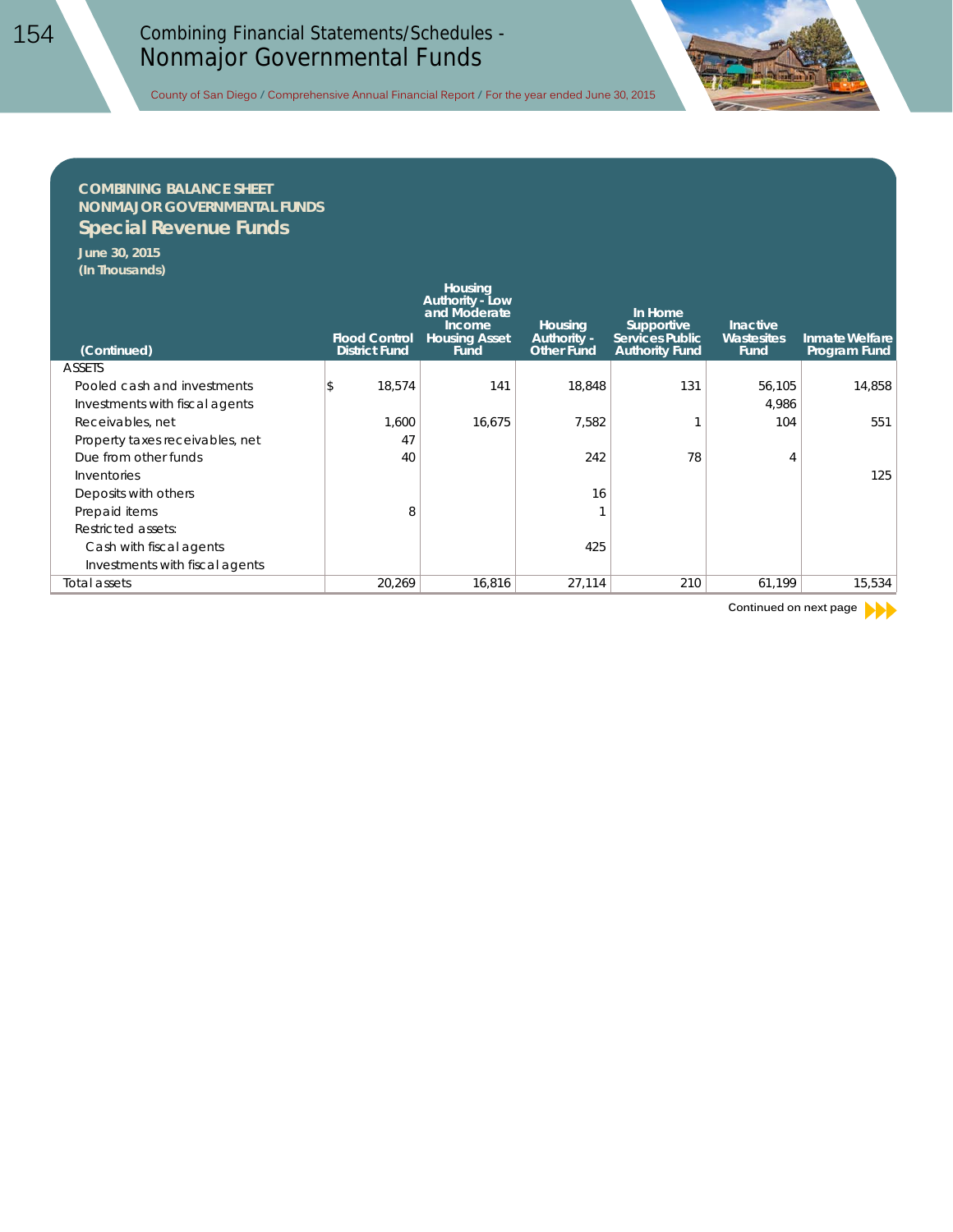

County of San Diego **/** Comprehensive Annual Financial Report **/** For the year ended June 30, 2015

## **COMBINING BALANCE SHEET NONMAJOR GOVERNMENTAL FUNDS Special Revenue Funds**

# **June 30, 2015**

**(In Thousands)**

| (Continued)                                                           | <b>Flood Control</b><br><b>District Fund</b> | <b>Housing</b><br><b>Authority - Low</b><br>and Moderate<br><b>Income</b><br><b>Housing Asset</b><br>Fund | <b>Housing</b><br>Authority -<br><b>Other Fund</b> | In Home<br>Supportive<br><b>Services Public</b><br><b>Authority Fund</b> | <b>Inactive</b><br><b>Wastesites</b><br>Fund | Inmate Welfare<br>Program Fund |
|-----------------------------------------------------------------------|----------------------------------------------|-----------------------------------------------------------------------------------------------------------|----------------------------------------------------|--------------------------------------------------------------------------|----------------------------------------------|--------------------------------|
| LIABILITIES, DEFERRED INFLOWS OF                                      |                                              |                                                                                                           |                                                    |                                                                          |                                              |                                |
| RESOURCES AND FUND BALANCES                                           |                                              |                                                                                                           |                                                    |                                                                          |                                              |                                |
| <b>LIABILITIES</b>                                                    |                                              |                                                                                                           |                                                    |                                                                          |                                              |                                |
| Accounts payable                                                      | 335                                          |                                                                                                           | 582                                                | 56                                                                       | 191                                          | 370                            |
| Accrued payroll                                                       |                                              |                                                                                                           |                                                    |                                                                          | 58                                           |                                |
| Due to other funds                                                    | 84                                           | 8                                                                                                         | 2,368                                              | 70                                                                       | 48                                           | 280                            |
| Unearned revenue                                                      |                                              |                                                                                                           | 1,276                                              |                                                                          |                                              |                                |
| <b>Total liabilities</b>                                              | 419                                          | 8                                                                                                         | 4,226                                              | 126                                                                      | 297                                          | 650                            |
| DEFERRED INFLOWS OF RESOURCES                                         |                                              |                                                                                                           |                                                    |                                                                          |                                              |                                |
| Non-pension:                                                          |                                              |                                                                                                           |                                                    |                                                                          |                                              |                                |
| Property taxes received in advance                                    | 59                                           |                                                                                                           |                                                    |                                                                          |                                              |                                |
| Air Quality State Moyer Program                                       |                                              |                                                                                                           |                                                    |                                                                          |                                              |                                |
| Affordable Housing Project                                            |                                              |                                                                                                           |                                                    |                                                                          |                                              |                                |
| Housing Administrative Cost Allowance                                 |                                              | 133                                                                                                       |                                                    |                                                                          |                                              |                                |
| Unavailable revenue                                                   | 41                                           | 16,675                                                                                                    |                                                    |                                                                          |                                              |                                |
| Total deferred inflows of resources                                   | 100                                          | 16,808                                                                                                    |                                                    |                                                                          |                                              |                                |
| <b>FUND BALANCES</b>                                                  |                                              |                                                                                                           |                                                    |                                                                          |                                              |                                |
| Nonspendable:                                                         |                                              |                                                                                                           |                                                    |                                                                          |                                              |                                |
| Not in spendable form:                                                |                                              |                                                                                                           |                                                    |                                                                          |                                              |                                |
| Loans, due from other funds and                                       |                                              |                                                                                                           |                                                    |                                                                          |                                              |                                |
| prepaids                                                              | 8                                            |                                                                                                           | $\mathbf{1}$                                       |                                                                          |                                              |                                |
| Inventories and deposits with others                                  |                                              |                                                                                                           | 16                                                 |                                                                          |                                              | 125                            |
| Restricted for:                                                       |                                              |                                                                                                           |                                                    |                                                                          |                                              |                                |
| Creditors - Debt service                                              |                                              |                                                                                                           | 250                                                |                                                                          |                                              |                                |
| Grantors - Housing assistance                                         |                                              |                                                                                                           | 22,541                                             |                                                                          |                                              |                                |
| Laws or regulations of other<br>governments:                          |                                              |                                                                                                           |                                                    |                                                                          |                                              |                                |
| Future road improvements                                              |                                              |                                                                                                           |                                                    |                                                                          |                                              |                                |
| Fund purpose                                                          |                                              |                                                                                                           |                                                    | 84                                                                       |                                              | 14,759                         |
| Other purposes                                                        | 19,742                                       |                                                                                                           | 80                                                 |                                                                          |                                              |                                |
| Committed to:                                                         |                                              |                                                                                                           |                                                    |                                                                          |                                              |                                |
| Landfill closure, postclosure and landfill<br>maintenance             |                                              |                                                                                                           |                                                    |                                                                          | 60,902                                       |                                |
| Assigned to:                                                          |                                              |                                                                                                           |                                                    |                                                                          |                                              |                                |
| Legislative and administrative services                               |                                              |                                                                                                           |                                                    |                                                                          |                                              |                                |
| <b>Total fund balances</b>                                            | 19,750                                       |                                                                                                           | 22,888                                             | 84                                                                       | 60,902                                       | 14,884                         |
| Total liabilities, deferred inflows of resources<br>and fund balances | \$<br>20.269                                 | 16.816                                                                                                    | 27.114                                             | 210                                                                      | 61.199                                       | 15,534                         |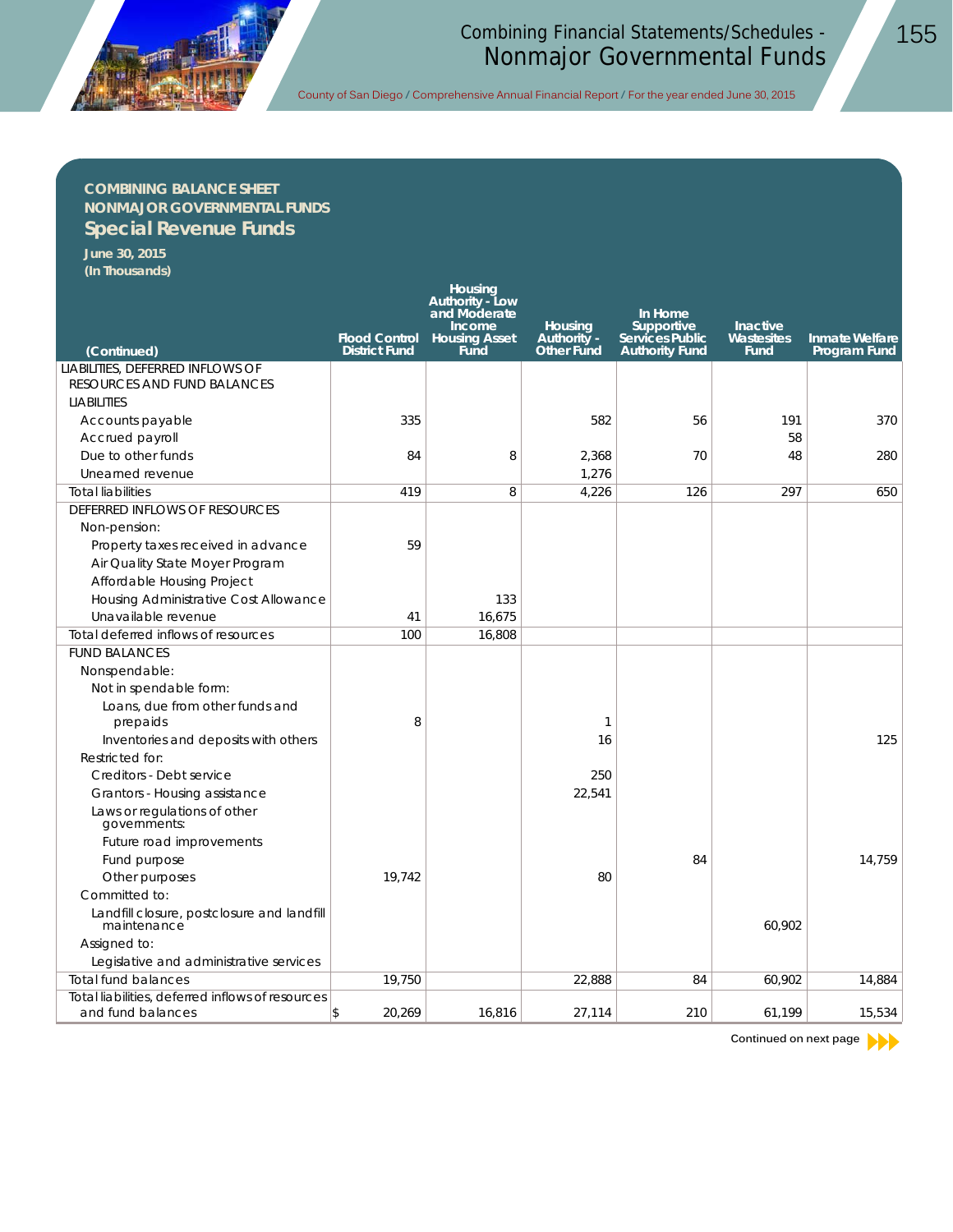County of San Diego **/** Comprehensive Annual Financial Report **/** For the year ended June 30, 2015

## **COMBINING BALANCE SHEET NONMAJOR GOVERNMENTAL FUNDS Special Revenue Funds**

# **June 30, 2015**

**(In Thousands)**

| (Continued)                     |   | Lighting<br><b>Maintenance</b><br><b>District Fund</b> | <b>Other Special</b><br>Revenue Funds | Park Land<br><b>Dedication</b><br>Fund | <b>Road Fund</b> | <b>Tobacco</b><br>Securitization<br><b>Joint Special</b> | <b>Total Special</b><br>Revenue Fund Revenue Funds |
|---------------------------------|---|--------------------------------------------------------|---------------------------------------|----------------------------------------|------------------|----------------------------------------------------------|----------------------------------------------------|
| <b>ASSETS</b>                   |   |                                                        |                                       |                                        |                  |                                                          |                                                    |
| Pooled cash and investments     | S | 1,069                                                  | 1,428                                 | 13,833                                 | 132,202          |                                                          | 333,965                                            |
| Investments with fiscal agents  |   |                                                        |                                       |                                        |                  |                                                          | 4,986                                              |
| Receivables, net                |   |                                                        | 191                                   | 13                                     | 37.613           | 13.356                                                   | 84,570                                             |
| Property taxes receivables, net |   | 12                                                     |                                       |                                        |                  |                                                          | 475                                                |
| Due from other funds            |   |                                                        |                                       |                                        | 4,982            |                                                          | 5,683                                              |
| Inventories                     |   | 35                                                     |                                       |                                        | 670              |                                                          | 1,370                                              |
| Deposits with others            |   |                                                        |                                       |                                        |                  |                                                          | 16                                                 |
| Prepaid items                   |   |                                                        |                                       |                                        | 216              |                                                          | 346                                                |
| Restricted assets:              |   |                                                        |                                       |                                        |                  |                                                          |                                                    |
| Cash with fiscal agents         |   |                                                        |                                       |                                        |                  |                                                          | 425                                                |
| Investments with fiscal agents  |   |                                                        |                                       |                                        |                  | 45,503                                                   | 45,503                                             |
| Total assets                    |   | 1,117                                                  | 1,619                                 | 13,846                                 | 175,683          | 58,859                                                   | 477,339                                            |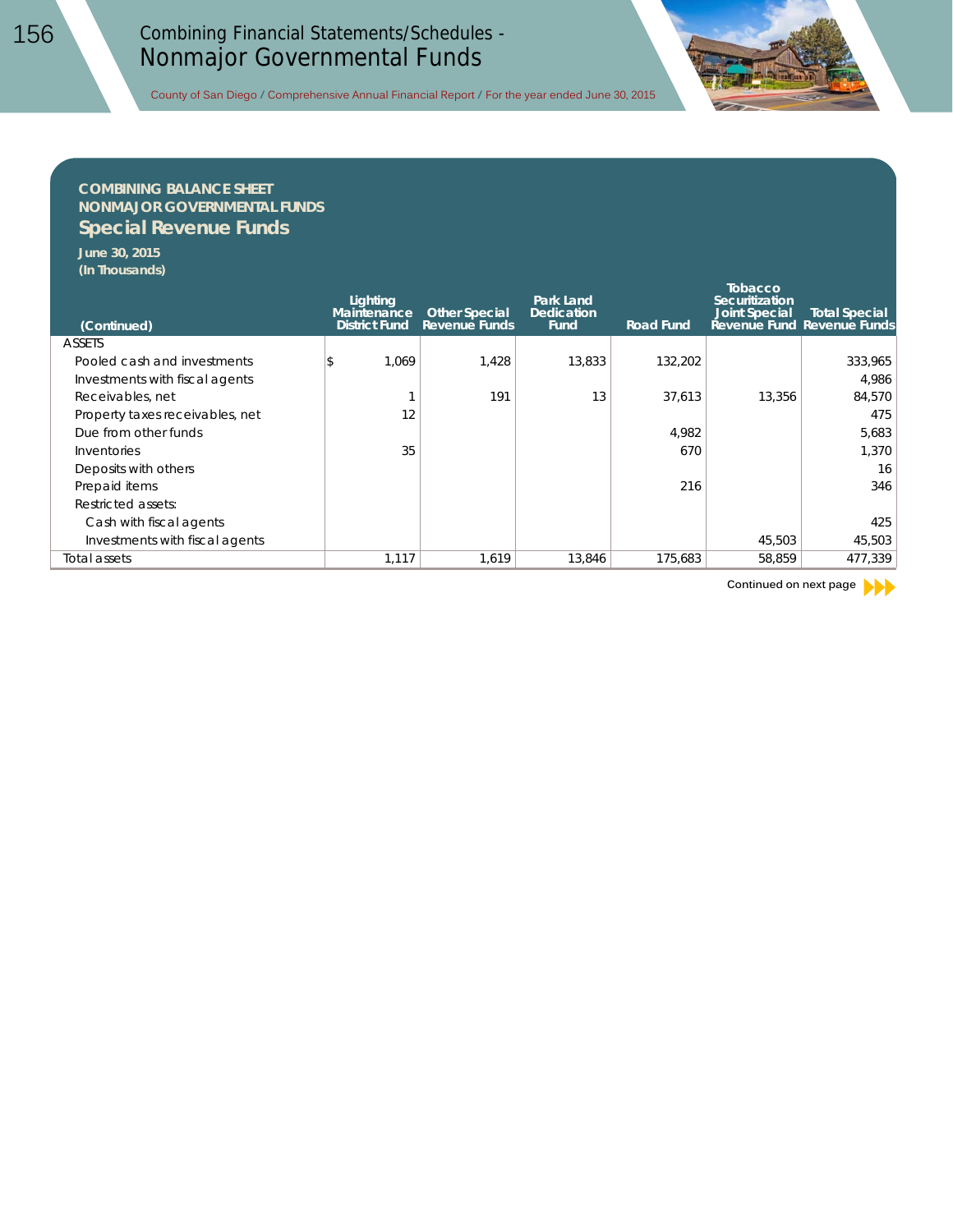

County of San Diego **/** Comprehensive Annual Financial Report **/** For the year ended June 30, 2015

## **COMBINING BALANCE SHEET NONMAJOR GOVERNMENTAL FUNDS Special Revenue Funds**

# **June 30, 2015**

**(In Thousands)**

| (Continued)                                               | Lighting<br><b>Maintenance</b><br><b>District Fund</b> | <b>Other Special</b><br><b>Revenue Funds</b> | Park Land<br><b>Dedication</b><br>Fund | <b>Road Fund</b> | <b>Tobacco</b><br><b>Securitization</b><br><b>Joint Special</b> | <b>Total Special</b><br><b>Revenue Fund Revenue Funds</b> |
|-----------------------------------------------------------|--------------------------------------------------------|----------------------------------------------|----------------------------------------|------------------|-----------------------------------------------------------------|-----------------------------------------------------------|
| LIABILITIES, DEFERRED INFLOWS OF                          |                                                        |                                              |                                        |                  |                                                                 |                                                           |
| RESOURCES AND FUND BALANCES                               |                                                        |                                              |                                        |                  |                                                                 |                                                           |
| <b>LIABILITIES</b>                                        |                                                        |                                              |                                        |                  |                                                                 |                                                           |
| Accounts payable                                          | 389                                                    | 52                                           | 5                                      | 5,848            | 8                                                               | 11,748                                                    |
| Accrued payroll                                           |                                                        | 15                                           |                                        | 1,427            |                                                                 | 2,915                                                     |
| Due to other funds                                        | 6                                                      | 17                                           | 135                                    | 5,602            |                                                                 | 10,456                                                    |
| Unearned revenue                                          |                                                        | 881                                          |                                        | 60               |                                                                 | 3,653                                                     |
| <b>Total liabilities</b>                                  | 395                                                    | 965                                          | 140                                    | 12,937           | 8                                                               | 28,772                                                    |
| DEFERRED INFLOWS OF RESOURCES                             |                                                        |                                              |                                        |                  |                                                                 |                                                           |
| Non-pension:                                              |                                                        |                                              |                                        |                  |                                                                 |                                                           |
| Property taxes received in advance                        | 14                                                     |                                              |                                        |                  |                                                                 | 541                                                       |
| Air Quality State Moyer Program                           |                                                        |                                              |                                        |                  |                                                                 | 1,566                                                     |
| Affordable Housing Project                                |                                                        |                                              |                                        |                  |                                                                 | 4                                                         |
| Housing Administrative Cost Allowance                     |                                                        |                                              |                                        |                  |                                                                 | 133                                                       |
| Unavailable revenue                                       | 11                                                     |                                              |                                        | 28,326           | 13,356                                                          | 59,644                                                    |
| Total deferred inflows of resources                       | $\overline{25}$                                        |                                              |                                        | 28,326           | 13,356                                                          | 61,888                                                    |
| <b>FUND BALANCES</b>                                      |                                                        |                                              |                                        |                  |                                                                 |                                                           |
| Nonspendable:                                             |                                                        |                                              |                                        |                  |                                                                 |                                                           |
| Not in spendable form:                                    |                                                        |                                              |                                        |                  |                                                                 |                                                           |
| Loans, due from other funds and                           |                                                        |                                              |                                        |                  |                                                                 |                                                           |
| prepaids                                                  |                                                        |                                              |                                        | 216              |                                                                 | 3.763                                                     |
| Inventories and deposits with others                      | 35                                                     |                                              |                                        | 670              |                                                                 | 1,386                                                     |
| Restricted for:                                           |                                                        |                                              |                                        |                  |                                                                 |                                                           |
| Creditors - Debt service                                  |                                                        |                                              |                                        |                  | 45,495                                                          | 45,745                                                    |
| Grantors - Housing assistance                             |                                                        |                                              |                                        |                  |                                                                 | 22,541                                                    |
| Laws or regulations of other<br>governments:              |                                                        |                                              |                                        |                  |                                                                 |                                                           |
| Future road improvements                                  |                                                        |                                              |                                        | 133,534          |                                                                 | 133,534                                                   |
| Fund purpose                                              | 662                                                    | 654                                          | 13,706                                 |                  |                                                                 | 98,758                                                    |
| Other purposes                                            |                                                        |                                              |                                        |                  |                                                                 | 19,822                                                    |
| Committed to:                                             |                                                        |                                              |                                        |                  |                                                                 |                                                           |
| Landfill closure, postclosure and landfill<br>maintenance |                                                        |                                              |                                        |                  |                                                                 | 60,902                                                    |
| Assigned to:                                              |                                                        |                                              |                                        |                  |                                                                 |                                                           |
| Legislative and administrative services                   |                                                        |                                              |                                        |                  |                                                                 | 228                                                       |
| <b>Total fund balances</b>                                | 697                                                    | 654                                          | 13.706                                 | 134,420          | 45.495                                                          | 386.679                                                   |
| Total liabilities, deferred inflows of resources          |                                                        |                                              |                                        |                  |                                                                 |                                                           |
| and fund balances                                         | \$<br>1,117                                            | 1,619                                        | 13.846                                 | 175.683          | 58.859                                                          | 477,339                                                   |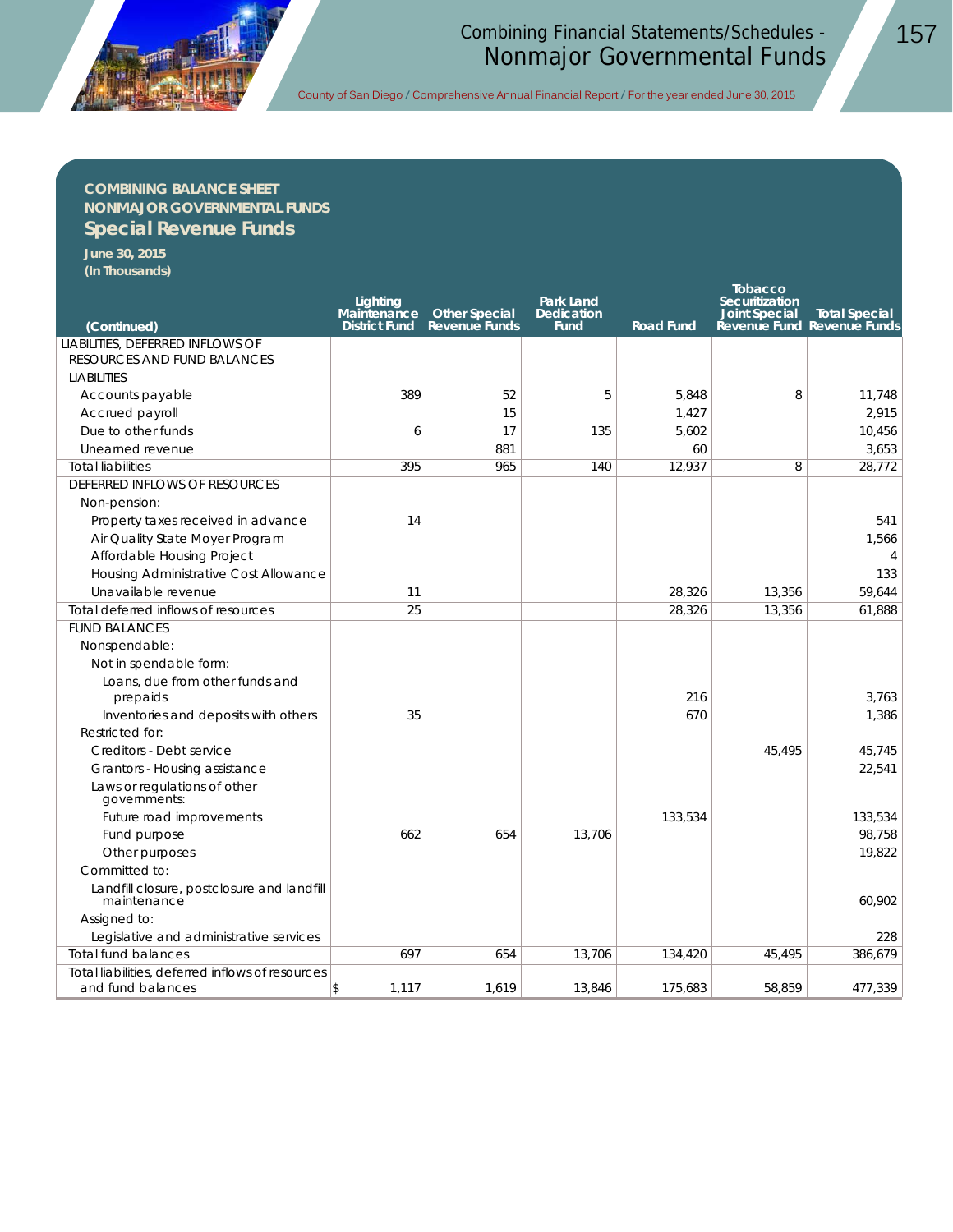County of San Diego **/** Comprehensive Annual Financial Report **/** For the year ended June 30, 2015

#### **COMBINING BALANCE SHEET NONMAJOR GOVERNMENTAL FUNDS Debt Service Funds**

**June 30, 2015 (In Thousands)**

|                                                                       | Pension<br>Fund | San Diego<br><b>Obligation Bonds Regional Building</b><br>Authority Fund | <b>SANCAL Fund</b> | <b>Total Debt Service</b><br><b>Funds</b> |
|-----------------------------------------------------------------------|-----------------|--------------------------------------------------------------------------|--------------------|-------------------------------------------|
| <b>ASSETS</b>                                                         |                 |                                                                          |                    |                                           |
| Pooled cash and investments                                           | 268             | 11.509                                                                   | 16,273             | 28,050                                    |
| Receivables, net                                                      |                 | 11                                                                       | 23                 | 34                                        |
| Due from other funds                                                  | 677             |                                                                          |                    | 677                                       |
| Restricted assets:                                                    |                 |                                                                          |                    |                                           |
| Investments with fiscal agents                                        |                 | 982                                                                      |                    | 982                                       |
| Lease receivable                                                      |                 | 4,451                                                                    |                    | 4,451                                     |
| <b>Total assets</b>                                                   | 945             | 16,953                                                                   | 16,296             | 34,194                                    |
| LIABILITIES, DEFERRED INFLOWS OF RESOURCES AND FUND                   |                 |                                                                          |                    |                                           |
| <b>BALANCES</b>                                                       |                 |                                                                          |                    |                                           |
| <b>LIABILITIES</b>                                                    |                 |                                                                          |                    |                                           |
| Due to other funds                                                    | 68              |                                                                          |                    | 68                                        |
| <b>Total liabilities</b>                                              | 68              |                                                                          |                    | 68                                        |
| DEFERRED INFLOWS OF RESOURCES                                         |                 |                                                                          |                    |                                           |
| Non-pension:                                                          |                 |                                                                          |                    |                                           |
| Unavailable revenue                                                   |                 | 4.451                                                                    |                    | 4,451                                     |
| Total deferred inflows of resources                                   |                 | 4,451                                                                    |                    | 4,451                                     |
| <b>FUND BALANCES</b>                                                  |                 |                                                                          |                    |                                           |
| Restricted for:                                                       |                 |                                                                          |                    |                                           |
| Creditors - Debt service                                              | 877             | 12,502                                                                   | 16,296             | 29,675                                    |
| Total fund balances                                                   | 877             | 12,502                                                                   | 16,296             | 29,675                                    |
| Total liabilities, deferred inflows of resources and fund balances \$ | 945             | 16,953                                                                   | 16,296             | 34,194                                    |

158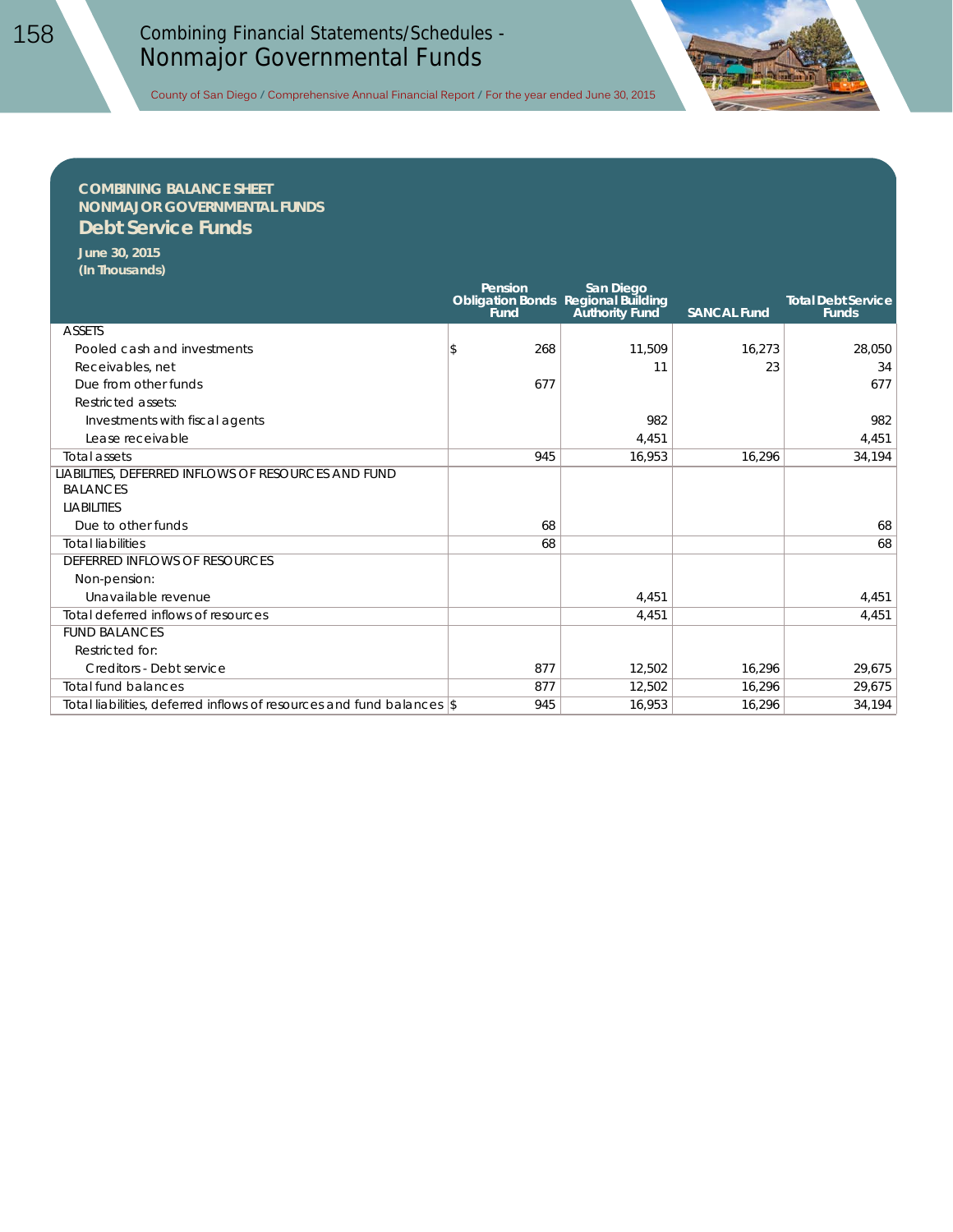

County of San Diego **/** Comprehensive Annual Financial Report **/** For the year ended June 30, 2015

## **COMBINING BALANCE SHEET NONMAJOR GOVERNMENTAL FUNDS Capital Projects Funds**

**June 30, 2015 (In Thousands)**

|                                                                       |                               | San Diego                                  |                    |                                               |
|-----------------------------------------------------------------------|-------------------------------|--------------------------------------------|--------------------|-----------------------------------------------|
|                                                                       | <b>Capital Outlay</b><br>Fund | <b>Regional Building</b><br>Authority Fund | <b>SANCAL Fund</b> | <b>Total Capital</b><br><b>Projects Funds</b> |
| <b>ASSETS</b>                                                         |                               |                                            |                    |                                               |
| Pooled cash and investments                                           | 8,043                         | 2,520                                      | 2,015              | 12,578                                        |
| Receivables, net                                                      | 3,563                         | $\overline{2}$                             |                    | 3,565                                         |
| Due from other funds                                                  | 11,791                        |                                            |                    | 11,791                                        |
| Restricted assets:                                                    |                               |                                            |                    |                                               |
| Cash with fiscal agents                                               | 4,795                         |                                            |                    | 4,795                                         |
| Investments with fiscal agents                                        | 1,011                         |                                            |                    | 1,011                                         |
| <b>Total assets</b>                                                   | 29,203                        | 2,522                                      | 2,015              | 33,740                                        |
| LIABILITIES, DEFERRED INFLOWS OF RESOURCES AND FUND                   |                               |                                            |                    |                                               |
| <b>BALANCES</b>                                                       |                               |                                            |                    |                                               |
| <b>LIABILITIES</b>                                                    |                               |                                            |                    |                                               |
| Accounts payable                                                      | 14,347                        |                                            | 17                 | 14,364                                        |
| Due to other funds                                                    | 8,219                         |                                            | 202                | 8,421                                         |
| <b>Total liabilities</b>                                              | 22,566                        |                                            | 219                | 22,785                                        |
| <b>FUND BALANCES</b>                                                  |                               |                                            |                    |                                               |
| Restricted for:                                                       |                               |                                            |                    |                                               |
| Creditors - Capital projects                                          |                               | 2,522                                      | 1,796              | 4,318                                         |
| Committed to:                                                         |                               |                                            |                    |                                               |
| Capital projects' funding                                             | 6,637                         |                                            |                    | 6,637                                         |
| <b>Total fund balances</b>                                            | 6,637                         | 2,522                                      | 1,796              | 10,955                                        |
| Total liabilities, deferred inflows of resources and fund balances \$ | 29,203                        | 2,522                                      | 2,015              | 33,740                                        |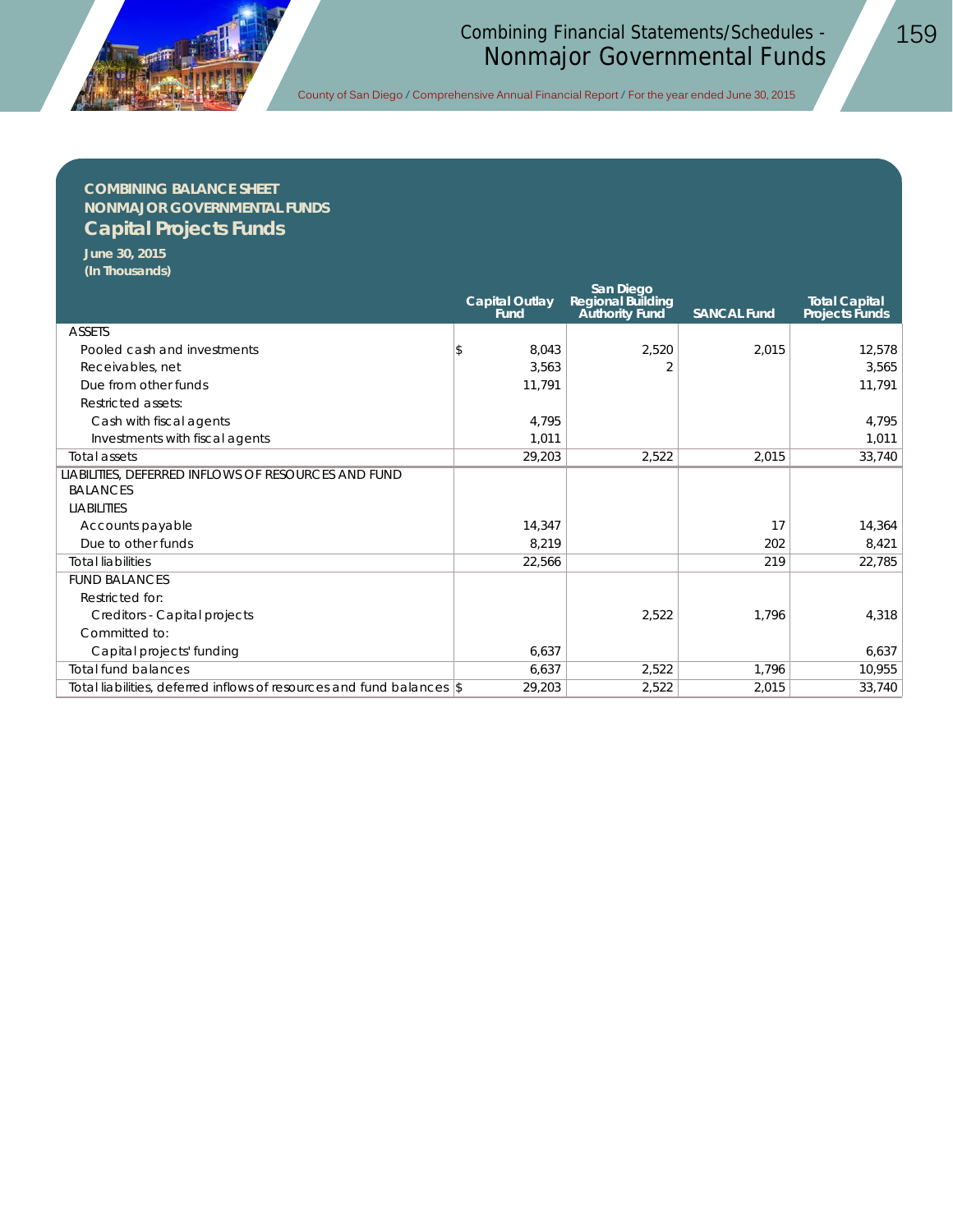# **COMBINING STATEMENT OF REVENUES, EXPENDITURES, AND CHANGES IN FUND BALANCES NONMAJOR GOVERNMENTAL FUNDS**

**For the Year Ended June 30, 2015**

**(In Thousands)**

|                                                           | <b>Special Revenue</b><br><b>Funds</b> | <b>Debt Service</b><br><b>Funds</b> | <b>Capital Projects</b><br><b>Funds</b> | <b>Total Nonmajor</b><br>Governmental<br><b>Funds</b> |
|-----------------------------------------------------------|----------------------------------------|-------------------------------------|-----------------------------------------|-------------------------------------------------------|
| Revenues:                                                 |                                        |                                     |                                         |                                                       |
| Taxes                                                     | \$<br>40.648                           |                                     |                                         | 40,648                                                |
| Licenses, permits and franchise fees                      | 9,194                                  |                                     |                                         | 9,194                                                 |
| Fines, forfeitures and penalties                          | 3,377                                  |                                     |                                         | 3,377                                                 |
| Revenue from use of money and property                    | 6,525                                  | 1,407                               | 14                                      | 7,946                                                 |
| Aid from other governmental agencies:                     |                                        |                                     |                                         |                                                       |
| State                                                     | 88,536                                 |                                     | 17,720                                  | 106,256                                               |
| Federal                                                   | 124,197                                |                                     | 981                                     | 125,178                                               |
| Other                                                     | 19,185                                 |                                     |                                         | 19,185                                                |
| Charges for current services                              | 32,177                                 |                                     | 4                                       | 32,181                                                |
| Other                                                     | 31,723                                 | 6,216                               | 3,509                                   | 41,448                                                |
| <b>Total revenues</b>                                     | 355,562                                | 7,623                               | 22,228                                  | 385,413                                               |
| Expenditures:                                             |                                        |                                     |                                         |                                                       |
| Current:                                                  |                                        |                                     |                                         |                                                       |
| General government                                        | 563                                    | 274                                 | 8,934                                   | 9.771                                                 |
| Public protection                                         | 10,075                                 |                                     |                                         | 10,075                                                |
| Public ways and facilities                                | 70,529                                 |                                     |                                         | 70,529                                                |
| Health and sanitation                                     | 45,753                                 |                                     |                                         | 45,753                                                |
| Public assistance                                         | 133,661                                |                                     |                                         | 133,661                                               |
| Education                                                 | 36,195                                 |                                     |                                         | 36,195                                                |
| Recreation and cultural                                   | 2,621                                  |                                     |                                         | 2,621                                                 |
| Capital outlay                                            | 39,944                                 |                                     | 91,856                                  | 131,800                                               |
| Debt service:                                             |                                        |                                     |                                         |                                                       |
| Principal                                                 | 14,904                                 | 38,920                              |                                         | 53,824                                                |
| Interest                                                  | 24,203                                 | 44,172                              |                                         | 68,375                                                |
| Bond issuance costs                                       |                                        | 583                                 |                                         | 583                                                   |
| Payment to refunded bond escrow agent                     |                                        | 3,007                               |                                         | 3,007                                                 |
| Total expenditures                                        | 378,448                                | 86,956                              | 100,790                                 | 566,194                                               |
| Excess (deficiency) of revenues over (under) expenditures | (22, 886)                              | (79, 333)                           | (78, 562)                               | (180, 781)                                            |
| Other financing sources (uses):                           |                                        |                                     |                                         |                                                       |
| Sale of capital assets                                    | 873                                    |                                     |                                         | 873                                                   |
| Issuance of bonds and loans:                              |                                        |                                     |                                         |                                                       |
| Face value of loans issued                                | 732                                    |                                     |                                         | 732                                                   |
| Premium on issuance of refunding bonds                    |                                        | 15,070                              |                                         | 15,070                                                |
| Refunding bonds issued                                    |                                        | 93,750                              |                                         | 93,750                                                |
| Payment to refunded bond escrow agent                     |                                        | (103, 771)                          |                                         | (103, 771)                                            |
| Transfers in                                              | 17,056                                 | 75,808                              | 59,285                                  | 152,149                                               |
| Transfers out                                             | (19, 217)                              |                                     |                                         | (19, 217)                                             |
| Total other financing sources (uses)                      | (556)                                  | 80,857                              | 59,285                                  | 139,586                                               |
| Net change in fund balances                               | (23, 442)                              | 1,524                               | (19, 277)                               | (41, 195)                                             |
| Fund balances at beginning of year                        | 409,804                                | 28,151                              | 30,232                                  | 468,187                                               |
| Increase (decrease) in nonspendable inventories           | 317                                    |                                     |                                         | 317                                                   |
| Fund balances at end of year                              | $\mathsf{\$}$<br>386,679               | 29,675                              | 10,955                                  | 427,309                                               |

160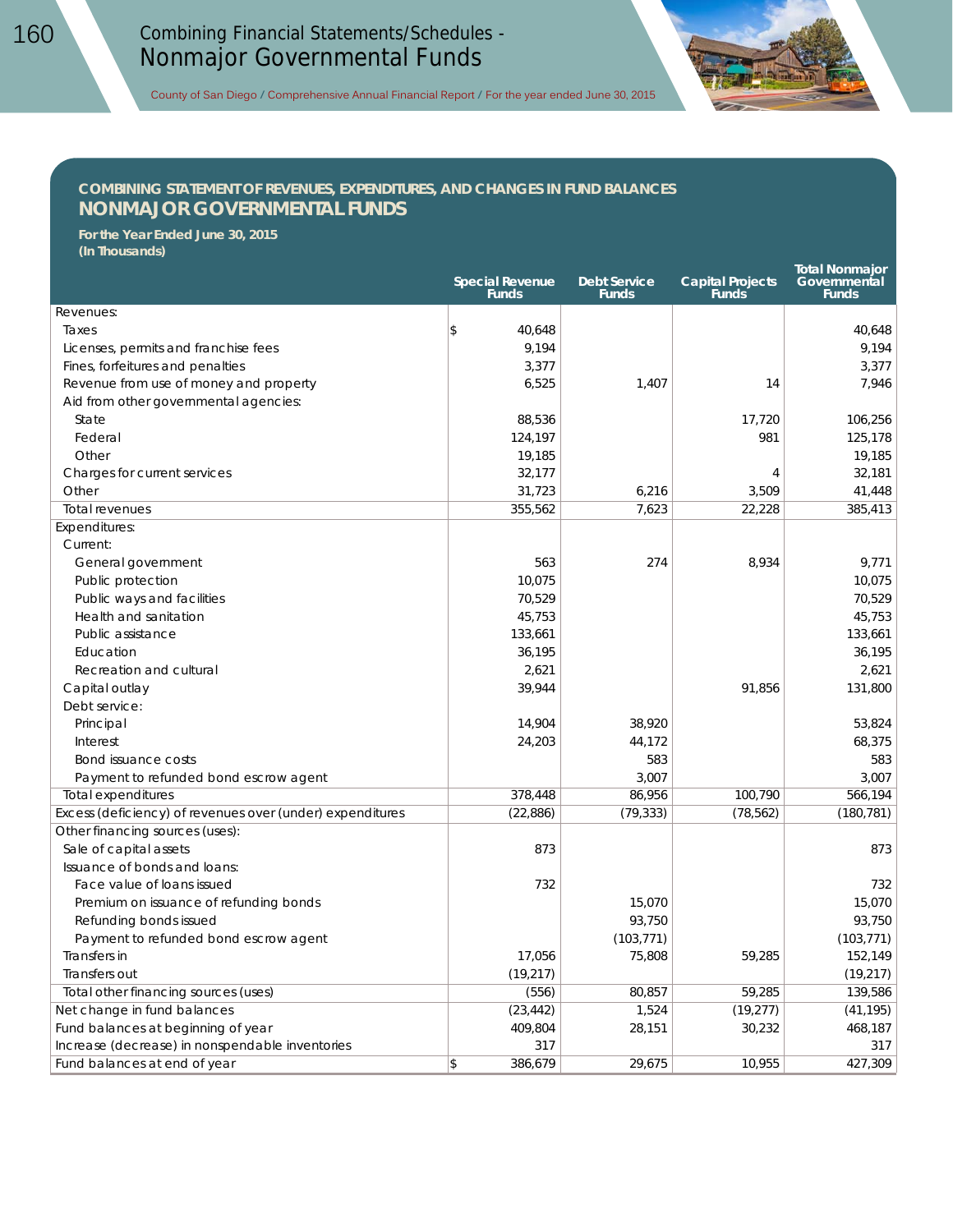

County of San Diego **/** Comprehensive Annual Financial Report **/** For the year ended June 30, 2015

# **COMBINING STATEMENT OF REVENUES, EXPENDITURES, AND CHANGES IN FUND BALANCES NONMAJOR GOVERNMENTAL FUNDS**

# **Special Revenue Funds**

**For the Year Ended June 30, 2015 (In Thousands)**

|                                              |                              |              |        | <b>County Low</b><br>and Moderate<br>Income |                                                                                                   | Edgemoor |
|----------------------------------------------|------------------------------|--------------|--------|---------------------------------------------|---------------------------------------------------------------------------------------------------|----------|
|                                              | <b>Air Pollution</b><br>Fund | Program Fund | Fund   | Fund                                        | Asset Forfeiture County Library Housing Asset County Service Development<br><b>District Funds</b> | Fund     |
| Revenues:                                    |                              |              |        |                                             |                                                                                                   |          |
| Taxes                                        | \$                           |              | 30,694 |                                             | 4,657                                                                                             |          |
| Licenses, permits and franchise fees         | 7,256                        |              |        |                                             |                                                                                                   |          |
| Fines, forfeitures and penalties             | 674                          | 2,624        |        |                                             |                                                                                                   |          |
| Revenue from use of money and property       | 110                          | 39           | 58     |                                             | 242                                                                                               | 323      |
| Aid from other governmental agencies:        |                              |              |        |                                             |                                                                                                   |          |
| State                                        | 6,290                        |              | 345    |                                             | 33                                                                                                |          |
| Federal                                      | 2,745                        |              | 2      |                                             | 152                                                                                               | 4,546    |
| Other                                        | 10,770                       |              | 3,907  |                                             | 4,030                                                                                             |          |
| Charges for current services                 | 597                          |              | 871    |                                             | 8,612                                                                                             |          |
| Other                                        | 37                           | 133          | 1,080  | $\overline{2}$                              | 359                                                                                               |          |
| <b>Total revenues</b>                        | 28,479                       | 2,796        | 36,957 | $\overline{2}$                              | 18,085                                                                                            | 4,869    |
| Expenditures:                                |                              |              |        |                                             |                                                                                                   |          |
| Current:                                     |                              |              |        |                                             |                                                                                                   |          |
| General government                           |                              |              |        |                                             | 189                                                                                               | 162      |
| Public protection                            |                              | 1,005        |        |                                             | 1,261                                                                                             |          |
| Public ways and facilities                   |                              |              |        |                                             | 1,572                                                                                             |          |
| Health and sanitation                        | 29,769                       |              |        |                                             | 9,374                                                                                             |          |
| Public assistance                            |                              |              |        | 77                                          |                                                                                                   |          |
| Education                                    |                              |              | 36,195 |                                             |                                                                                                   |          |
| Recreation and cultural                      |                              |              |        |                                             | 1,778                                                                                             |          |
| Capital outlay                               | 430                          | 829          | 18     |                                             |                                                                                                   |          |
| Debt service:                                |                              |              |        |                                             |                                                                                                   |          |
| Principal                                    |                              |              |        |                                             |                                                                                                   |          |
| Interest                                     |                              |              |        |                                             | 2                                                                                                 |          |
| <b>Total expenditures</b>                    | 30,199                       | 1,834        | 36,213 | 77                                          | 14,176                                                                                            | 162      |
| Excess (deficiency) of revenues over (under) |                              |              |        |                                             |                                                                                                   |          |
| expenditures                                 | (1, 720)                     | 962          | 744    | (75)                                        | 3,909                                                                                             | 4,707    |
| Other financing sources (uses):              |                              |              |        |                                             |                                                                                                   |          |
| Sale of capital assets                       | 20                           |              |        |                                             |                                                                                                   |          |
| Issuance of bonds and loans:                 |                              |              |        |                                             |                                                                                                   |          |
| Face value of loans issued                   |                              |              |        |                                             |                                                                                                   |          |
| Transfers in                                 |                              |              | 326    |                                             | 399                                                                                               |          |
| Transfers out                                | (670)                        | (64)         | (858)  |                                             | (1,986)                                                                                           | (9, 298) |
| Total other financing sources (uses)         | (650)                        | (64)         | (532)  |                                             | (1, 587)                                                                                          | (9, 298) |
| Net change in fund balances                  | (2, 370)                     | 898          | 212    | (75)                                        | 2,322                                                                                             | (4,591)  |
| Fund balances at beginning of year           | 22,969                       | 8,655        | 12,193 | 3,613                                       | 19,721                                                                                            | 9,471    |
| Increase (decrease) in nonspendable          |                              |              |        |                                             |                                                                                                   |          |
| inventories                                  | (13)                         | 188          | 3      |                                             | 3                                                                                                 |          |
| Fund balances at end of year                 | \$<br>20,586                 | 9,741        | 12,408 | 3,538                                       | 22,046                                                                                            | 4,880    |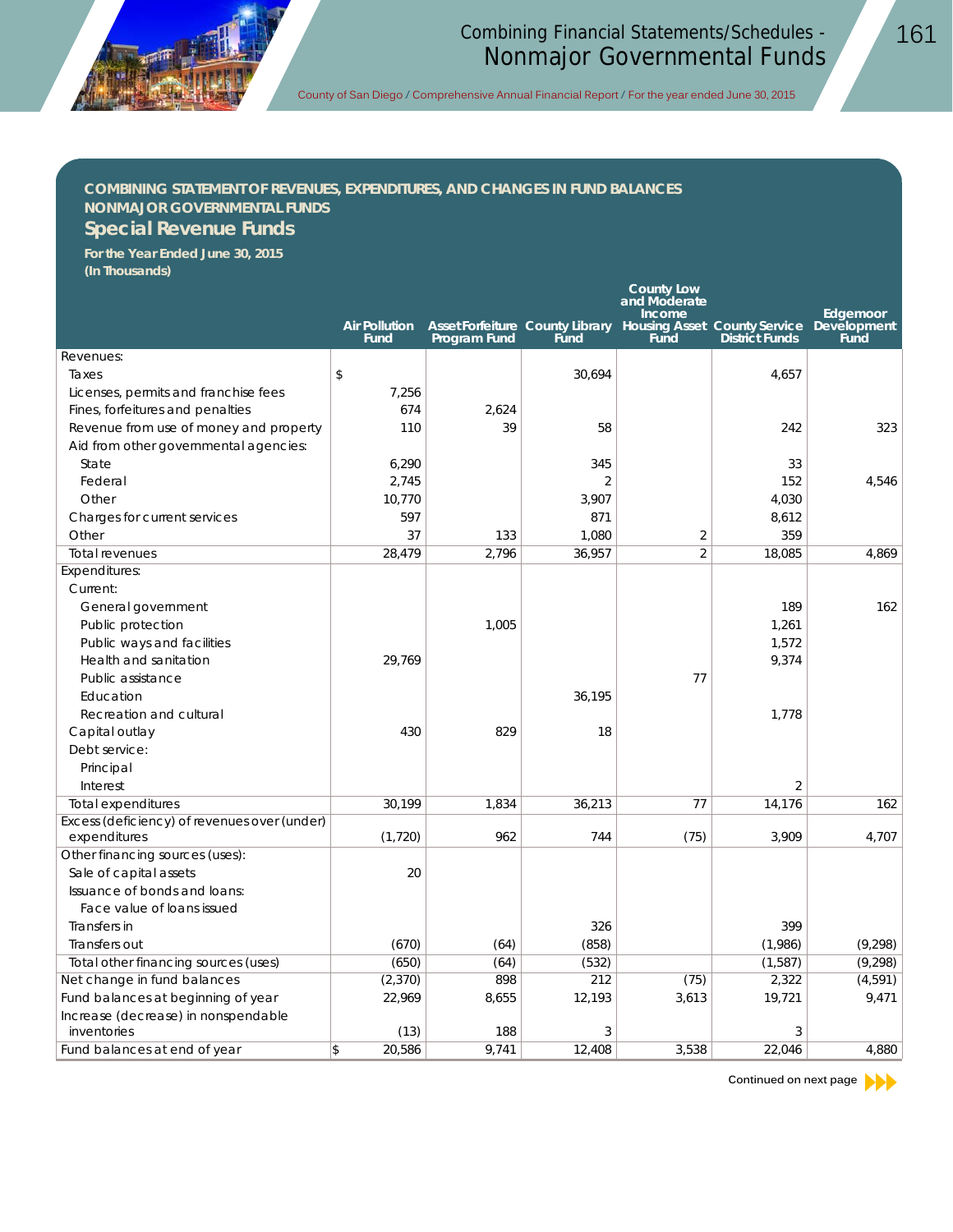County of San Diego **/** Comprehensive Annual Financial Report **/** For the year ended June 30, 2015

# **COMBINING STATEMENT OF REVENUES, EXPENDITURES, AND CHANGES IN FUND BALANCES NONMAJOR GOVERNMENTAL FUNDS**

# **Special Revenue Funds**

**For the Year Ended June 30, 2015 (In Thousands)**

|                                                    |                                              | Housing<br><b>Authority - Low</b><br>and Moderate<br>Income | <b>Housing</b>            | In Home<br>Supportive                           | <b>Inactive</b>           |                                       |
|----------------------------------------------------|----------------------------------------------|-------------------------------------------------------------|---------------------------|-------------------------------------------------|---------------------------|---------------------------------------|
| (Continued)                                        | <b>Flood Control</b><br><b>District Fund</b> | <b>Housing Asset</b><br>Fund                                | Authority -<br>Other Fund | <b>Services Public</b><br><b>Authority Fund</b> | <b>Wastesites</b><br>Fund | <b>Inmate Welfare</b><br>Program Fund |
| Revenues:                                          |                                              |                                                             |                           |                                                 |                           |                                       |
| Taxes                                              | \$<br>4,266                                  |                                                             |                           |                                                 |                           |                                       |
| Licenses, permits and franchise fees               |                                              |                                                             |                           |                                                 |                           |                                       |
| Fines, forfeitures and penalties                   |                                              |                                                             |                           |                                                 |                           |                                       |
| Revenue from use of money and property             | 49                                           |                                                             | 1,074                     | $\overline{7}$                                  | 562                       | 3,421                                 |
| Aid from other governmental agencies:              |                                              |                                                             |                           |                                                 |                           |                                       |
| State                                              | 35                                           |                                                             |                           |                                                 | 86                        |                                       |
| Federal                                            | 2,114                                        |                                                             | 108,464                   |                                                 |                           |                                       |
| Other                                              | 190                                          | 17                                                          |                           |                                                 |                           |                                       |
| Charges for current services                       | 889                                          |                                                             | 2,552                     | 876                                             | 1,464                     | 2                                     |
| Other                                              | $\overline{2}$                               |                                                             | 1,310                     |                                                 |                           | 647                                   |
| <b>Total revenues</b>                              | 7,545                                        | 17                                                          | 113,400                   | 883                                             | 2,112                     | 4,070                                 |
| Expenditures:                                      |                                              |                                                             |                           |                                                 |                           |                                       |
| Current:                                           |                                              |                                                             |                           |                                                 |                           |                                       |
| General government                                 |                                              |                                                             |                           |                                                 |                           |                                       |
| Public protection                                  | 3,948                                        |                                                             |                           |                                                 |                           | 3,733                                 |
| Public ways and facilities                         |                                              |                                                             |                           |                                                 |                           |                                       |
| Health and sanitation                              |                                              |                                                             |                           |                                                 | 5,670                     |                                       |
| Public assistance                                  |                                              | 17                                                          | 119,741                   | 13,826                                          |                           |                                       |
| Education                                          |                                              |                                                             |                           |                                                 |                           |                                       |
| Recreation and cultural                            |                                              |                                                             |                           |                                                 |                           |                                       |
| Capital outlay                                     | 3,082                                        |                                                             |                           | 175                                             |                           | 71                                    |
| Debt service:                                      |                                              |                                                             |                           |                                                 |                           |                                       |
| Principal                                          |                                              |                                                             | 144                       |                                                 |                           |                                       |
| Interest                                           |                                              |                                                             | 20                        |                                                 |                           |                                       |
| Total expenditures                                 | 7,030                                        | 17                                                          | 119,905                   | 14,001                                          | 5,670                     | 3,804                                 |
| Excess (deficiency) of revenues over (under)       |                                              |                                                             |                           |                                                 |                           |                                       |
| expenditures                                       | 515                                          |                                                             | (6, 505)                  | (13, 118)                                       | (3, 558)                  | 266                                   |
| Other financing sources (uses):                    |                                              |                                                             |                           |                                                 |                           |                                       |
| Sale of capital assets                             |                                              |                                                             |                           |                                                 | 850                       | 3                                     |
| Issuance of bonds and loans:                       |                                              |                                                             |                           |                                                 |                           |                                       |
| Face value of loans issued                         |                                              |                                                             |                           |                                                 |                           |                                       |
| Transfers in                                       |                                              |                                                             |                           | 13,120                                          |                           | 2.000                                 |
| Transfers out                                      |                                              |                                                             |                           |                                                 | (215)                     | (3, 142)                              |
| Total other financing sources (uses)               |                                              |                                                             |                           | 13,120                                          | 635                       | (1, 139)                              |
| Net change in fund balances                        | 515                                          |                                                             | (6, 505)                  | $\overline{2}$                                  | (2,923)                   | (873)                                 |
| Fund balances at beginning of year                 | 19,235                                       |                                                             | 29,393                    | 82                                              | 63,825                    | 15,718                                |
| Increase (decrease) in nonspendable<br>inventories |                                              |                                                             |                           |                                                 |                           | 39                                    |
| Fund balances at end of year                       | 19,750<br>$\sqrt{2}$                         |                                                             | 22,888                    | 84                                              | 60,902                    | 14,884                                |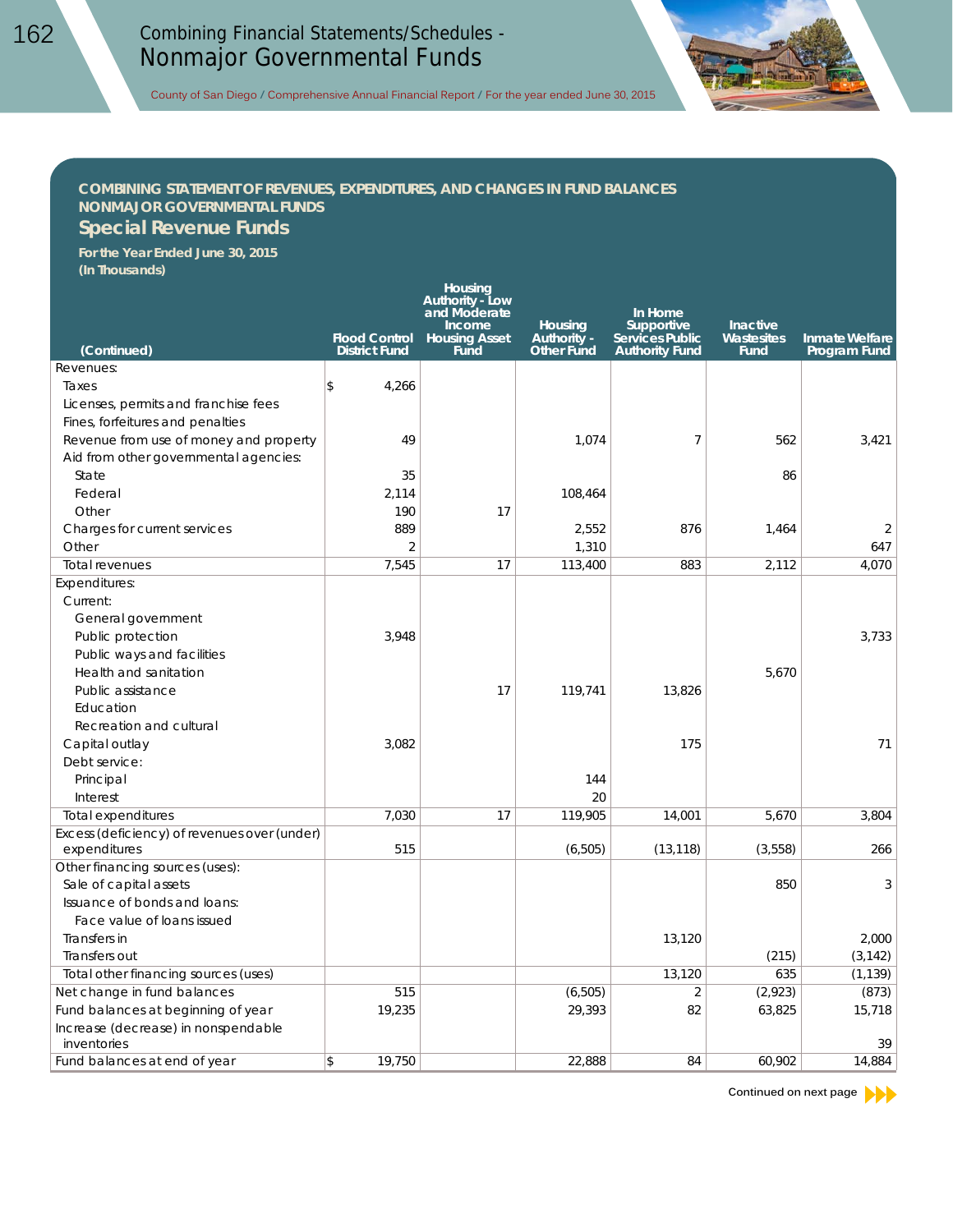

County of San Diego **/** Comprehensive Annual Financial Report **/** For the year ended June 30, 2015

## **COMBINING STATEMENT OF REVENUES, EXPENDITURES, AND CHANGES IN FUND BALANCES NONMAJOR GOVERNMENTAL FUNDS**

## **Special Revenue Funds**

|                                              |                                |                      |                                       |                  | Tobacco                                |                                   |
|----------------------------------------------|--------------------------------|----------------------|---------------------------------------|------------------|----------------------------------------|-----------------------------------|
|                                              | Lighting<br><b>Maintenance</b> | <b>Other Special</b> | <b>Park Land</b><br><b>Dedication</b> |                  | Securitization<br><b>Joint Special</b> | <b>Total Special</b>              |
| (Continued)                                  | <b>District Fund</b>           | <b>Revenue Funds</b> | Fund                                  | <b>Road Fund</b> |                                        | <b>Revenue Fund Revenue Funds</b> |
| Revenues:                                    |                                |                      |                                       |                  |                                        |                                   |
| Taxes                                        | \$<br>1,031                    |                      |                                       |                  |                                        | 40,648                            |
| Licenses, permits and franchise fees         |                                |                      | 1,921                                 | 17               |                                        | 9,194                             |
| Fines, forfeitures and penalties             |                                | 79                   |                                       |                  |                                        | 3,377                             |
| Revenue from use of money and property       | 5                              | $\overline{2}$       | 56                                    | 567              | 10                                     | 6,525                             |
| Aid from other governmental agencies:        |                                |                      |                                       |                  |                                        |                                   |
| State                                        | 9                              | 215                  |                                       | 81,523           |                                        | 88,536                            |
| Federal                                      |                                | 37                   |                                       | 6,137            |                                        | 124,197                           |
| Other                                        | 1                              |                      |                                       | 270              |                                        | 19,185                            |
| Charges for current services                 | 716                            | 739                  |                                       | 14,859           |                                        | 32,177                            |
| Other                                        | 98                             | 50                   |                                       | 1,023            | 26,982                                 | 31,723                            |
| <b>Total revenues</b>                        | 1,860                          | 1,122                | 1,977                                 | 104,396          | 26,992                                 | 355,562                           |
| <b>Expenditures:</b>                         |                                |                      |                                       |                  |                                        |                                   |
| Current:                                     |                                |                      |                                       |                  |                                        |                                   |
| General government                           |                                |                      |                                       |                  | 212                                    | 563                               |
| Public protection                            |                                | 128                  |                                       |                  |                                        | 10,075                            |
| Public ways and facilities                   | 3,242                          |                      |                                       | 65,715           |                                        | 70,529                            |
| Health and sanitation                        |                                | 940                  |                                       |                  |                                        | 45,753                            |
| Public assistance                            |                                |                      |                                       |                  |                                        | 133.661                           |
| Education                                    |                                |                      |                                       |                  |                                        | 36,195                            |
| Recreation and cultural                      |                                |                      | 843                                   |                  |                                        | 2,621                             |
| Capital outlay                               |                                |                      |                                       | 35,339           |                                        | 39,944                            |
| Debt service:                                |                                |                      |                                       |                  |                                        |                                   |
| Principal                                    |                                |                      |                                       |                  | 14,760                                 | 14,904                            |
| Interest                                     |                                |                      |                                       |                  | 24,181                                 | 24,203                            |
| Total expenditures                           | 3,242                          | 1,068                | 843                                   | 101.054          | 39,153                                 | 378,448                           |
| Excess (deficiency) of revenues over (under) |                                |                      |                                       |                  |                                        |                                   |
| expenditures                                 | (1, 382)                       | 54                   | 1,134                                 | 3,342            | (12, 161)                              | (22, 886)                         |
| Other financing sources (uses):              |                                |                      |                                       |                  |                                        |                                   |
| Sale of capital assets                       |                                |                      |                                       |                  |                                        | 873                               |
| Issuance of bonds and loans:                 |                                |                      |                                       |                  |                                        |                                   |
| Face value of loans issued                   | 732                            |                      |                                       |                  |                                        | 732                               |
| Transfers in                                 |                                | 148                  |                                       | 1,063            |                                        | 17,056                            |
| Transfers out                                |                                | (67)                 | (244)                                 | (2,673)          |                                        | (19, 217)                         |
| Total other financing sources (uses)         | 732                            | 81                   | (244)                                 | (1,610)          |                                        | (556)                             |
| Net change in fund balances                  | (650)                          | 135                  | 890                                   | 1,732            | (12, 161)                              | (23, 442)                         |
| Fund balances at beginning of year           | 1,323                          | 519                  | 12,816                                | 132,615          | 57,656                                 | 409,804                           |
| Increase (decrease) in nonspendable          |                                |                      |                                       |                  |                                        |                                   |
| inventories                                  | 24                             |                      |                                       | 73               |                                        | 317                               |
| Fund balances at end of year                 | \$<br>697                      | 654                  | 13,706                                | 134,420          | 45,495                                 | 386,679                           |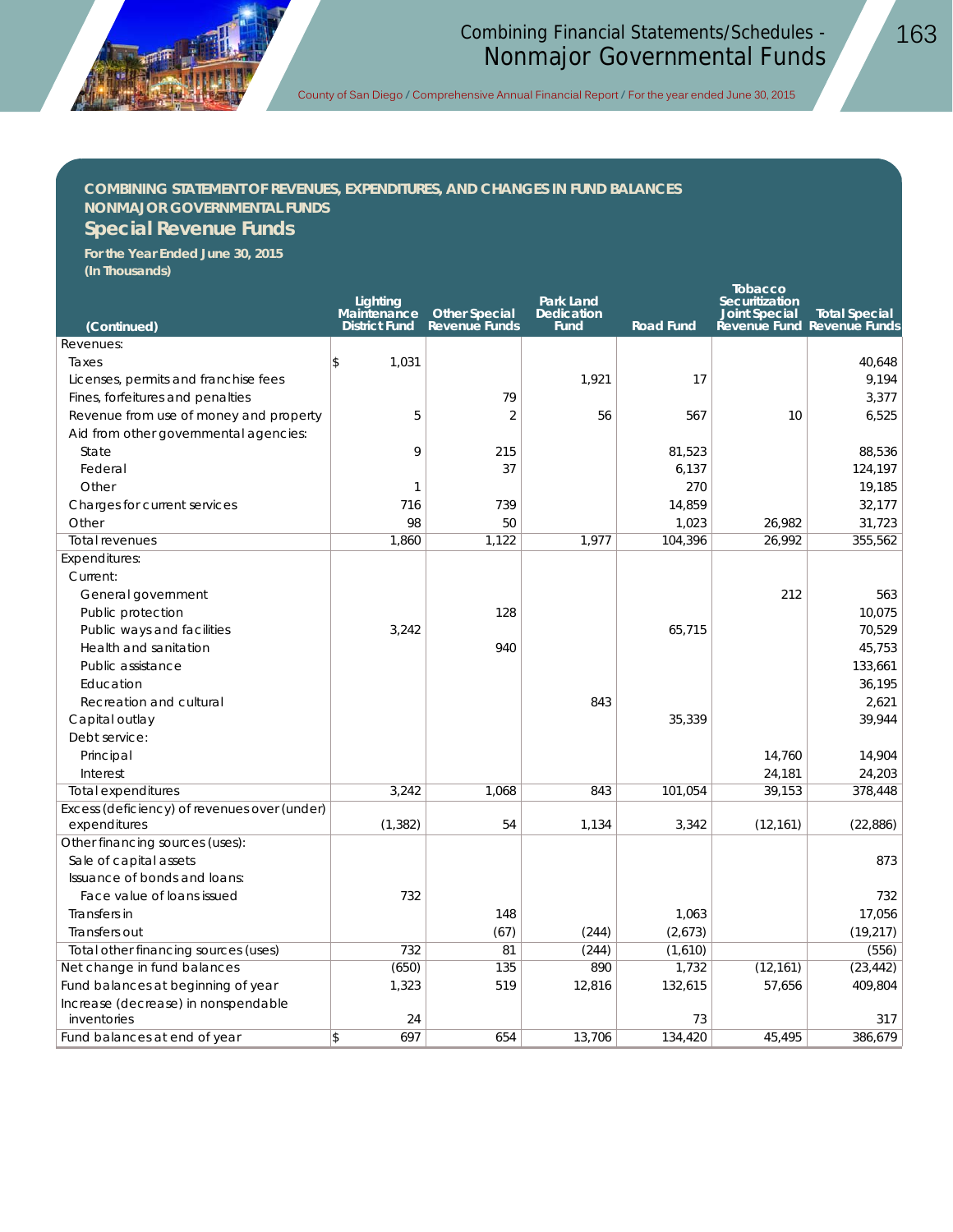#### **COMBINING STATEMENT OF REVENUES, EXPENDITURES, AND CHANGES IN FUND BALANCES NONMAJOR GOVERNMENTAL FUNDS**

## **Debt Service Funds**

|                                                           | Pension<br><b>Obligation Bonds</b><br>Fund | San Diego<br><b>Regional Building</b><br>Authority Fund | <b>SANCAL Fund</b> | <b>Total Debt Service</b><br><b>Funds</b> |
|-----------------------------------------------------------|--------------------------------------------|---------------------------------------------------------|--------------------|-------------------------------------------|
| Revenues:                                                 |                                            |                                                         |                    |                                           |
| Revenue from use of money and property                    | 11                                         | 1,218                                                   | 178                | 1,407                                     |
| Other                                                     | 6,216                                      |                                                         |                    | 6,216                                     |
| <b>Total revenues</b>                                     | 6,227                                      | 1,218                                                   | 178                | 7,623                                     |
| Expenditures:                                             |                                            |                                                         |                    |                                           |
| Current:                                                  |                                            |                                                         |                    |                                           |
| General government                                        |                                            | 274                                                     |                    | 274                                       |
| Debt service:                                             |                                            |                                                         |                    |                                           |
| Principal                                                 | 38,240                                     | 680                                                     |                    | 38,920                                    |
| Interest                                                  | 43,252                                     | 509                                                     | 411                | 44,172                                    |
| Bond issuance costs                                       |                                            |                                                         | 583                | 583                                       |
| Payment to refunded bond escrow agent                     |                                            |                                                         | 3.007              | 3.007                                     |
| <b>Total expenditures</b>                                 | 81.492                                     | 1,463                                                   | 4,001              | 86,956                                    |
| Excess (deficiency) of revenues over (under) expenditures | (75, 265)                                  | (245)                                                   | (3,823)            | (79, 333)                                 |
| Other financing sources (uses):                           |                                            |                                                         |                    |                                           |
| Issuance of bonds and loans:                              |                                            |                                                         |                    |                                           |
| Premium on issuance of refunding bonds                    |                                            |                                                         | 15.070             | 15.070                                    |
| Refunding bonds issued                                    |                                            |                                                         | 93.750             | 93.750                                    |
| Payment to refunded bond escrow agent                     |                                            |                                                         | (103, 771)         | (103, 771)                                |
| Transfers in                                              | 75,719                                     | 20                                                      | 69                 | 75,808                                    |
| Total other financing sources (uses)                      | 75,719                                     | 20                                                      | 5,118              | 80,857                                    |
| Net change in fund balances                               | 454                                        | (225)                                                   | 1,295              | 1,524                                     |
| Fund balances at beginning of year                        | 423                                        | 12,727                                                  | 15,001             | 28,151                                    |
| Fund balances at end of year                              | \$<br>877                                  | 12,502                                                  | 16,296             | 29.675                                    |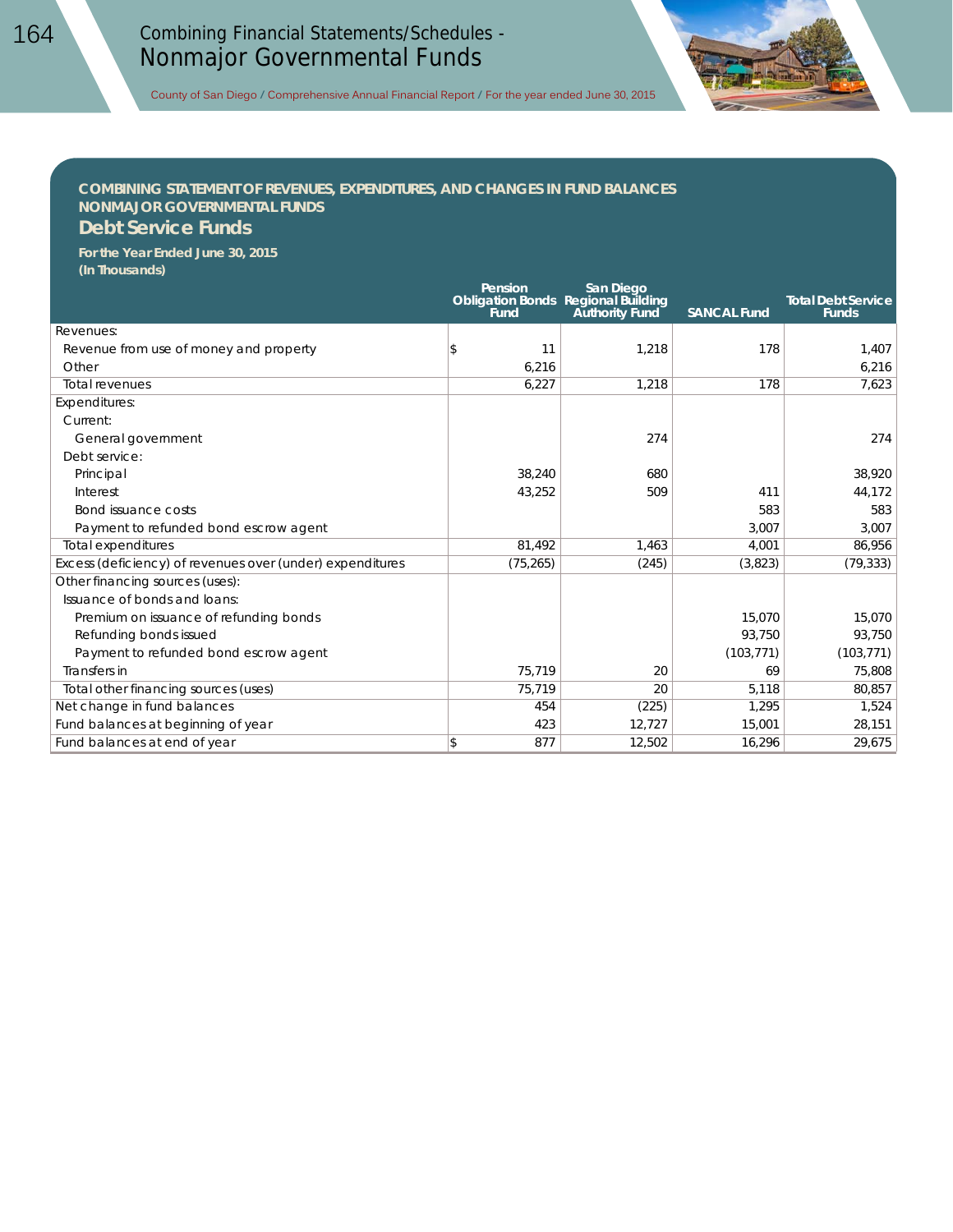

County of San Diego **/** Comprehensive Annual Financial Report **/** For the year ended June 30, 2015

#### **COMBINING STATEMENT OF REVENUES, EXPENDITURES, AND CHANGES IN FUND BALANCES NONMAJOR GOVERNMENTAL FUNDS**

## **Capital Projects Funds**

|                                                           |                               | San Diego                           |                    |                                               |
|-----------------------------------------------------------|-------------------------------|-------------------------------------|--------------------|-----------------------------------------------|
|                                                           | <b>Capital Outlay</b><br>Fund | Regional Building<br>Authority Fund | <b>SANCAL Fund</b> | <b>Total Capital</b><br><b>Projects Funds</b> |
| Revenues:                                                 |                               |                                     |                    |                                               |
| Revenue from use of money and property                    |                               | 11                                  | $\overline{2}$     | 14                                            |
| Aid from other governmental agencies:                     |                               |                                     |                    |                                               |
| State                                                     | 17,720                        |                                     |                    | 17,720                                        |
| Federal                                                   | 981                           |                                     |                    | 981                                           |
| Charges for current services                              | 4                             |                                     |                    | 4                                             |
| Other                                                     | 3,509                         |                                     |                    | 3,509                                         |
| <b>Total revenues</b>                                     | 22,215                        | 11                                  | 2                  | 22,228                                        |
| Expenditures:                                             |                               |                                     |                    |                                               |
| Current:                                                  |                               |                                     |                    |                                               |
| General government                                        | 8,934                         |                                     |                    | 8,934                                         |
| Capital outlay                                            | 72,050                        |                                     | 19,806             | 91,856                                        |
| <b>Total expenditures</b>                                 | 80,984                        |                                     | 19,806             | 100,790                                       |
| Excess (deficiency) of revenues over (under) expenditures | (58, 769)                     | 11                                  | (19,804)           | (78, 562)                                     |
| Other financing sources (uses):                           |                               |                                     |                    |                                               |
| Transfers in                                              | 59,285                        |                                     |                    | 59,285                                        |
| Total other financing sources (uses)                      | 59,285                        |                                     |                    | 59,285                                        |
| Net change in fund balances                               | 516                           | 11                                  | (19, 804)          | (19, 277)                                     |
| Fund balances at beginning of year                        | 6,121                         | 2,511                               | 21,600             | 30,232                                        |
| Fund balances at end of year                              | 6,637<br>\$                   | 2,522                               | 1,796              | 10,955                                        |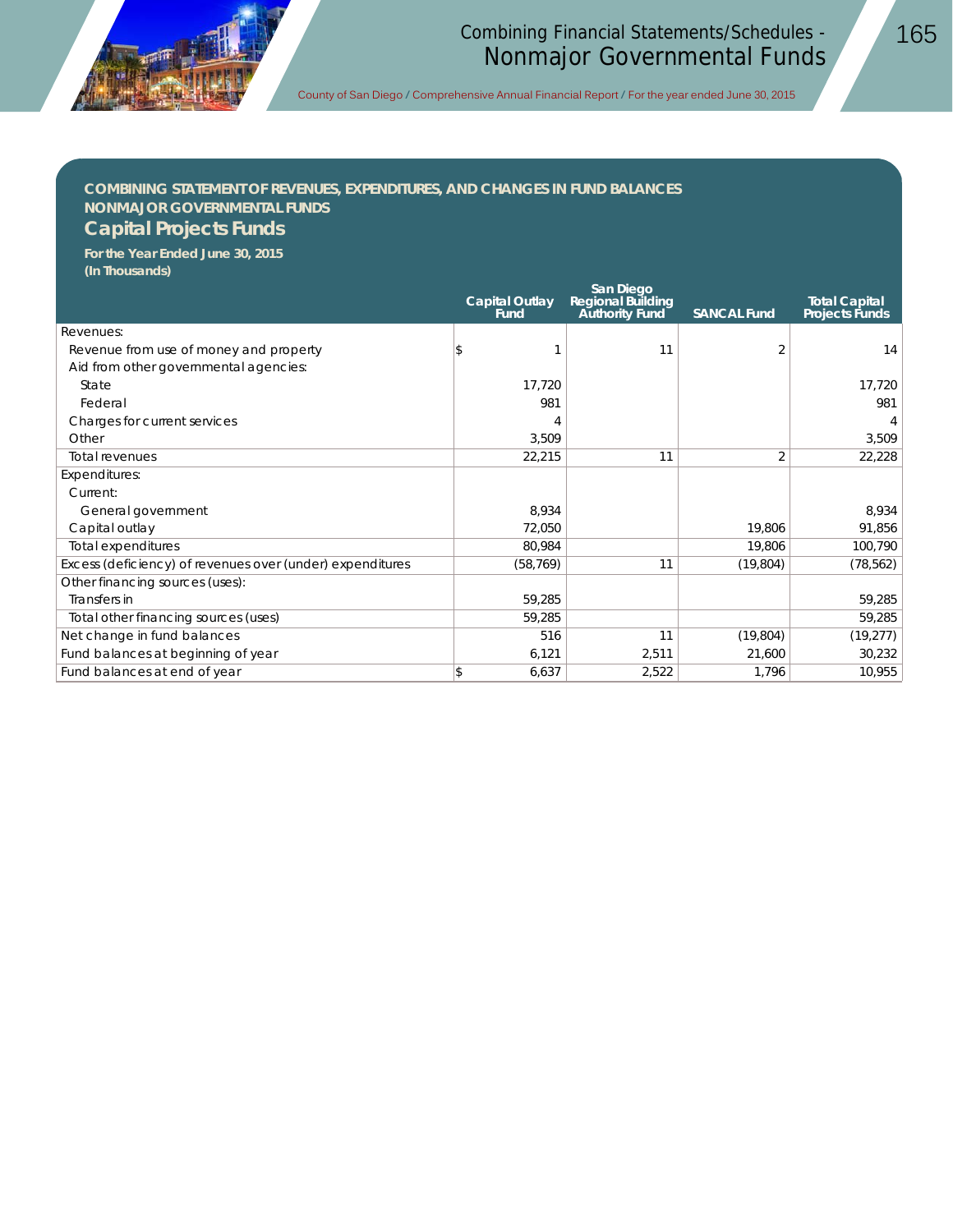| SCHEDULE OF REVENUES, EXPENDITURES, AND CHANGES IN FUND BALANCE -<br><b>BUDGET AND ACTUAL</b><br><b>Air Pollution Fund</b> |                        |                     |               |
|----------------------------------------------------------------------------------------------------------------------------|------------------------|---------------------|---------------|
| For the Year Ended June 30, 2015                                                                                           |                        |                     |               |
| (In Thousands)                                                                                                             |                        |                     |               |
|                                                                                                                            | <b>Original Budget</b> | <b>Final Budget</b> | <b>Actual</b> |
| Revenues:                                                                                                                  |                        |                     |               |
| Licenses, permits and franchise fees                                                                                       | 8,730<br>\$            | 8,730               | 7,256         |
| Fines, forfeitures and penalties                                                                                           | 980                    | 980                 | 674           |
| Revenue from use of money and property                                                                                     | 30                     | 30                  | 110           |
| Aid from other governmental agencies:                                                                                      |                        |                     |               |
| State                                                                                                                      | 18,294                 | 18,294              | 6.290         |
| Federal                                                                                                                    | 2,826                  | 2,826               | 2,745         |
| Other                                                                                                                      | 10,000                 | 10,000              | 10,770        |
| Charges for current services                                                                                               | 593                    | 593                 | 597           |
| Other                                                                                                                      |                        |                     | 37            |
| Total revenues                                                                                                             | 41,453                 | 41,453              | 28,479        |
| Expenditures:                                                                                                              |                        |                     |               |
| Current:                                                                                                                   |                        |                     |               |
| Health and sanitation:                                                                                                     |                        |                     |               |
| Air pollution control                                                                                                      | 22,928                 | 22,928              | 20.025        |
| Air pollution control, air quality Proposition 1B GMER program                                                             | 12,916                 | 12,916              | 2,934         |
| Air pollution control, air quality State AQIP program                                                                      | 809                    | 1,169               | 677           |
| Air pollution control, improvement trust                                                                                   | 3,008                  | 8,835               | 3,506         |
| Air pollution control, moyer program                                                                                       | 4,043                  | 4,042               | 2,416         |
| Air pollution control, power general mitigation                                                                            | 358                    | 358                 | 211           |
| Total health and sanitation                                                                                                | 44,062                 | 50,248              | 29.769        |
| Capital outlay                                                                                                             | 503                    | 853                 | 430           |
| Total expenditures                                                                                                         | 44,565                 | 51,101              | 30,199        |
| Excess (deficiency) of revenues over (under) expenditures                                                                  | (3, 112)               | (9,648)             | (1, 720)      |
| Other financing sources (uses):                                                                                            |                        |                     |               |
| Sale of capital assets                                                                                                     |                        |                     | 20            |
| Transfers in                                                                                                               | 10,566                 | 614                 |               |
| Transfers out                                                                                                              | (11, 235)              | (1, 283)            | (670)         |
| Total other financing sources (uses)                                                                                       | (669)                  | (669)               | (650)         |
| Net change in fund balances                                                                                                | (3,781)                | (10, 317)           | (2,370)       |
| Fund balances at beginning of year                                                                                         | 22,969                 | 22,969              | 22,969        |
| Increase (decrease) in nonspendable inventories                                                                            |                        | (13)                | (13)          |
| Fund balances at end of year                                                                                               | \$<br>19.188           | 12,639              | 20,586        |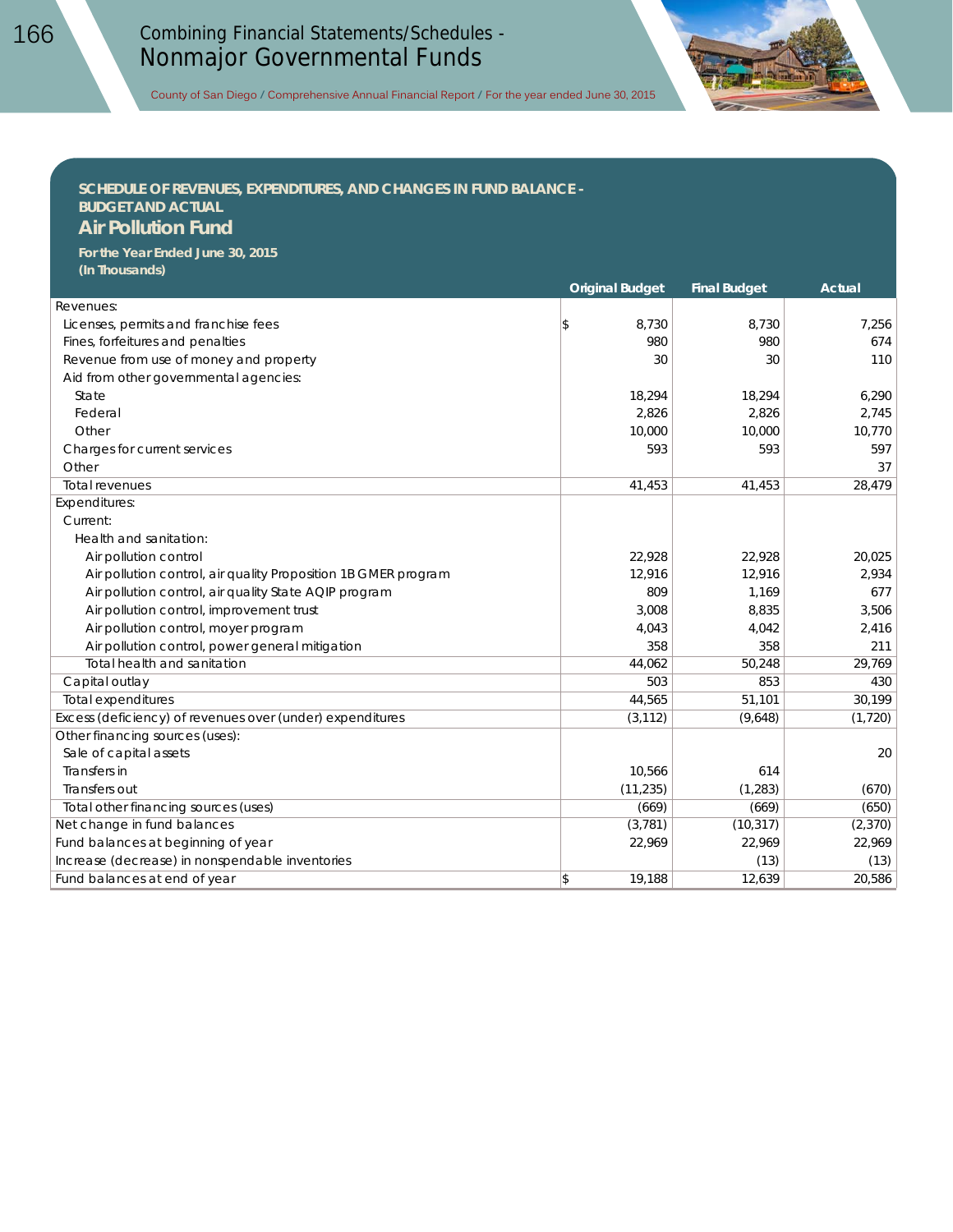

| SCHEDULE OF REVENUES, EXPENDITURES, AND CHANGES IN FUND BALANCE -<br><b>BUDGET AND ACTUAL</b><br><b>Asset Forfeiture Program Fund</b> |                        |                     |        |
|---------------------------------------------------------------------------------------------------------------------------------------|------------------------|---------------------|--------|
| For the Year Ended June 30, 2015                                                                                                      |                        |                     |        |
| (In Thousands)                                                                                                                        |                        |                     |        |
|                                                                                                                                       | <b>Original Budget</b> | <b>Final Budget</b> | Actual |
| Revenues:                                                                                                                             |                        |                     |        |
| Fines, forfeitures and penalties                                                                                                      | \$<br>1,000            | 1.022               | 2.624  |
| Revenue from use of money and property                                                                                                | 100                    | 100                 | 39     |
| Other                                                                                                                                 |                        |                     | 133    |
| Total revenues                                                                                                                        | 1,100                  | 1,122               | 2,796  |
| <b>Expenditures:</b>                                                                                                                  |                        |                     |        |
| Current:                                                                                                                              |                        |                     |        |
| Public protection:                                                                                                                    |                        |                     |        |
| District attorney asset forfeiture program - federal                                                                                  | 500                    | 500                 | 42     |
| District attorney asset forfeiture program - state                                                                                    | 15                     | 58                  | 57     |
| Probation asset forfeiture program                                                                                                    | 101                    | 101                 | 77     |
| Sheriff's asset forfeiture program                                                                                                    | 1,231                  | 1,240               | 829    |
| Total public protection                                                                                                               | 1.847                  | 1,899               | 1.005  |
| Capital outlay                                                                                                                        | 829                    | 1,629               | 829    |
| <b>Total expenditures</b>                                                                                                             | 2,676                  | 3,528               | 1,834  |
| Excess (deficiency) of revenues over (under) expenditures                                                                             | (1, 576)               | (2,406)             | 962    |
| Other financing sources (uses):                                                                                                       |                        |                     |        |
| Transfers out                                                                                                                         |                        | (191)               | (64)   |
| Total other financing sources (uses)                                                                                                  |                        | (191)               | (64)   |
| Net change in fund balances                                                                                                           | (1, 576)               | (2,597)             | 898    |
| Fund balances at beginning of year                                                                                                    | 8,655                  | 8.655               | 8.655  |
| Increase (decrease) in nonspendable inventories                                                                                       |                        | 188                 | 188    |
| Fund balances at end of year                                                                                                          | $\mathsf{\$}$<br>7.079 | 6.246               | 9,741  |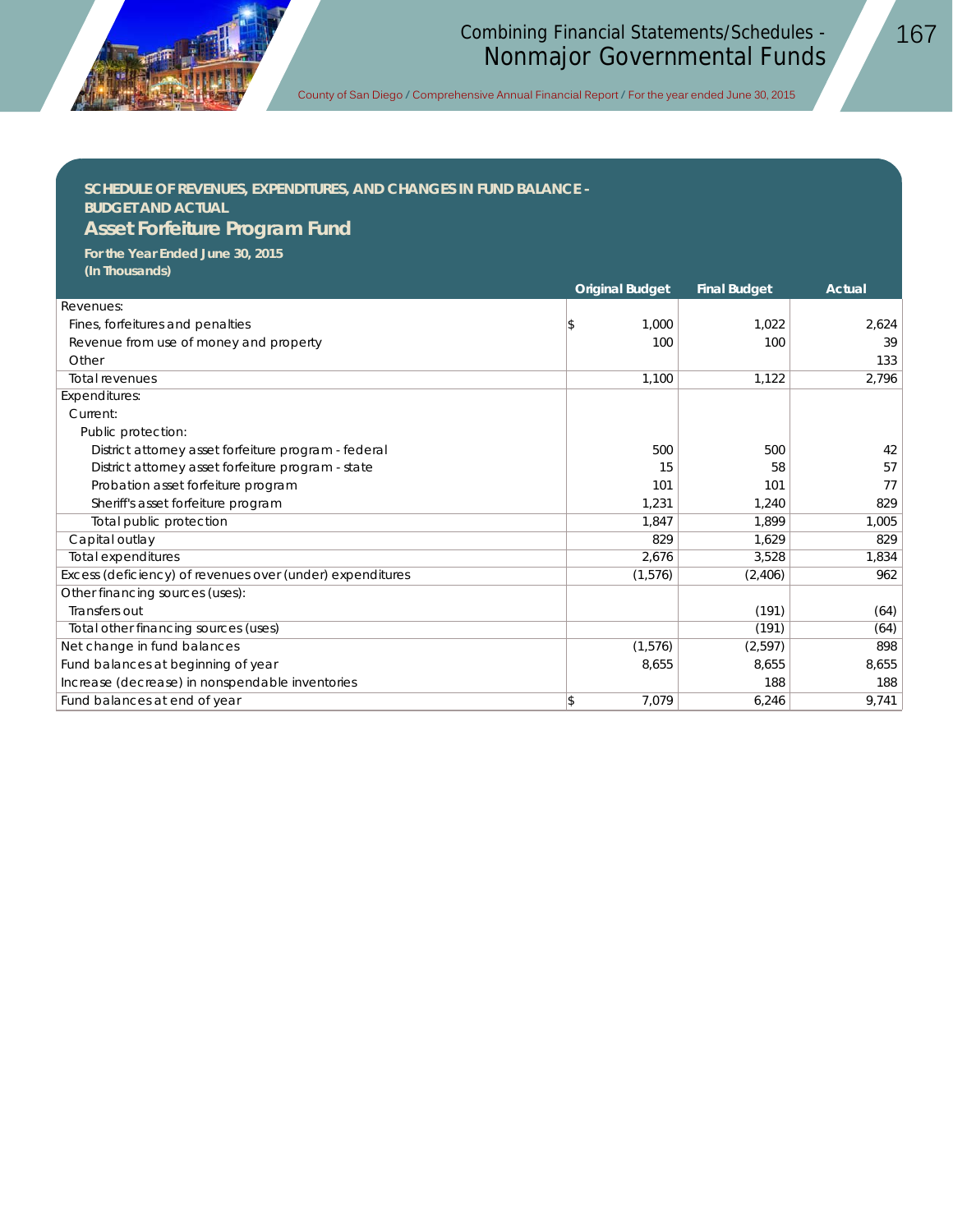| SCHEDULE OF REVENUES, EXPENDITURES, AND CHANGES IN FUND BALANCE - |                        |                     |        |
|-------------------------------------------------------------------|------------------------|---------------------|--------|
| <b>BUDGET AND ACTUAL</b>                                          |                        |                     |        |
| <b>County Library Fund</b>                                        |                        |                     |        |
|                                                                   |                        |                     |        |
| For the Year Ended June 30, 2015                                  |                        |                     |        |
| (In Thousands)                                                    |                        |                     |        |
|                                                                   | <b>Original Budget</b> | <b>Final Budget</b> | Actual |
| Revenues:                                                         |                        |                     |        |
| Taxes                                                             | 30,483<br>\$           | 30,483              | 30,694 |
| Revenue from use of money and property                            | 105                    | 105                 | 58     |
| Aid from other governmental agencies:                             |                        |                     |        |
| State                                                             | 267                    | 361                 | 345    |
| Federal                                                           |                        |                     |        |
| Other                                                             | 2,121                  | 2,131               | 3,907  |
| Charges for current services                                      | 1,138                  | 1,138               | 871    |
| Other                                                             | 1.886                  | 1,886               | 1,080  |
| <b>Total revenues</b>                                             | 36,000                 | 36,104              | 36,957 |
| Expenditures:                                                     |                        |                     |        |
| Current:                                                          |                        |                     |        |
| Education:                                                        |                        |                     |        |
| County library                                                    | 39,301                 | 39,720              | 36,195 |
| Total education                                                   | 39,301                 | 39,720              | 36,195 |
| Capital outlay                                                    | 461                    | 471                 | 18     |
| Total expenditures                                                | 39,762                 | 40,191              | 36,213 |
| Excess (deficiency) of revenues over (under) expenditures         | (3,762)                | (4,087)             | 744    |
| Other financing sources (uses):                                   |                        |                     |        |
| Transfers in                                                      | 300                    | 626                 | 326    |
| Transfers out                                                     | (859)                  | (859)               | (858)  |
| Total other financing sources (uses)                              | (559)                  | (233)               | (532)  |
| Net change in fund balances                                       | (4, 321)               | (4,320)             | 212    |
| Fund balances at beginning of year                                | 12,193                 | 12,193              | 12,193 |
| Increase (decrease) in nonspendable inventories                   |                        | 3                   | 3      |
| Fund balances at end of year                                      | $\mathsf{\$}$<br>7.872 | 7.876               | 12,408 |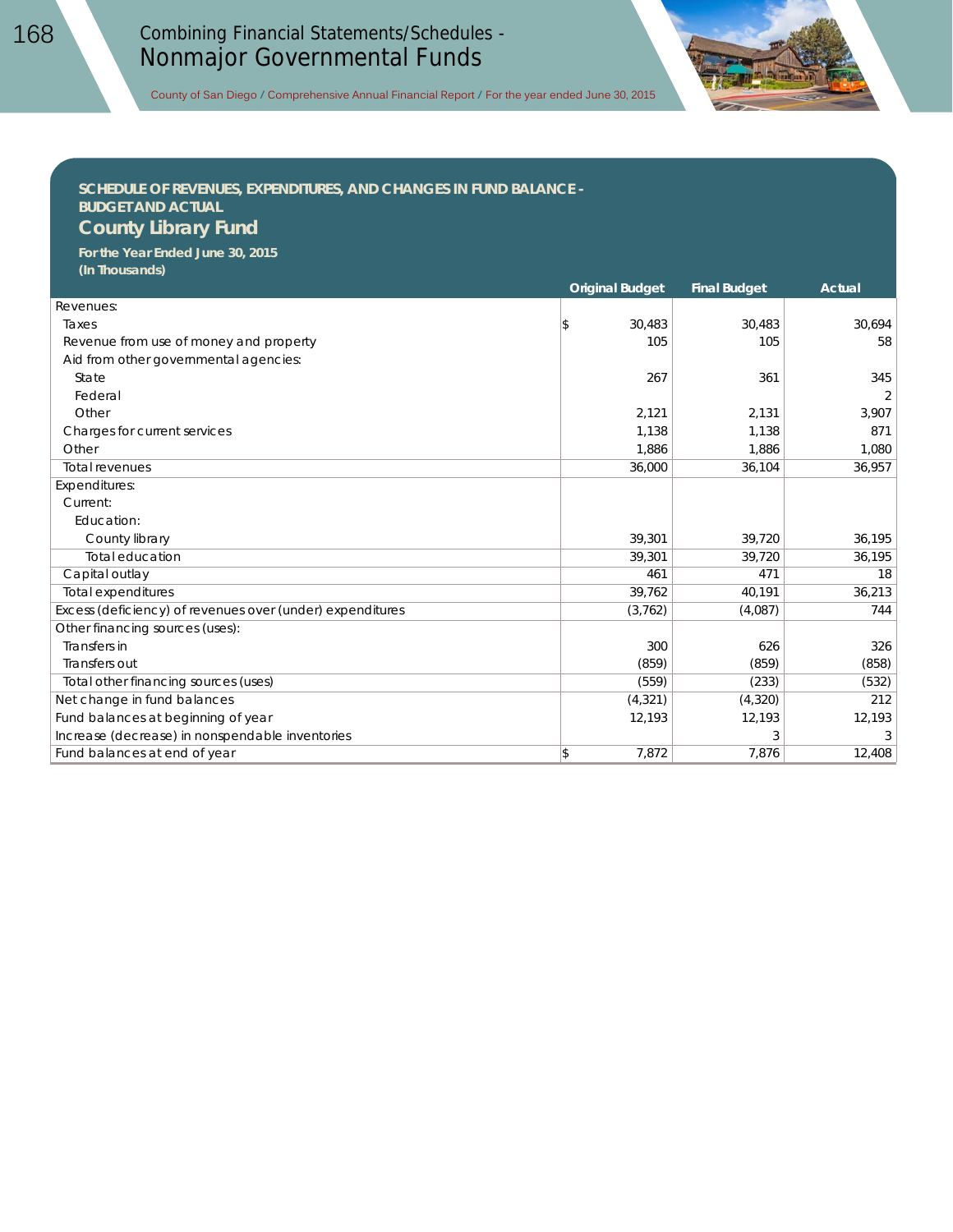

County of San Diego **/** Comprehensive Annual Financial Report **/** For the year ended June 30, 2015

## **SCHEDULE OF REVENUES, EXPENDITURES, AND CHANGES IN FUND BALANCE - BUDGET AND ACTUAL County Low and Moderate Income Housing Asset Fund**

|                                                           | <b>Original Budget</b> | <b>Final Budget</b> | Actual         |
|-----------------------------------------------------------|------------------------|---------------------|----------------|
| Revenues:                                                 |                        |                     |                |
| Other                                                     | \$                     |                     |                |
| Total revenues                                            |                        |                     | 2 <sup>1</sup> |
| Expenditures:                                             |                        |                     |                |
| Current:                                                  |                        |                     |                |
| Public assistance:                                        |                        |                     |                |
| <b>CSHAF Gillespie housing</b>                            | 97                     | 97                  | 33             |
| CSHAF USDRIP housing                                      | 94                     | 94                  | 44             |
| Total public assistance                                   | 191                    | 191                 | 77             |
| <b>Total expenditures</b>                                 | 191                    | 191                 | 77             |
| Excess (deficiency) of revenues over (under) expenditures | (191)                  | (191)               | (75)           |
| Net change in fund balances                               | (191)                  | (191)               | (75)           |
| Fund balances at beginning of year                        | 3,613                  | 3,613               | 3,613          |
| Fund balances at end of year                              | 3,422                  | 3,422               | 3,538          |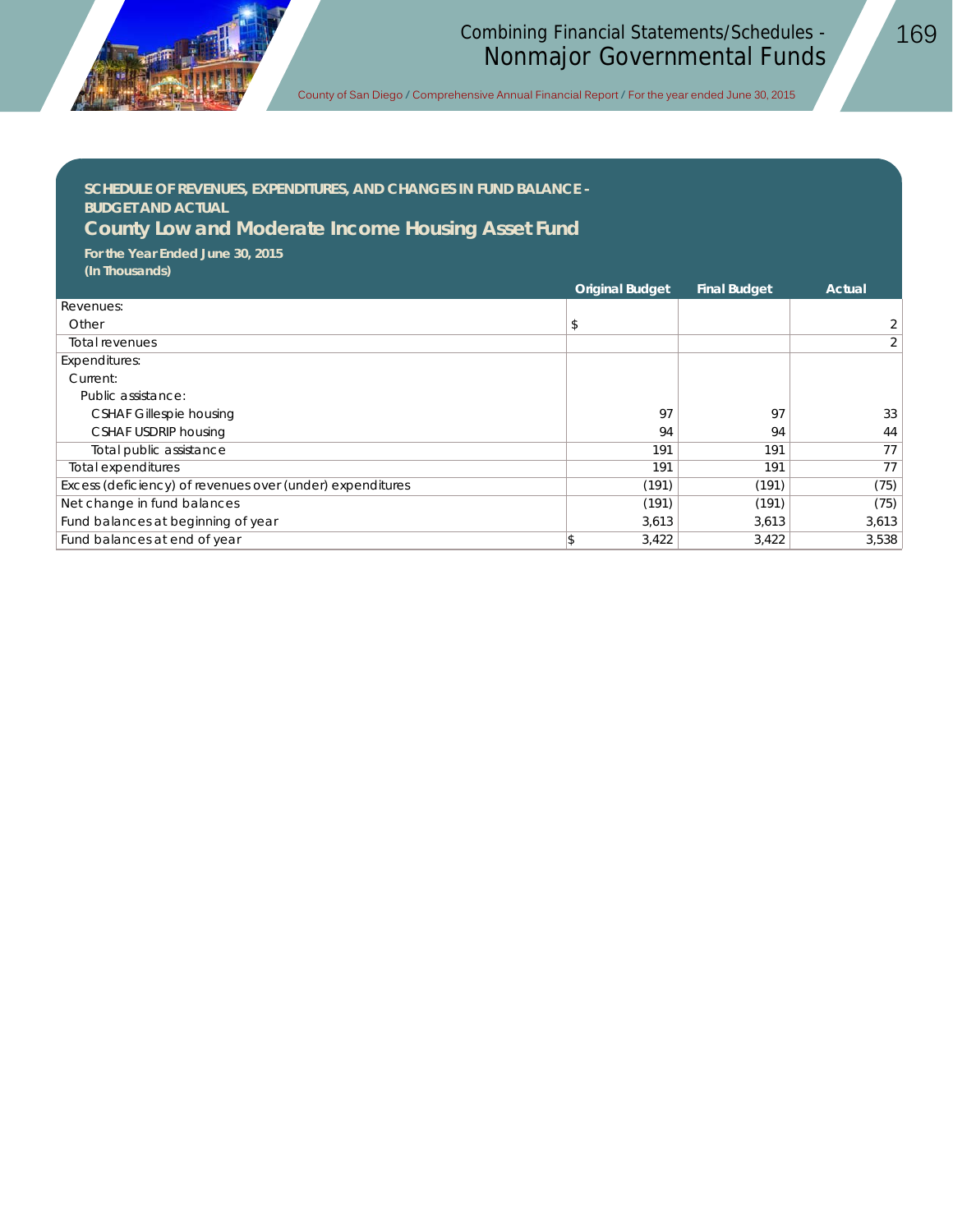| <b>SCHEDULE OF REVENUES, EXPENDITURES, AND CHANGES IN FUND BALANCE -</b><br><b>BUDGET AND ACTUAL</b><br><b>County Service District Funds</b> |                        |                     |                |
|----------------------------------------------------------------------------------------------------------------------------------------------|------------------------|---------------------|----------------|
| For the Year Ended June 30, 2015                                                                                                             |                        |                     |                |
| (In Thousands)                                                                                                                               |                        |                     |                |
|                                                                                                                                              | <b>Original Budget</b> | <b>Final Budget</b> | <b>Actual</b>  |
| Revenues:                                                                                                                                    |                        |                     |                |
| Taxes                                                                                                                                        | \$<br>4,579            | 4,579               | 4,657          |
| Revenue from use of money and property                                                                                                       | 190                    | 190                 | 242            |
| Aid from other governmental agencies:                                                                                                        |                        |                     |                |
| State                                                                                                                                        | 27                     | 27                  | 33             |
| Federal                                                                                                                                      |                        |                     | 152            |
| Other                                                                                                                                        | 4,091                  | 4,091               | 4,030          |
| Charges for current services                                                                                                                 | 7,924                  | 7,924               | 8,612          |
| Other                                                                                                                                        |                        |                     | 359            |
| <b>Total revenues</b>                                                                                                                        | 16,811                 | 16,811              | 18,085         |
| Expenditures:                                                                                                                                |                        |                     |                |
| Current:                                                                                                                                     |                        |                     |                |
| General government:                                                                                                                          |                        |                     |                |
| Regional Communication System CSA 135 Zone B Del Mar                                                                                         | 53                     | 53                  | 41             |
| Regional Communication System CSA 135 Zone F Poway                                                                                           | 160                    | 159                 | 121            |
| Regional Communication System CSA 135 Zone H Solana Beach                                                                                    | 49                     | 49                  | 27             |
| Total general government                                                                                                                     | 262                    | 261                 | 189            |
| Public protection:                                                                                                                           |                        |                     |                |
| Fire protection and emerg med svs, CSA135                                                                                                    | 32                     | 32                  | 20             |
| Fire protection, CSA 107 Elfin Forest                                                                                                        | 490                    | 490                 | 432            |
| Fire protection, CSA 115 Pepper Drive                                                                                                        | 365                    | 365                 | 350            |
| Fire protection, CSA 135 EMS                                                                                                                 | 680                    | 680                 | 459            |
| Fire protection, PRD 107 Elfin Forest                                                                                                        | 144                    | 144                 |                |
| Fire protection, PRD 115 Pepper Drive                                                                                                        | 3                      | 3                   |                |
| Total public protection                                                                                                                      | 1,714                  | 1,714               | 1,261          |
| Public ways and facilities:                                                                                                                  |                        |                     |                |
| PRD 6 Pauma Valley                                                                                                                           | 399                    | 399                 | 10             |
| PRD 8 Magee RD-PAL                                                                                                                           | 228                    | 228                 | 4              |
| PRD 9 B Santa Fe                                                                                                                             | 107                    | 107                 | 5              |
| PRD 10 Davis Dr                                                                                                                              | 18                     | 18                  | 3              |
| PRD 11 A Bernardo RD                                                                                                                         | 46                     | 46                  | $\sqrt{3}$     |
| PRD 11 C Bernardo RD                                                                                                                         | 23                     | 23                  | 11             |
| 11 D Bernardo RD<br><b>PRD</b>                                                                                                               | 42                     | 42                  | 3              |
| <b>PRD</b><br>12 Lomair<br><b>PRD</b><br>13 A Pala Mesa                                                                                      | 313<br>447             | 313<br>447          | 54<br>178      |
| PRD                                                                                                                                          | 64                     | 64                  | 5              |
| 13 B Stewart Canyon<br><b>PRD</b><br>16 Wynola                                                                                               | 126                    | 126                 | $\overline{7}$ |
| 18 Harrison Park<br><b>PRD</b>                                                                                                               | 309                    | 309                 | 135            |
| 20 Daily Road<br>PRD                                                                                                                         | 636                    | 636                 | 255            |
| 21 Pauma Heights<br>PRD                                                                                                                      | 414                    | 414                 | 84             |
| PRD 22 W Dougherty St                                                                                                                        | 8                      | 8                   | 2              |
| 23 Rock Terrce RD<br>PRD                                                                                                                     | 30                     | 30                  | $\overline{c}$ |
| 24 MT Whitney RD<br>PRD                                                                                                                      | 44                     | 44                  | 3              |
| PRD<br>30 Royal Oaks-CAR                                                                                                                     | 38                     | 38                  | 3              |
| 38 Gay Rio Terrace<br>PRD                                                                                                                    | 33                     | 33                  | $\overline{c}$ |
| 45 Rincon Springs<br>PRD                                                                                                                     | 76                     | 76                  | 60             |
| PRD 46 Rocoso Road                                                                                                                           | 41                     | 41                  | 3              |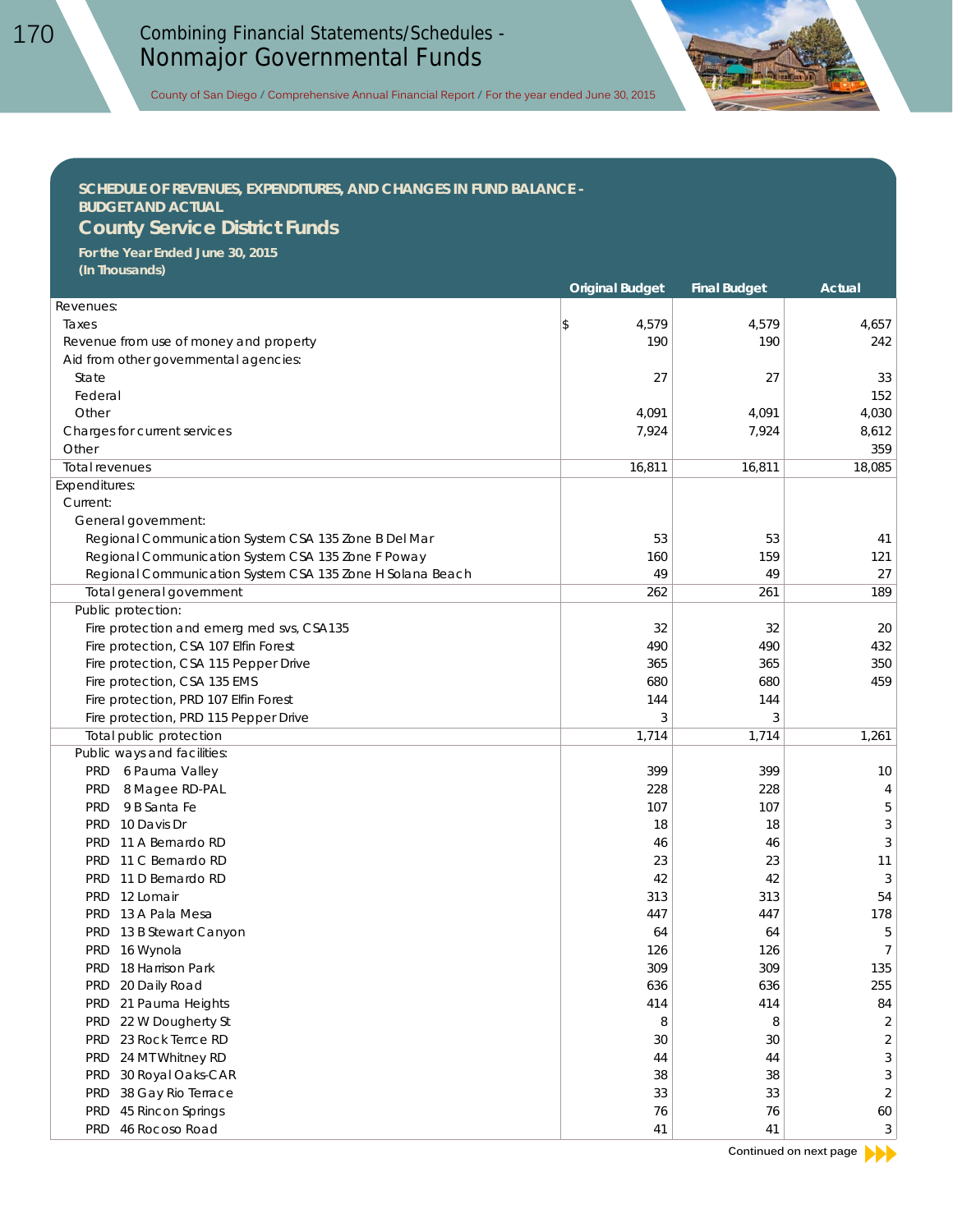

County of San Diego **/** Comprehensive Annual Financial Report **/** For the year ended June 30, 2015

## **SCHEDULE OF REVENUES, EXPENDITURES, AND CHANGES IN FUND BALANCE - BUDGET AND ACTUAL**

## **County Service District Funds**

**For the Year Ended June 30, 2015 (In Thousands)**

**(Continued) Original Budget Final Budget Actual** PRD 49 Sunset Knls RD 38 38 2 PRD 50 Knoll Park LN 84 84 26 PRD 53 Knoll Park LN EX 177 177 42 PRD 54 MT Helix  $222$   $43$ PRD 55 Rainbow Crest 370 369 5 PRD 60 River Drive  $\begin{array}{ccc} 81 & 82 \\ 82 & 38 \end{array}$ PRD 61 GRN Meadow Way 213 213 42 PRD 63 Hillview Road 426 28 Hillview Road 426 28 Hillview Road 426 28 Hillview Road 426 28 Hillview Road 426 28 Hills and 426 28 Hills and 426 28 Hills and 426 28 Hills and 426 28 Hills and 426 28 Hills and 426 28 Hills an PRD 70 El Camino Cort 63 63 55 PRD 75 A Gay Rio Drive 2012 151 2008 151 2009 151 2009 151 2009 151 2009 151 2009 151 2009 151 2009 151 2009 1 PRD 75 B Gay Rio Drive 217 217 217 PRD 76 Kingford CT 47 47 2 PRD 77 Montiel TRK TR 82 82 3 PRD 78 Gardena Ay  $\begin{array}{ccc} 3 & 57 & 57 \end{array}$ PRD 80 Harris TRK TRL 230 230 3 PRD 88 East Fifth St 124 123 54 PRD 90 South Cordov 2 PRD 94 Roble Grnde 367 367 7 PRD 95 Valle Del Sol 315 315 12 PRD 99 Via Allndra 35 35 3 PRD 100 Viejas View 30 30 2 PRD 101 A Hi-Ridge R 11 2 3 PRD 101 Johnson LK  $\overline{3}$ PRD 102 MTN Meadow 212 212 9 PRD 103 Alto Drive 279 279 5 PRD 104 Artesian RO 147 147 58 PRD 105 A Alta Loma D 36 36 3 PRD 105 Alta Loma D 26 26 26 26 26 26 27 PRD 106 Garrison Ay 148 148 46 PRD 117 Legend Rock  $\begin{array}{ccc} 4 & 5 & 5 \\ 4 & 17 & 17 \end{array}$ PRD 123 Mizpah Lane  $32 \hspace{1.5cm} 33$ PRD 125 Wrightwood 90 90 4 PRD 126 Sandhurst W  $\overline{2}$ PRD 127 Singing Trails 29 29 3 PRD 130 Wilkes Road 4 and 125 and 125 and 125 and 125 and 125 and 125 and 125 and 125 and 125 and 125 and 125 and 125 and 125 and 125 and 125 and 125 and 125 and 125 and 125 and 125 and 125 and 125 and 125 and 125 and 125 PRD 133 Rnch Creek Rd 31 31 3 PRD 134 Kenora Lane 87  $\vert$  87  $\vert$  87  $\vert$  87  $\vert$  87  $\vert$  87  $\vert$  87  $\vert$  87  $\vert$  87  $\vert$  87  $\vert$  87  $\vert$  87  $\vert$  87  $\vert$  87  $\vert$  87  $\vert$  87  $\vert$  87  $\vert$  87  $\vert$  87  $\vert$  87  $\vert$  87  $\vert$  87  $\vert$  87  $\vert$  87  $\vert$  87  $\vert$  8 PRD 1002 Sunny Acres 24 24 11 PRD 1003 Alamo Way 17 2 3 PRD 1005 Eden Valley 2008 13 PRD 1008 Canter 39 39 17 PRD 1010 Alpine Highlands ZN 172 172 9 PRD 1011 La Cuesta ZN 64 64 2 PRD 1012 8112 Millar 24 PRD 1013 Singing Trails 77 77 3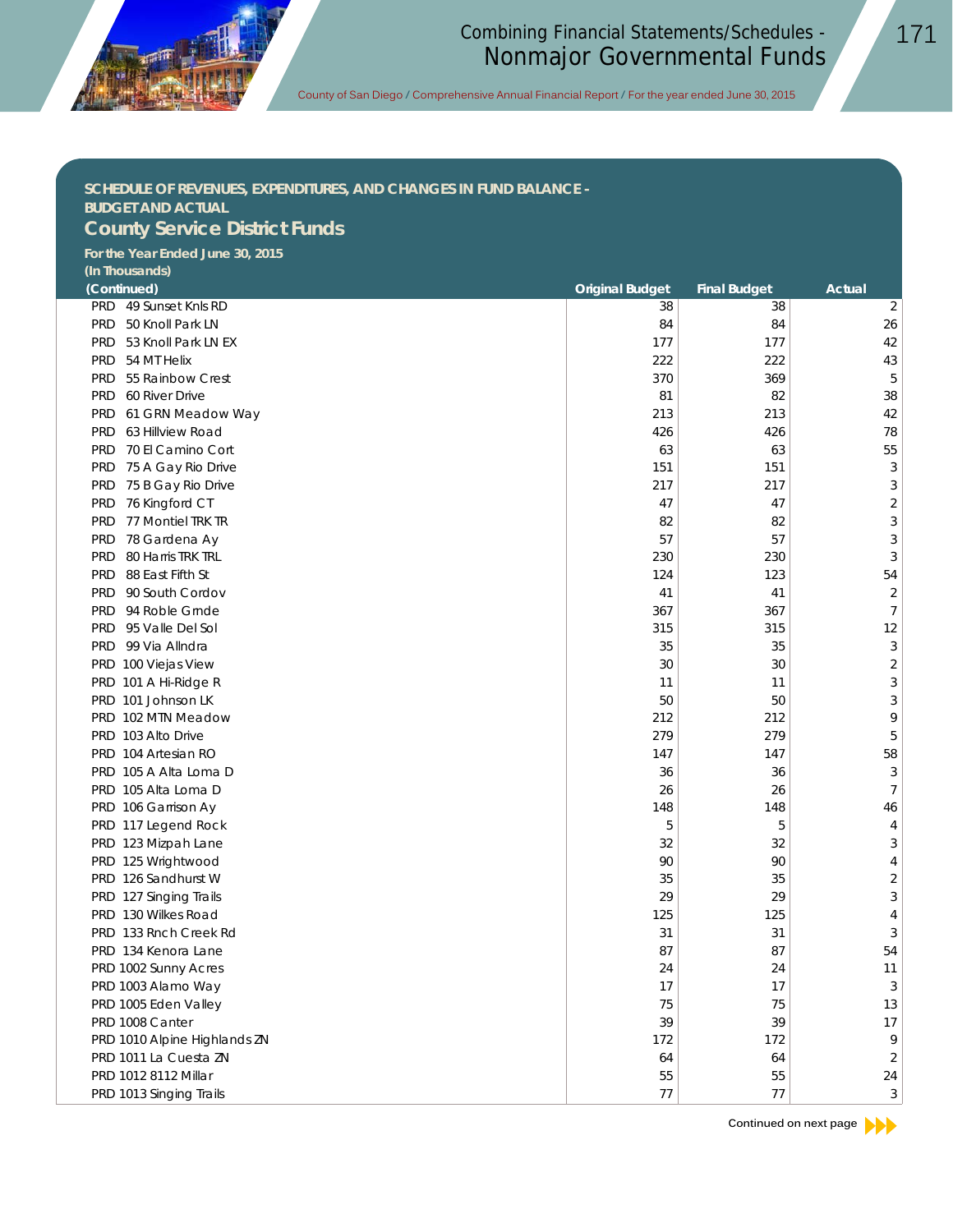County of San Diego **/** Comprehensive Annual Financial Report **/** For the year ended June 30, 2015

| SCHEDULE OF REVENUES, EXPENDITURES, AND CHANGES IN FUND BALANCE - |                         |                          |                |
|-------------------------------------------------------------------|-------------------------|--------------------------|----------------|
| <b>BUDGET AND ACTUAL</b>                                          |                         |                          |                |
| <b>County Service District Funds</b>                              |                         |                          |                |
| For the Year Ended June 30, 2015                                  |                         |                          |                |
| (In Thousands)                                                    |                         |                          |                |
| (Continued)                                                       | <b>Original Budget</b>  | <b>Final Budget</b>      | <b>Actual</b>  |
| PRD 1014 Lavender PT Lane                                         | 91                      | 90                       | 14             |
| PRD 1015 Landavo Drive ET AL                                      | 35                      | 35                       | 3              |
| PRD 1016 El Sereno Way                                            | 51                      | 51                       | $\overline{2}$ |
| Total public ways and facilities                                  | 8,855                   | 8,853                    | 1,572          |
| Health and sanitation:                                            |                         |                          |                |
| CSA 17 San Dieguito Ambulance                                     | 4,384                   | 4,384                    | 3,876          |
| CSA 69 Heartland Paramedics                                       | 6,573                   | 6,573                    | 5,474          |
| PRD 122 Otay Mesa East                                            | 12                      | 12                       |                |
| PRD 136 Sundance Detention Basin                                  | 54                      | 54                       | 24             |
| Total health and sanitation                                       | 11.023                  | 11.023                   | 9.374          |
| Recreation and cultural:                                          |                         |                          |                |
| CSA 26 LMD Zone 2 Julian                                          | 38                      | 48                       | 35             |
| CSA 26 Rancho San Diego                                           | 108                     | 108                      | 95             |
| CSA 26 San Diego landscape maintenance                            | 113                     | 113                      | 113            |
| CSA 81 Fallbrook Park                                             | 235                     | 235                      | 203            |
| CSA 83 San Dieguito                                               | 582                     | 582                      | 305            |
| CSA 128 San Miguel Park                                           | 472                     | 481                      | 445            |
| CSA 83A 4S Ranch Park                                             | 394                     | 394                      | 350            |
| PRD 26 A Cottonwood Village                                       | 284                     | 284                      | 119            |
| PRD 26 B Monte Vista                                              | 327                     | 327                      | 113            |
| Total recreation and cultural                                     | 2,553                   | 2,572                    | 1,778          |
| Capital outlay                                                    | 20                      | 20                       |                |
| Debt service:                                                     |                         |                          |                |
| Principal                                                         | 15                      | 15                       |                |
| Interest                                                          | $\overline{2}$          | $\overline{\mathcal{L}}$ | 2              |
| Total expenditures                                                | 24,444                  | 24,460                   | 14,176         |
| Excess (deficiency) of revenues over (under) expenditures         | (7,633)                 | (7,649)                  | 3,909          |
| Other financing sources (uses):                                   |                         |                          |                |
| Transfers in                                                      | 401                     | 401                      | 399            |
| Transfers out                                                     | (2, 119)                | (2, 119)                 | (1,986)        |
| Total other financing sources (uses)                              | (1, 718)                | (1, 718)                 | (1,587)        |
| Net change in fund balances                                       | (9, 351)                | (9, 367)                 | 2,322          |
| Fund balances at beginning of year                                | 19,721                  | 19,721                   | 19,721         |
| Increase (decrease) in nonspendable inventories                   |                         |                          |                |
| Fund balances at end of year                                      | $\mathsf{\$}$<br>10,370 | 10,357                   | 22,046         |

172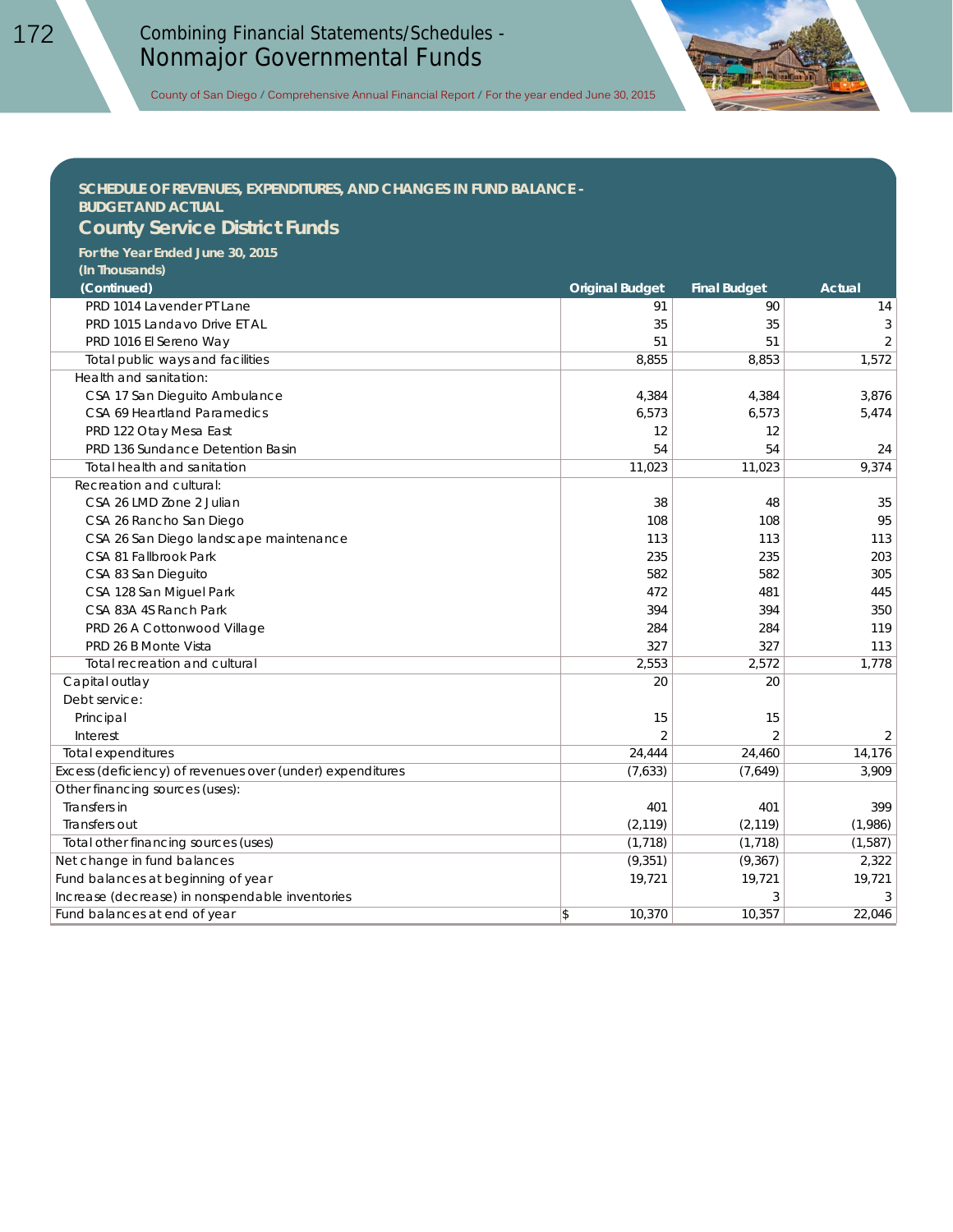

| SCHEDULE OF REVENUES, EXPENDITURES, AND CHANGES IN FUND BALANCE -<br><b>BUDGET AND ACTUAL</b><br><b>Edgemoor Development Fund</b> |                        |                     |          |
|-----------------------------------------------------------------------------------------------------------------------------------|------------------------|---------------------|----------|
| For the Year Ended June 30, 2015                                                                                                  |                        |                     |          |
| (In Thousands)                                                                                                                    | <b>Original Budget</b> | <b>Final Budget</b> | Actual   |
| Revenues:                                                                                                                         |                        |                     |          |
| Revenue from use of money and property                                                                                            | 639<br>\$              | 639                 | 323      |
| Aid from other governmental agencies:                                                                                             |                        |                     |          |
| Federal                                                                                                                           | 4,508                  | 4,508               | 4,546    |
| <b>Total revenues</b>                                                                                                             | 5,147                  | 5,147               | 4,869    |
| Expenditures:                                                                                                                     |                        |                     |          |
| Current:                                                                                                                          |                        |                     |          |
| General government:                                                                                                               |                        |                     |          |
| Edgemoor development fund                                                                                                         | 861                    | 848                 | 162      |
| Total general government                                                                                                          | 861                    | 848                 | 162      |
| Total expenditures                                                                                                                | 861                    | 848                 | 162      |
| Excess (deficiency) of revenues over (under) expenditures                                                                         | 4,286                  | 4,299               | 4,707    |
| Other financing sources (uses):                                                                                                   |                        |                     |          |
| Sale of capital assets                                                                                                            | 3.644                  | 3,644               |          |
| Transfers out                                                                                                                     | (9, 285)               | (9, 298)            | (9, 298) |
| Total other financing sources (uses)                                                                                              | (5,641)                | (5,654)             | (9, 298) |
| Net change in fund balances                                                                                                       | (1, 355)               | (1, 355)            | (4, 591) |
| Fund balances at beginning of year                                                                                                | 9,471                  | 9,471               | 9,471    |
| Fund balances at end of year                                                                                                      | \$<br>8,116            | 8,116               | 4,880    |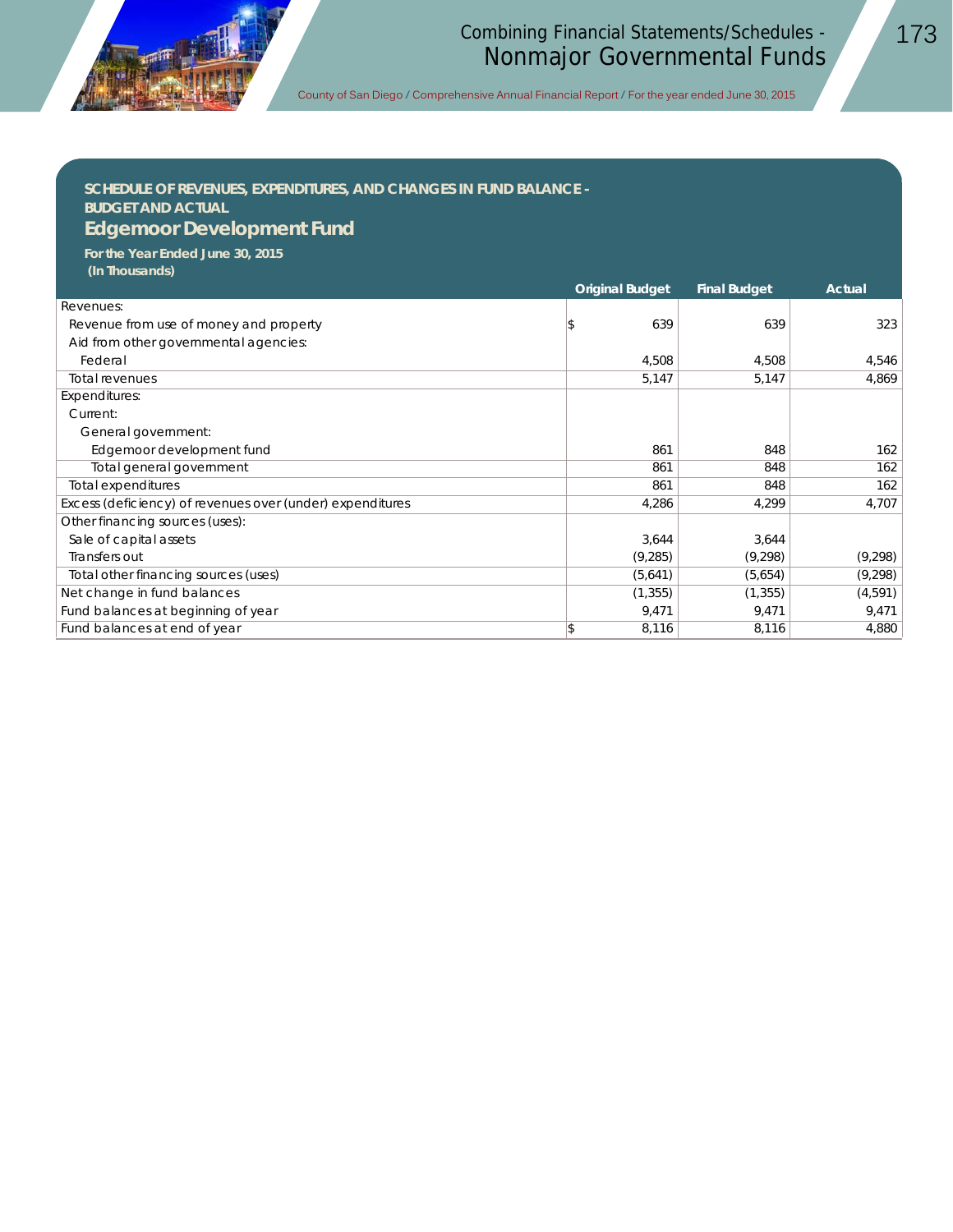| SCHEDULE OF REVENUES, EXPENDITURES, AND CHANGES IN FUND BALANCE -<br><b>BUDGET AND ACTUAL</b><br><b>Flood Control District Fund</b> |                        |                     |        |
|-------------------------------------------------------------------------------------------------------------------------------------|------------------------|---------------------|--------|
| For the Year Ended June 30, 2015                                                                                                    |                        |                     |        |
| (In Thousands)                                                                                                                      |                        |                     |        |
|                                                                                                                                     | <b>Original Budget</b> | <b>Final Budget</b> | Actual |
| Revenues:                                                                                                                           |                        |                     |        |
| Taxes                                                                                                                               | 4,011<br>\$            | 4.011               | 4.266  |
| Revenue from use of money and property                                                                                              | 50                     | 50                  | 49     |
| Aid from other governmental agencies:                                                                                               |                        |                     |        |
| State                                                                                                                               | 134                    |                     | 35     |
| Federal                                                                                                                             | 2,542                  | 4,485               | 2,114  |
| Other                                                                                                                               |                        | 134                 | 190    |
| Charges for current services                                                                                                        | 3,341                  | 9,555               | 889    |
| Other                                                                                                                               |                        |                     |        |
| <b>Total revenues</b>                                                                                                               | 10,078                 | 18,235              | 7,545  |
| Expenditures:                                                                                                                       |                        |                     |        |
| Current:                                                                                                                            |                        |                     |        |
| Public protection:                                                                                                                  |                        |                     |        |
| Flood control district                                                                                                              | 9,118                  | 20,910              | 3,867  |
| Stormwater maintenance, Blackwolf                                                                                                   | 11                     | 11                  | 3      |
| Stormwater maintenance, Lake Rancho Viejo                                                                                           | 205                    | 205                 | 76     |
| Stormwater maintenance, Ponderosa Estates                                                                                           | 23                     | 23                  | 2      |
| Total public protection                                                                                                             | 9,357                  | 21,149              | 3,948  |
| Capital outlay                                                                                                                      | 3,184                  | 3,184               | 3,082  |
| <b>Total expenditures</b>                                                                                                           | 12,541                 | 24,333              | 7,030  |
| Excess (deficiency) of revenues over (under) expenditures                                                                           | (2, 463)               | (6,098)             | 515    |
| Net change in fund balances                                                                                                         | (2, 463)               | (6,098)             | 515    |
| Fund balances at beginning of year                                                                                                  | 19,235                 | 19,235              | 19,235 |
| Fund balances at end of year                                                                                                        | \$<br>16,772           | 13,137              | 19,750 |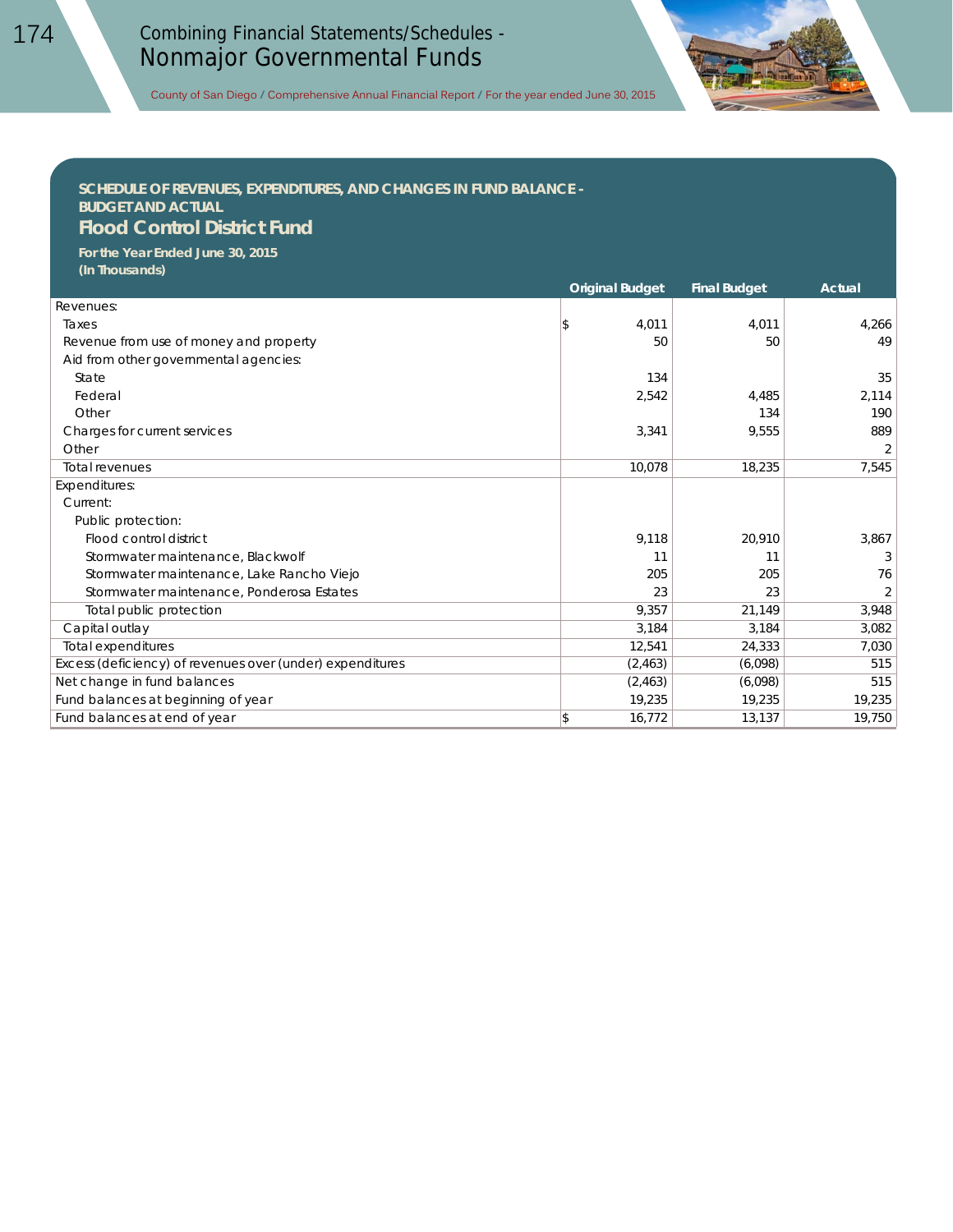

# **SCHEDULE OF REVENUES, EXPENDITURES, AND CHANGES IN FUND BALANCE - BUDGET AND ACTUAL**

# **Housing Authority - Low and Moderate Income Housing Asset Fund**

**For the Year Ended June 30, 2015**

**(In Thousands)**

|                                           | <b>Original Budget</b> | <b>Final Budget</b> | Actual |
|-------------------------------------------|------------------------|---------------------|--------|
| Revenues:                                 |                        |                     |        |
| Aid from other governmental agencies:     |                        |                     |        |
| Other                                     | 150                    | 150                 | 17     |
| Total revenues                            | 150                    | 150                 | 17     |
| Expenditures:                             |                        |                     |        |
| Current:                                  |                        |                     |        |
| Public assistance:                        |                        |                     |        |
| Other assistance - other budgetary entity | 150                    | 150                 | 17     |
| Total public assistance                   | 150                    | 150                 | 17     |
| Total expenditures                        | 150                    | 150                 | 17     |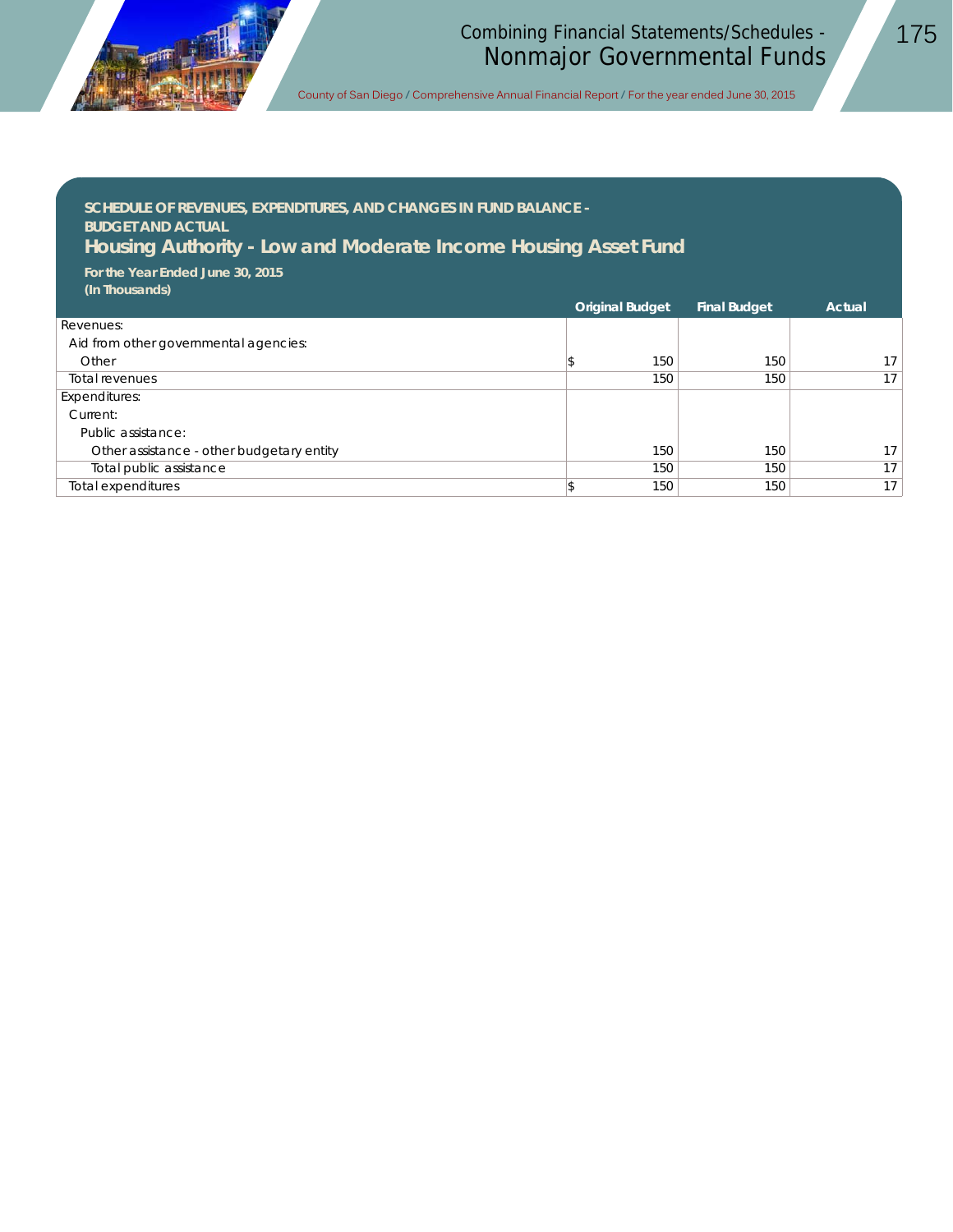| SCHEDULE OF REVENUES, EXPENDITURES, AND CHANGES IN FUND BALANCE - |                         |                     |          |
|-------------------------------------------------------------------|-------------------------|---------------------|----------|
| <b>BUDGET AND ACTUAL</b>                                          |                         |                     |          |
| <b>Housing Authority - Other Fund</b>                             |                         |                     |          |
|                                                                   |                         |                     |          |
| For the Year Ended June 30, 2015                                  |                         |                     |          |
| (In Thousands)                                                    |                         |                     |          |
|                                                                   | <b>Original Budget</b>  | <b>Final Budget</b> | Actual   |
| Revenues:                                                         |                         |                     |          |
| Revenue from use of money and property                            | 1.110<br>\$             | 1,110               | 1,074    |
| Aid from other governmental agencies:                             |                         |                     |          |
| Federal                                                           | 115,825                 | 115,825             | 108,464  |
| Other                                                             | 3,950                   | 3,742               |          |
| Charges for current services                                      | 4,894                   | 4,894               | 2,552    |
| Other                                                             | 1,360                   | 1,360               | 1,310    |
| <b>Total revenues</b>                                             | 127,139                 | 126,931             | 113,400  |
| Expenditures:                                                     |                         |                     |          |
| Current:                                                          |                         |                     |          |
| Public assistance:                                                |                         |                     |          |
| Other assistance - other budgetary entity                         | 128,330                 | 128,331             | 119,741  |
| Total public assistance                                           | 128,330                 | 128,331             | 119,741  |
| Debt service:                                                     |                         |                     |          |
| Principal                                                         | 144                     | 144                 | 144      |
| Interest                                                          | 21                      | 21                  | 20       |
| Total expenditures                                                | 128,495                 | 128,496             | 119,905  |
| Excess (deficiency) of revenues over (under) expenditures         | (1, 356)                | (1, 565)            | (6, 505) |
| Other financing sources (uses):                                   |                         |                     |          |
| Sale of capital assets                                            | 117                     | 117                 |          |
| Transfers in                                                      | 218                     | 218                 |          |
| Total other financing sources (uses)                              | 335                     | 335                 |          |
| Net change in fund balances                                       | (1,021)                 | (1, 230)            | (6, 505) |
| Fund balances at beginning of year                                | 29,393                  | 29,393              | 29,393   |
| Fund balances at end of year                                      | $\mathsf{\$}$<br>28,372 | 28,163              | 22,888   |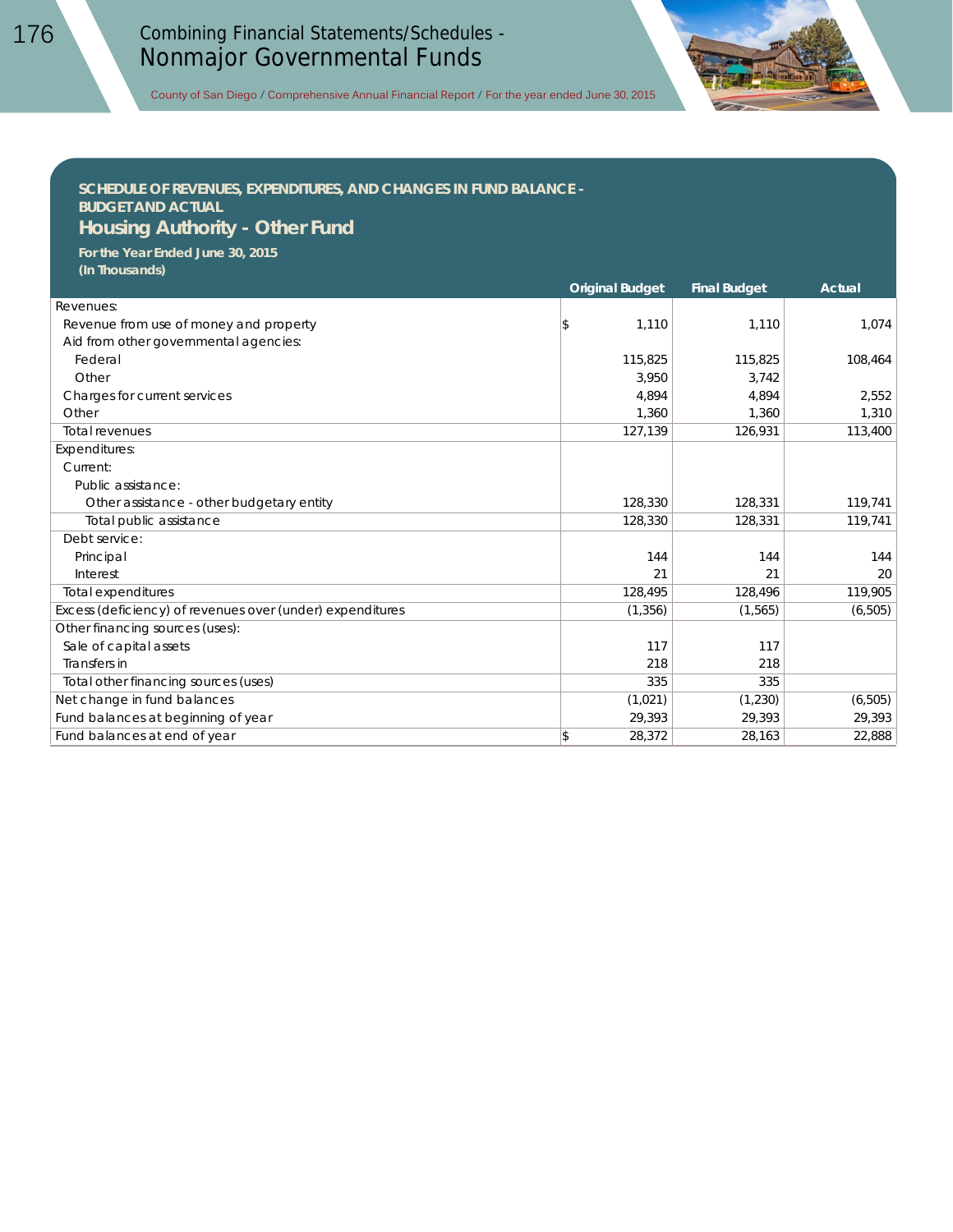

County of San Diego **/** Comprehensive Annual Financial Report **/** For the year ended June 30, 2015

# **SCHEDULE OF REVENUES, EXPENDITURES, AND CHANGES IN FUND BALANCE - BUDGET AND ACTUAL**

# **In Home Supportive Services Public Authority Fund**

|                                                           | <b>Original Budget</b> | <b>Final Budget</b> | Actual    |
|-----------------------------------------------------------|------------------------|---------------------|-----------|
| Revenues:                                                 |                        |                     |           |
| Revenue from use of money and property                    | \$                     |                     |           |
| Charges for current services                              | 603                    | 603                 | 876       |
| Total revenues                                            | 603                    | 603                 | 883       |
| Expenditures:                                             |                        |                     |           |
| Current:                                                  |                        |                     |           |
| Public assistance:                                        |                        |                     |           |
| IHSS public authority                                     | 13,864                 | 13,864              | 13,826    |
| Total public assistance                                   | 13,864                 | 13,864              | 13,826    |
| Capital outlay                                            | 175                    | 175                 | 175       |
| Total expenditures                                        | 14,039                 | 14,039              | 14,001    |
| Excess (deficiency) of revenues over (under) expenditures | (13, 436)              | (13, 436)           | (13, 118) |
| Other financing sources (uses):                           |                        |                     |           |
| Transfers in                                              | 13,437                 | 13,437              | 13,120    |
| Total other financing sources (uses)                      | 13,437                 | 13,437              | 13,120    |
| Net change in fund balances                               |                        |                     | 2         |
| Fund balances at beginning of year                        | 82                     | 82                  | 82        |
| Fund balances at end of year                              | 83                     | 83                  | 84        |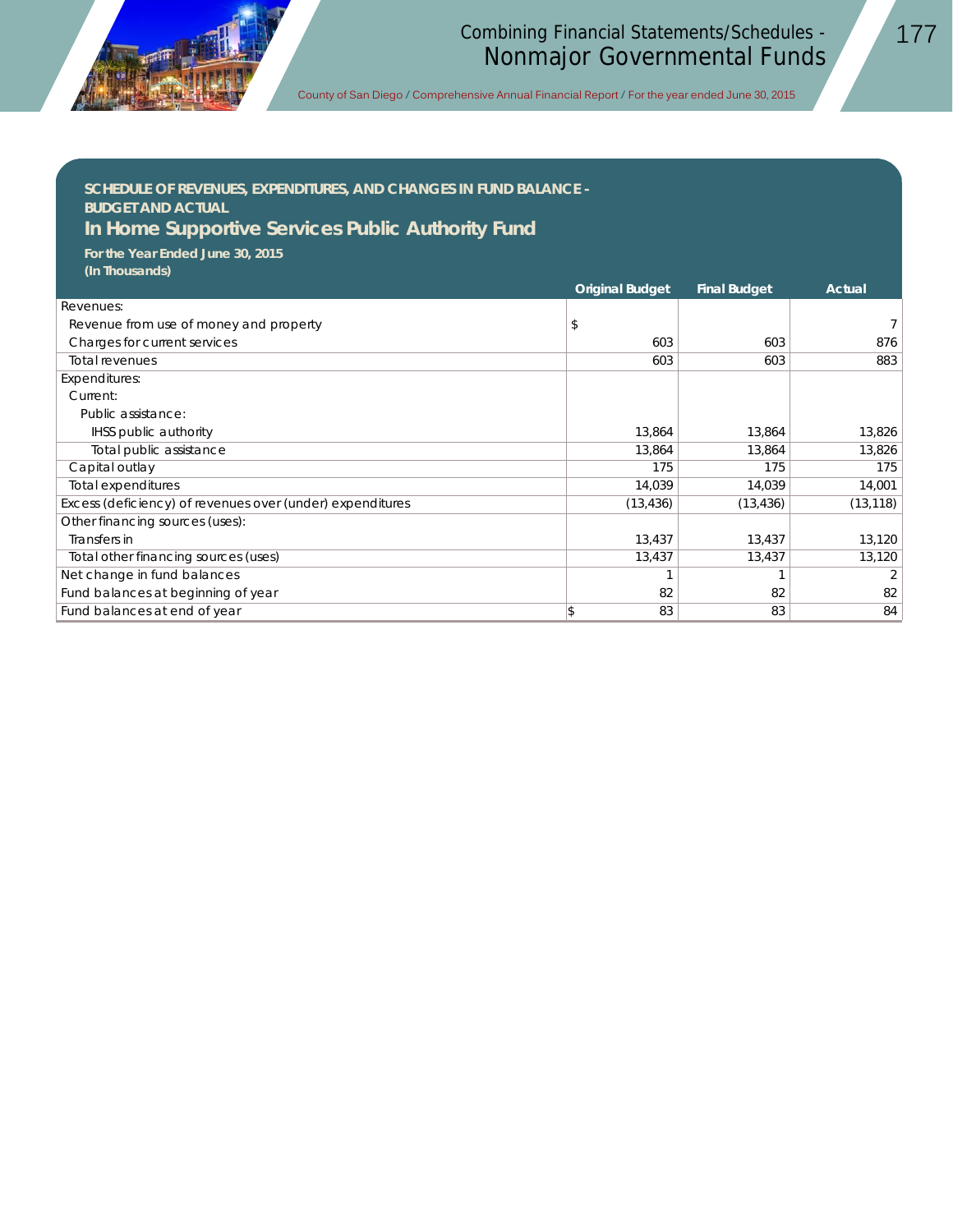| SCHEDULE OF REVENUES, EXPENDITURES, AND CHANGES IN FUND BALANCE -<br><b>BUDGET AND ACTUAL</b> |                        |                     |               |
|-----------------------------------------------------------------------------------------------|------------------------|---------------------|---------------|
| <b>Inactive Wastesites Fund</b>                                                               |                        |                     |               |
| For the Year Ended June 30, 2015<br>(In Thousands)                                            |                        |                     |               |
|                                                                                               | <b>Original Budget</b> | <b>Final Budget</b> | <b>Actual</b> |
| Revenues:                                                                                     |                        |                     |               |
| Revenue from use of money and property                                                        | 281<br>\$              | 281                 | 562           |
| Aid from other governmental agencies:                                                         |                        |                     |               |
| State                                                                                         |                        |                     | 86            |
| Charges for current services                                                                  | 6.285                  | 6,285               | 1,464         |
| <b>Total revenues</b>                                                                         | 6,566                  | 6,566               | 2,112         |
| Expenditures:                                                                                 |                        |                     |               |
| Current:                                                                                      |                        |                     |               |
| Health and sanitation:                                                                        |                        |                     |               |
| Duck pond landfill cleanup                                                                    | 14                     | 14                  | 11            |
| Inactive waste site management                                                                | 6,635                  | 6,635               | 5,659         |
| Total health and sanitation                                                                   | 6,649                  | 6,649               | 5,670         |
| Total expenditures                                                                            | 6,649                  | 6,649               | 5,670         |
| Excess (deficiency) of revenues over (under) expenditures                                     | (83)                   | (83)                | (3,558)       |
| Other financing sources (uses):                                                               |                        |                     |               |
| Sale of capital assets                                                                        |                        |                     | 850           |
| Transfers out                                                                                 | (67)                   | (216)               | (215)         |
| Total other financing sources (uses)                                                          | (67)                   | (216)               | 635           |
| Net change in fund balances                                                                   | (150)                  | (299)               | (2,923)       |
| Fund balances at beginning of year                                                            | 63,825                 | 63,825              | 63,825        |
| Fund balances at end of year                                                                  | \$<br>63.675           | 63.526              | 60,902        |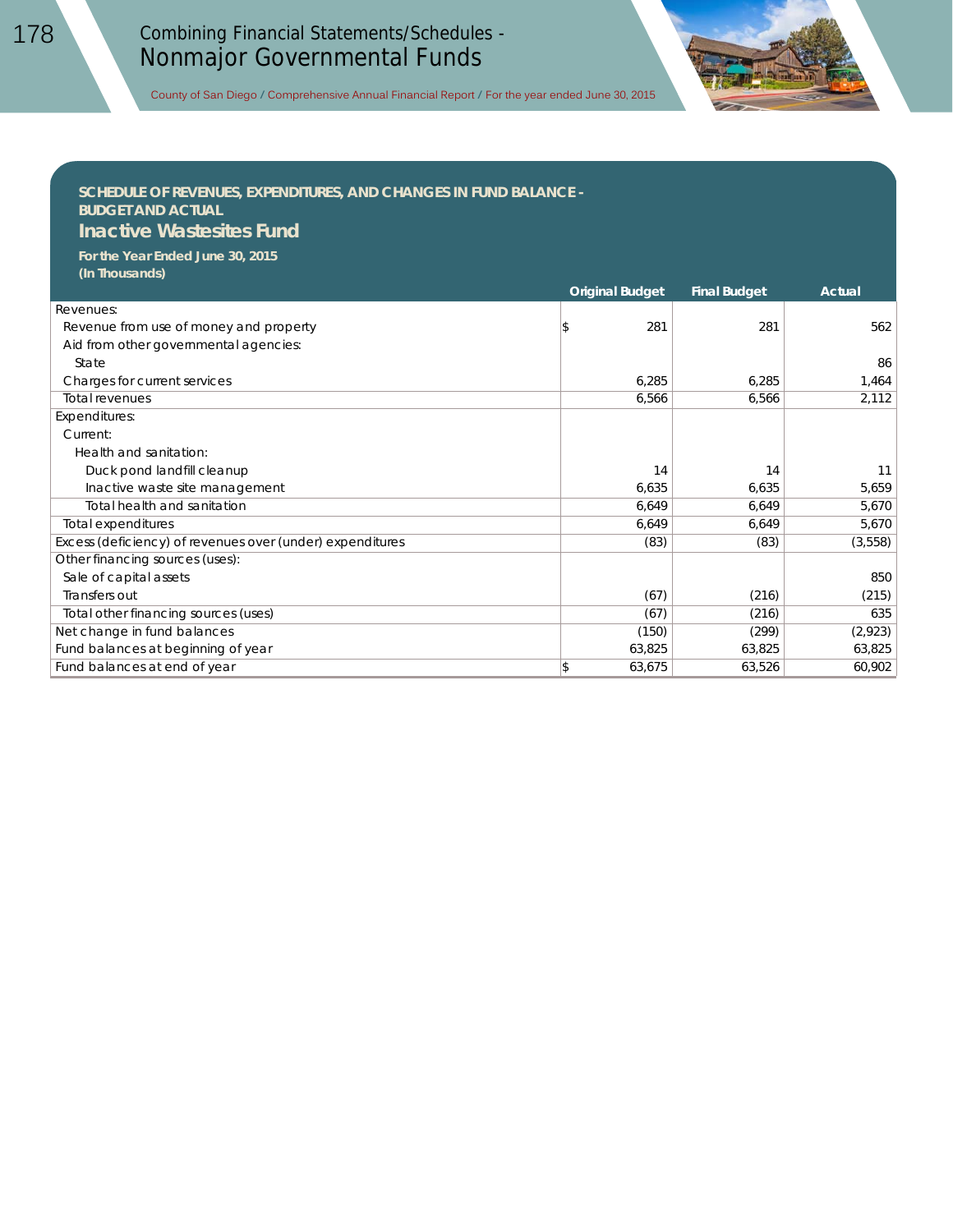

| SCHEDULE OF REVENUES, EXPENDITURES, AND CHANGES IN FUND BALANCE -<br><b>BUDGET AND ACTUAL</b><br>Inmate Welfare Program Fund |                                   |                     |          |
|------------------------------------------------------------------------------------------------------------------------------|-----------------------------------|---------------------|----------|
|                                                                                                                              |                                   |                     |          |
| For the Year Ended June 30, 2015                                                                                             |                                   |                     |          |
| (In Thousands)                                                                                                               | <b>Original Budget</b>            | <b>Final Budget</b> | Actual   |
| Revenues:                                                                                                                    |                                   |                     |          |
|                                                                                                                              | 3,270<br>\$                       | 3,270               | 3,421    |
| Revenue from use of money and property                                                                                       |                                   |                     |          |
| Charges for current services<br>Other                                                                                        | 236                               | 236                 | 647      |
| <b>Total revenues</b>                                                                                                        | 3,506                             | 3,506               | 4.070    |
|                                                                                                                              |                                   |                     |          |
| <b>Expenditures:</b><br>Current:                                                                                             |                                   |                     |          |
|                                                                                                                              |                                   |                     |          |
| Public protection:                                                                                                           |                                   |                     |          |
| Probation inmate welfare                                                                                                     | 95                                | 595                 | 61       |
| Sheriff's inmate welfare - adult detention                                                                                   | 4,339                             | 4,455               | 3,671    |
| Sheriff's inmate welfare - police protection                                                                                 | 14                                | 14                  |          |
| Total public protection                                                                                                      | 4.448                             | 5,064               | 3,733    |
| Capital outlay                                                                                                               | 71                                | 4,640               | 71       |
| <b>Total expenditures</b>                                                                                                    | 4,519                             | 9.704               | 3,804    |
| Excess (deficiency) of revenues over (under) expenditures                                                                    | (1,013)                           | (6, 198)            | 266      |
| Other financing sources (uses):                                                                                              |                                   |                     |          |
| Sale of capital assets                                                                                                       |                                   |                     | 3        |
| Transfers in                                                                                                                 | 2,000                             | 6,568               | 2,000    |
| Transfers out                                                                                                                | (3, 459)                          | (3, 459)            | (3, 142) |
| Total other financing sources (uses)                                                                                         | (1, 459)                          | 3,109               | (1, 139) |
| Net change in fund balances                                                                                                  | (2, 472)                          | (3,089)             | (873)    |
| Fund balances at beginning of year                                                                                           | 15,718                            | 15,718              | 15,718   |
| Increase (decrease) in nonspendable inventories                                                                              |                                   | 39                  | 39       |
| Fund balances at end of year                                                                                                 | 13.246<br>$\mathsf{\overline{S}}$ | 12.668              | 14.884   |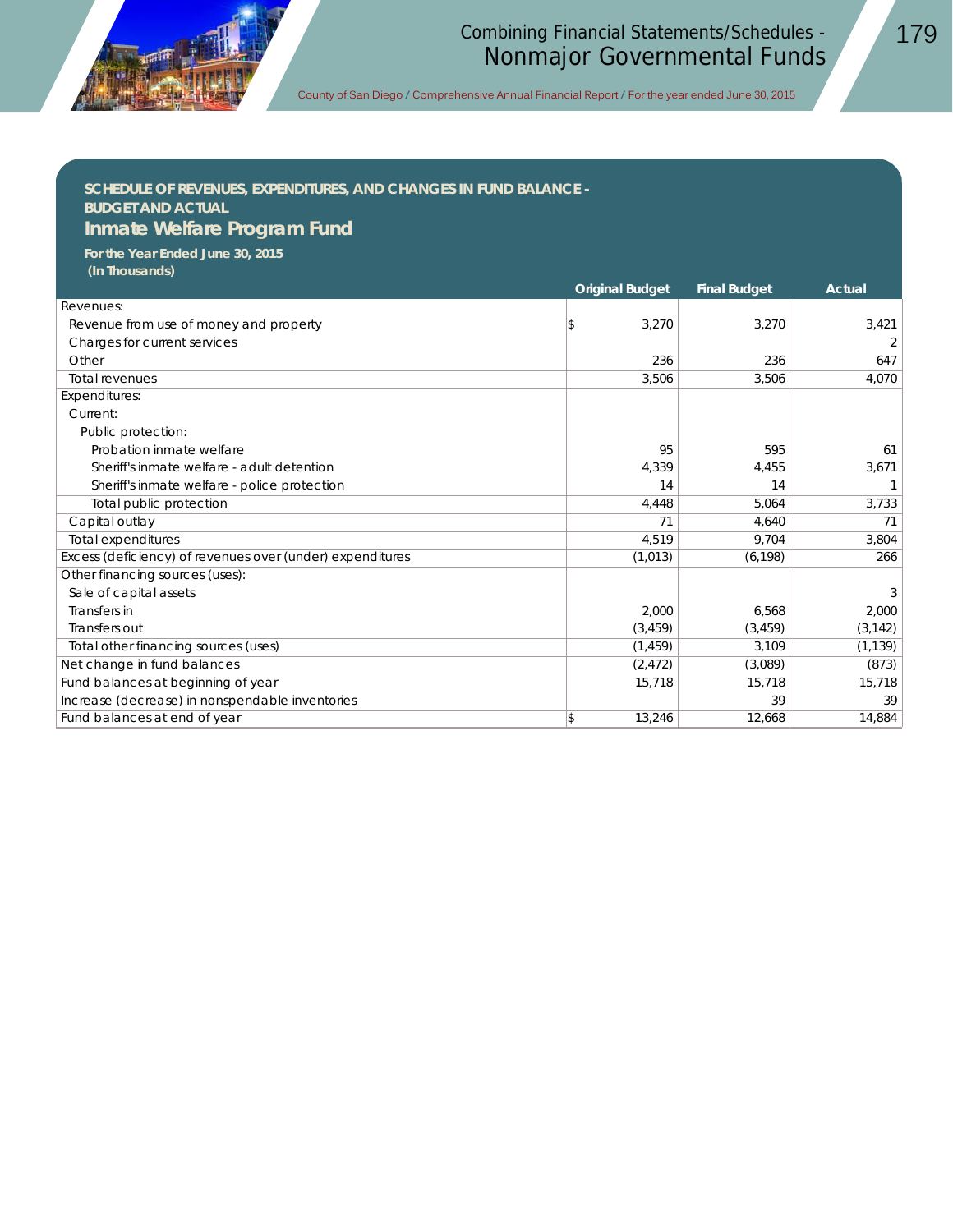| SCHEDULE OF REVENUES, EXPENDITURES, AND CHANGES IN FUND BALANCE -<br><b>BUDGET AND ACTUAL</b><br><b>Lighting Maintenance District Fund</b> |                        |                     |          |  |
|--------------------------------------------------------------------------------------------------------------------------------------------|------------------------|---------------------|----------|--|
| For the Year Ended June 30, 2015                                                                                                           |                        |                     |          |  |
| (In Thousands)                                                                                                                             |                        |                     |          |  |
|                                                                                                                                            | <b>Original Budget</b> | <b>Final Budget</b> | Actual   |  |
| Revenues:                                                                                                                                  |                        |                     |          |  |
| Taxes                                                                                                                                      | 930<br>$\mathfrak{S}$  | 930                 | 1,031    |  |
| Revenue from use of money and property                                                                                                     | 5                      | 5                   | 5        |  |
| Aid from other governmental agencies:                                                                                                      |                        |                     |          |  |
| State                                                                                                                                      | 9                      | 9                   | 9        |  |
| Other                                                                                                                                      |                        |                     |          |  |
| Charges for current services                                                                                                               | 711                    | 711                 | 716      |  |
| Other                                                                                                                                      |                        |                     | 98       |  |
| <b>Total revenues</b>                                                                                                                      | 1,655                  | 1,655               | 1,860    |  |
| <b>Expenditures:</b>                                                                                                                       |                        |                     |          |  |
| Current:                                                                                                                                   |                        |                     |          |  |
| Public ways and facilities:                                                                                                                |                        |                     |          |  |
| San Diego lighting maintenance                                                                                                             | 3,414                  | 3,414               | 3,242    |  |
| Total public ways and facilities                                                                                                           | 3,414                  | 3,414               | 3,242    |  |
| Debt service:                                                                                                                              |                        |                     |          |  |
| Principal                                                                                                                                  | 131                    | 131                 |          |  |
| Interest                                                                                                                                   | 47                     | 47                  |          |  |
| <b>Total expenditures</b>                                                                                                                  | 3,592                  | 3,592               | 3,242    |  |
| Excess (deficiency) of revenues over (under) expenditures                                                                                  | (1,937)                | (1,937)             | (1, 382) |  |
| Other financing sources (uses):                                                                                                            |                        |                     |          |  |
| Issuance of bonds and loans:                                                                                                               |                        |                     |          |  |
| Face value of loans issued                                                                                                                 | 1,560                  | 1,560               | 732      |  |
| Total other financing sources (uses)                                                                                                       | 1,560                  | 1,560               | 732      |  |
| Net change in fund balances                                                                                                                | (377)                  | (377)               | (650)    |  |
| Fund balances at beginning of year                                                                                                         | 1,323                  | 1,323               | 1,323    |  |
| Increase (decrease) in nonspendable inventories                                                                                            |                        | 24                  | 24       |  |
| Fund balances at end of year                                                                                                               | $\mathsf{\$}$<br>946   | 970                 | 697      |  |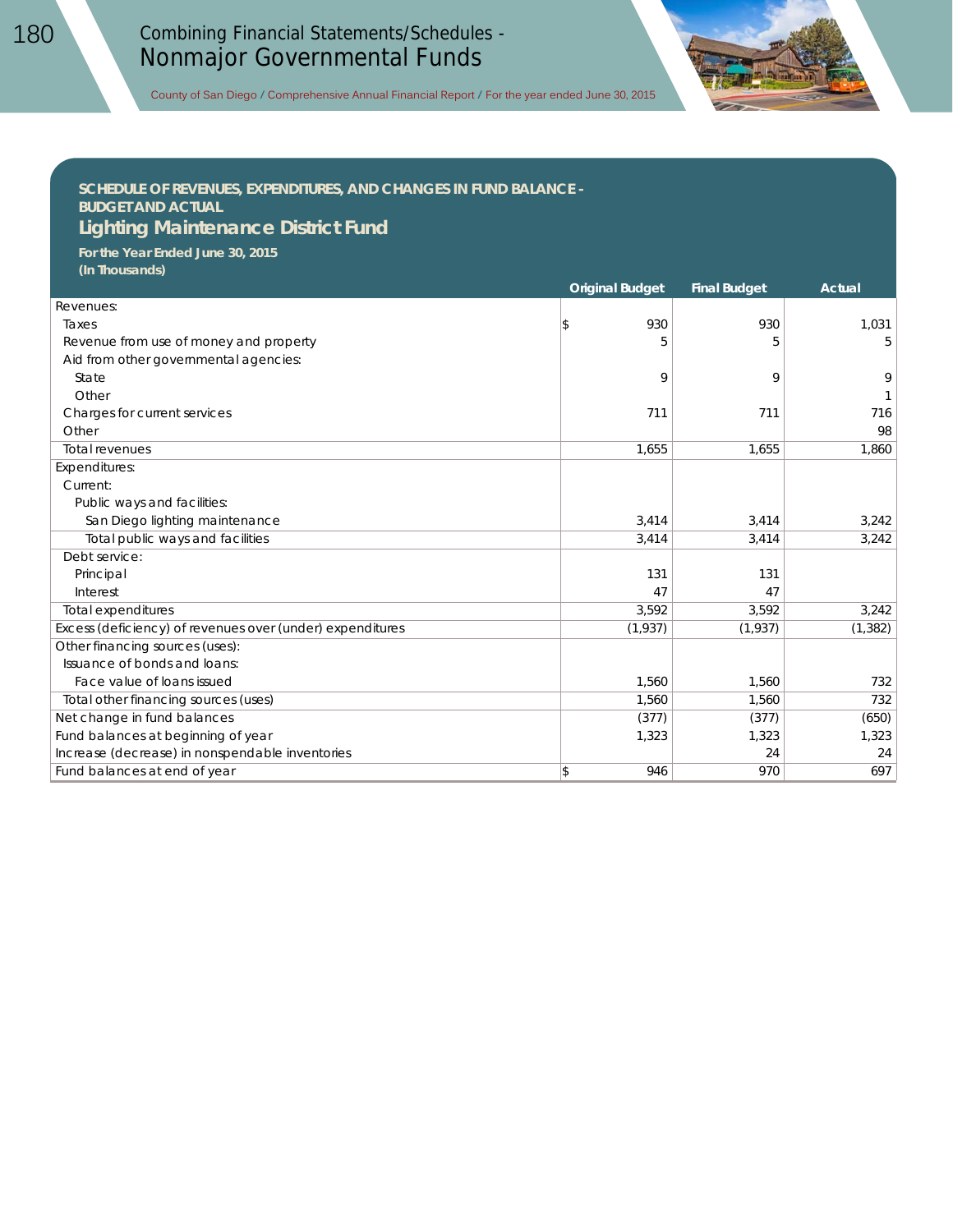

| SCHEDULE OF REVENUES, EXPENDITURES, AND CHANGES IN FUND BALANCE - |                                |                     |                |
|-------------------------------------------------------------------|--------------------------------|---------------------|----------------|
| <b>BUDGET AND ACTUAL</b>                                          |                                |                     |                |
| <b>Other Special Revenue Funds</b>                                |                                |                     |                |
| For the Year Ended June 30, 2015                                  |                                |                     |                |
| (In Thousands)                                                    |                                |                     |                |
|                                                                   | <b>Original Budget</b>         | <b>Final Budget</b> | Actual         |
| Revenues:                                                         |                                |                     |                |
| Fines, forfeitures and penalties                                  | 16<br>\$                       | 16                  | 79             |
| Revenue from use of money and property                            |                                |                     | $\overline{2}$ |
| Aid from other governmental agencies:                             |                                |                     |                |
| State                                                             | 246                            | 246                 | 215            |
| Federal                                                           |                                |                     | 37             |
| Charges for current services                                      | 1,058                          | 1,058               | 739            |
| Other                                                             | 43                             | 43                  | 50             |
| <b>Total revenues</b>                                             | 1,363                          | 1,363               | 1,122          |
| <b>Expenditures:</b>                                              |                                |                     |                |
| Current:                                                          |                                |                     |                |
| Public protection:                                                |                                |                     |                |
| Agriculture, weights and measures - fish and game                 | 18                             | 18                  | 16             |
| Public works, survey                                              | 250                            | 250                 | 112            |
| Total public protection                                           | 268                            | 268                 | 128            |
| Health and sanitation:                                            |                                |                     |                |
| Sanitation - waste planning and recycling                         | 1,028                          | 1,176               | 940            |
| Total health and sanitation                                       | 1,028                          | 1,176               | 940            |
| Total expenditures                                                | 1,296                          | 1,444               | 1,068          |
| Excess (deficiency) of revenues over (under) expenditures         | 67                             | (81)                | 54             |
| Other financing sources (uses):                                   |                                |                     |                |
| Transfers in                                                      |                                | 148                 | 148            |
| Transfers out                                                     | (69)                           | (69)                | (67)           |
| Total other financing sources (uses)                              | (69)                           | 79                  | 81             |
| Net change in fund balances                                       | (2)                            | (2)                 | 135            |
| Fund balances at beginning of year                                | 519                            | 519                 | 519            |
| Fund balances at end of year                                      | $\overline{\mathsf{S}}$<br>517 | 517                 | 654            |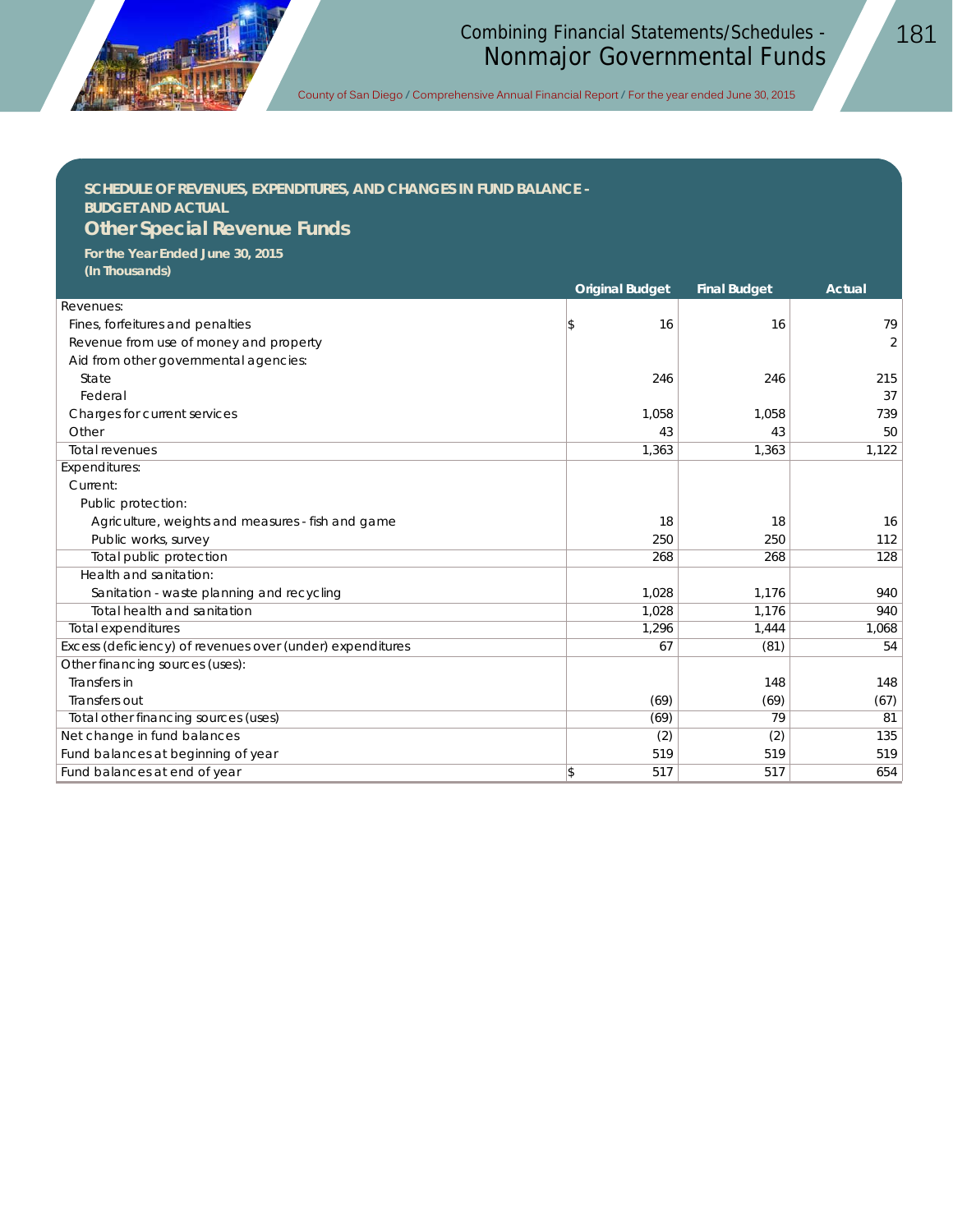| SCHEDULE OF REVENUES, EXPENDITURES, AND CHANGES IN FUND BALANCE - |                        |                     |                |
|-------------------------------------------------------------------|------------------------|---------------------|----------------|
| <b>BUDGET AND ACTUAL</b>                                          |                        |                     |                |
| <b>Park Land Dedication Fund</b>                                  |                        |                     |                |
| For the Year Ended June 30, 2015                                  |                        |                     |                |
| (In Thousands)                                                    |                        |                     |                |
|                                                                   | <b>Original Budget</b> | <b>Final Budget</b> | Actual         |
| Revenues:                                                         |                        |                     |                |
| Licenses, permits and franchise fees                              | \$<br>65               | 65                  | 1,921          |
| Revenue from use of money and property                            | 14                     | 14                  | 56             |
| Total revenues                                                    | 79                     | 79                  | 1,977          |
| Expenditures:                                                     |                        |                     |                |
| Current:                                                          |                        |                     |                |
| Recreation and cultural:                                          |                        |                     |                |
| Local Park Planning Area 4 Lincoln Acres                          | 2                      | 2                   |                |
| Local Park Planning Area 15 Sweetwater                            | $\overline{7}$         | 7                   | 6              |
| Local Park Planning Area 19 Jamul                                 | 4                      | 609                 | 606            |
| Local Park Planning Area 20 Spring Valley                         | 4                      | 4                   | 4              |
| Local Park Planning Area 25 Lakeside                              | 17                     | 17                  | 4              |
| Local Park Planning Area 26 Crest                                 | $\overline{2}$         | $\overline{2}$      |                |
| Local Park Planning Area 27 Alpine                                | 8                      | 8                   | 3              |
| Local Park Planning Area 28 Ramona                                | 6                      | 122                 | 112            |
| Local Park Planning Area 29 Escondido                             | 1                      | 1                   |                |
| Local Park Planning Area 30 San Marcos                            | 1                      | 1                   |                |
| Local Park Planning Area 31 San Dieguito                          | 3                      | 3                   | 2              |
| Local Park Planning Area 35 Fallbrook                             | 4                      | 29                  | 25             |
| Local Park Planning Area 36 Bonsall                               | 3                      | 3                   |                |
| Local Park Planning Area 37 Vista                                 | 1                      | $\mathbf{1}$        |                |
| Local Park Planning Area 38 Valley Center                         | 4                      | 137                 | 73             |
| Local Park Planning Area 39 Pauma                                 | 1                      | $\mathbf{1}$        |                |
| Local Park Planning Area 40 Palomar-Julian                        | 9                      | 9                   | 3              |
| Local Park Planning Area 42 Anza-Borrego                          | 3                      | 3                   | 1              |
| Local Park Planning Area 43 Central Mountain                      | 3                      | 3                   | $\overline{c}$ |
| Local Park Planning Area 45 Valle de Oro                          | $\overline{2}$         | $\overline{2}$      | $\overline{c}$ |
| Total recreation and cultural                                     | 85                     | 964                 | 843            |
| Total expenditures                                                | 85                     | 964                 | 843            |
| Excess (deficiency) of revenues over (under) expenditures         | $\overline{(6)}$       | (885)               | 1,134          |
| Other financing sources (uses):                                   |                        |                     |                |
| Transfers out                                                     | (1,580)                | (1,651)             | (244)          |
| Total other financing sources (uses)                              | (1,580)                | (1,651)             | (244)          |
| Net change in fund balances                                       | (1,586)                | (2,536)             | 890            |
| Fund balances at beginning of year                                | 12,816                 | 12,816              | 12,816         |
| Fund balances at end of year                                      | \$<br>11,230           | 10,280              | 13,706         |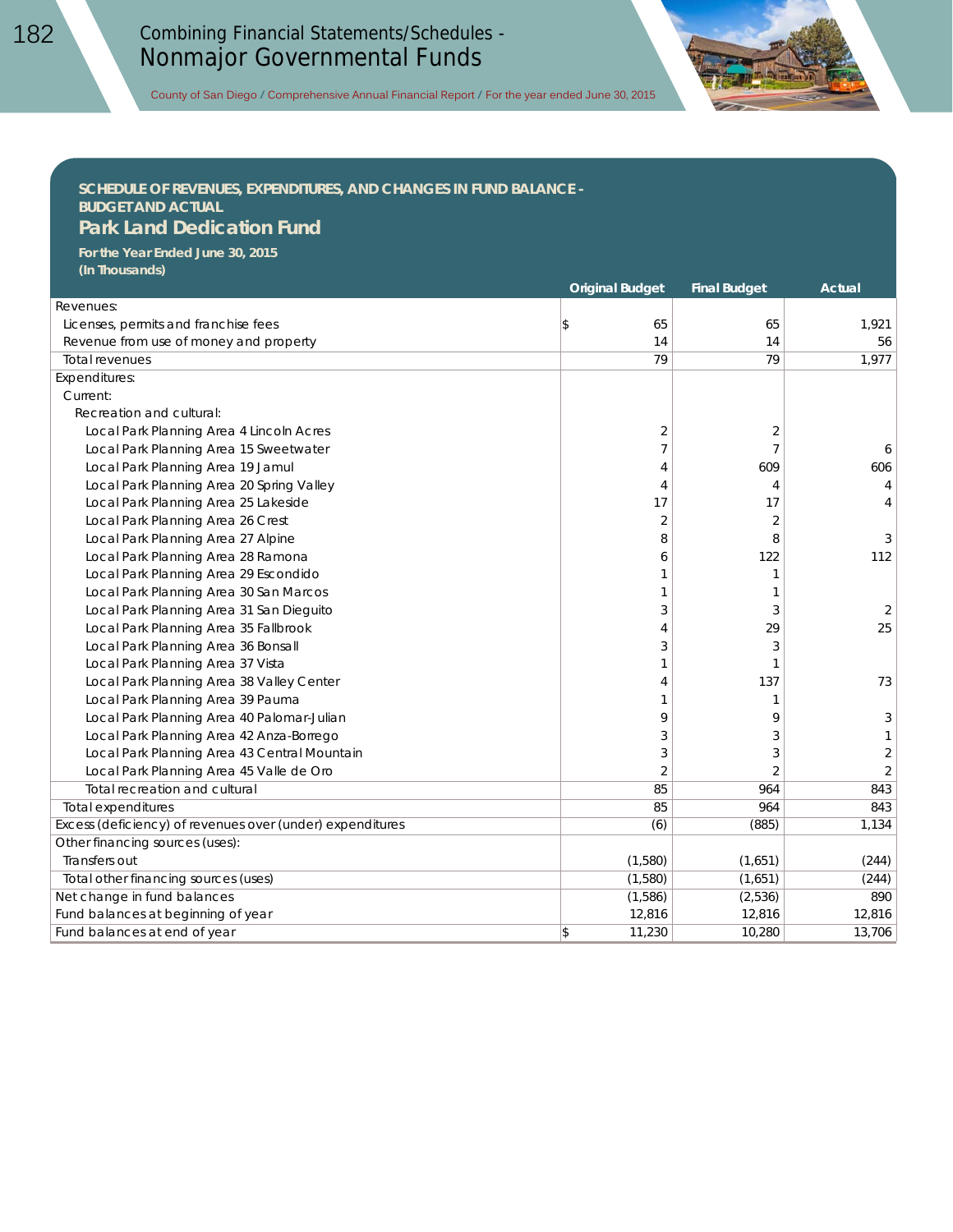

| SCHEDULE OF REVENUES, EXPENDITURES, AND CHANGES IN FUND BALANCE -<br><b>BUDGET AND ACTUAL</b><br><b>Road Fund</b> |                         |                     |         |
|-------------------------------------------------------------------------------------------------------------------|-------------------------|---------------------|---------|
| For the Year Ended June 30, 2015<br>(In Thousands)                                                                |                         |                     |         |
|                                                                                                                   | <b>Original Budget</b>  | <b>Final Budget</b> | Actual  |
| Revenues:                                                                                                         |                         |                     |         |
| Licenses, permits and franchise fees                                                                              | \$                      |                     | 17      |
| Revenue from use of money and property                                                                            | 434                     | 434                 | 567     |
| Aid from other governmental agencies:                                                                             |                         |                     |         |
| State                                                                                                             | 99.864                  | 100.196             | 81,523  |
| Federal                                                                                                           | 7,734                   | 10,025              | 6,137   |
| Other                                                                                                             |                         |                     | 270     |
| Charges for current services                                                                                      | 11,387                  | 12,572              | 14,859  |
| Other                                                                                                             | 10,203                  | 10,310              | 1,023   |
| <b>Total revenues</b>                                                                                             | 129,622                 | 133,537             | 104,396 |
| <b>Expenditures:</b>                                                                                              |                         |                     |         |
| Current:                                                                                                          |                         |                     |         |
| Public ways and facilities:                                                                                       |                         |                     |         |
| Public works, road                                                                                                | 126,367                 | 135,768             | 65,715  |
| Total public ways and facilities                                                                                  | 126,367                 | 135,768             | 65,715  |
| Capital outlay                                                                                                    | 35,174                  | 35,384              | 35,339  |
| <b>Total expenditures</b>                                                                                         | 161,541                 | 171,152             | 101,054 |
| Excess (deficiency) of revenues over (under) expenditures                                                         | (31, 919)               | (37,615)            | 3,342   |
| Other financing sources (uses):                                                                                   |                         |                     |         |
| Sale of capital assets                                                                                            | 107                     |                     |         |
| Transfers in                                                                                                      | 500                     | 1,080               | 1,063   |
| Transfers out                                                                                                     | (2,733)                 | (2,733)             | (2,673) |
| Total other financing sources (uses)                                                                              | (2, 126)                | (1,653)             | (1,610) |
| Net change in fund balances                                                                                       | (34, 045)               | (39, 268)           | 1,732   |
| Fund balances at beginning of year                                                                                | 132,615                 | 132,615             | 132,615 |
| Increase (decrease) in nonspendable inventories                                                                   |                         | 73                  | 73      |
| Fund balances at end of year                                                                                      | $\mathsf{\$}$<br>98,570 | 93,420              | 134,420 |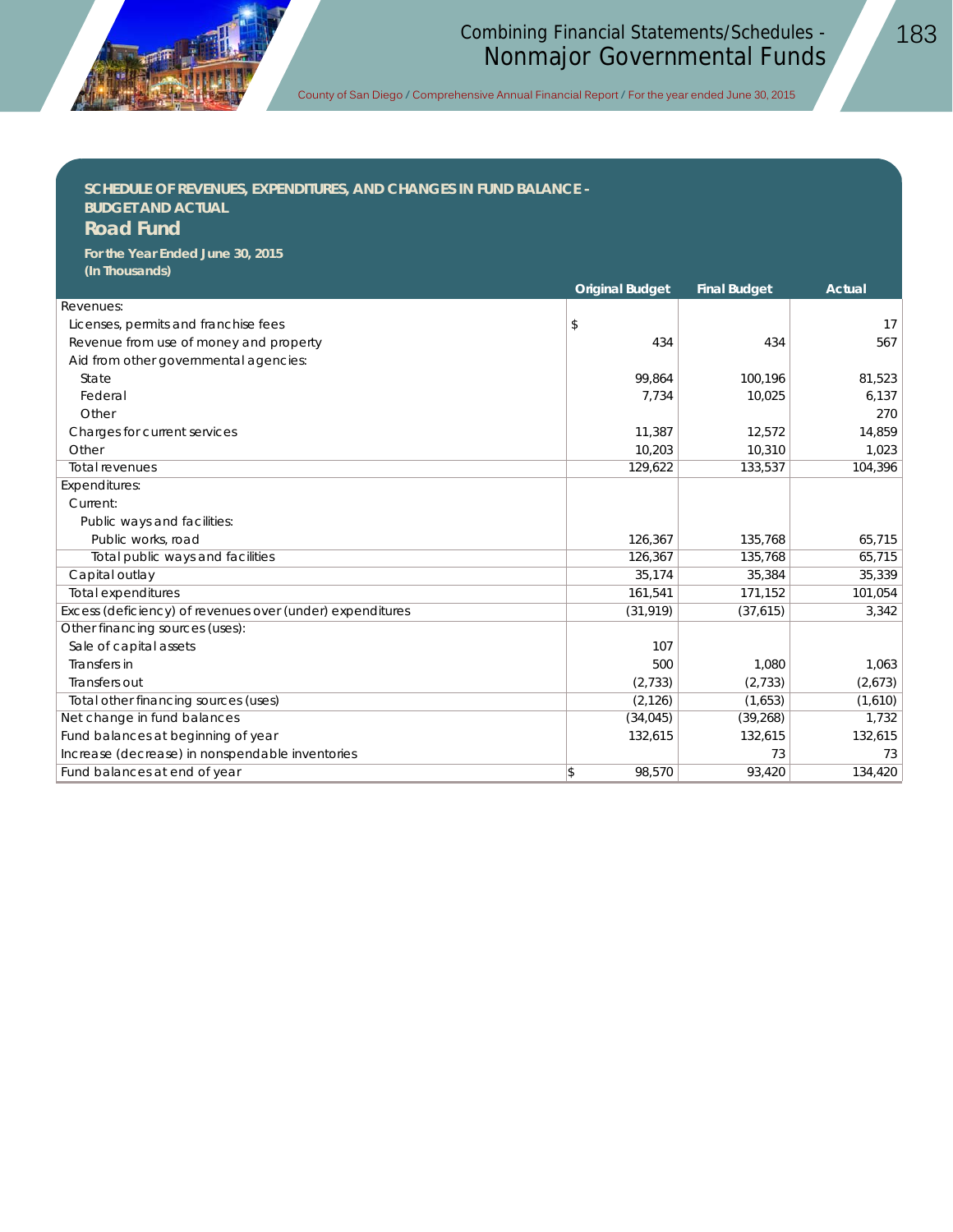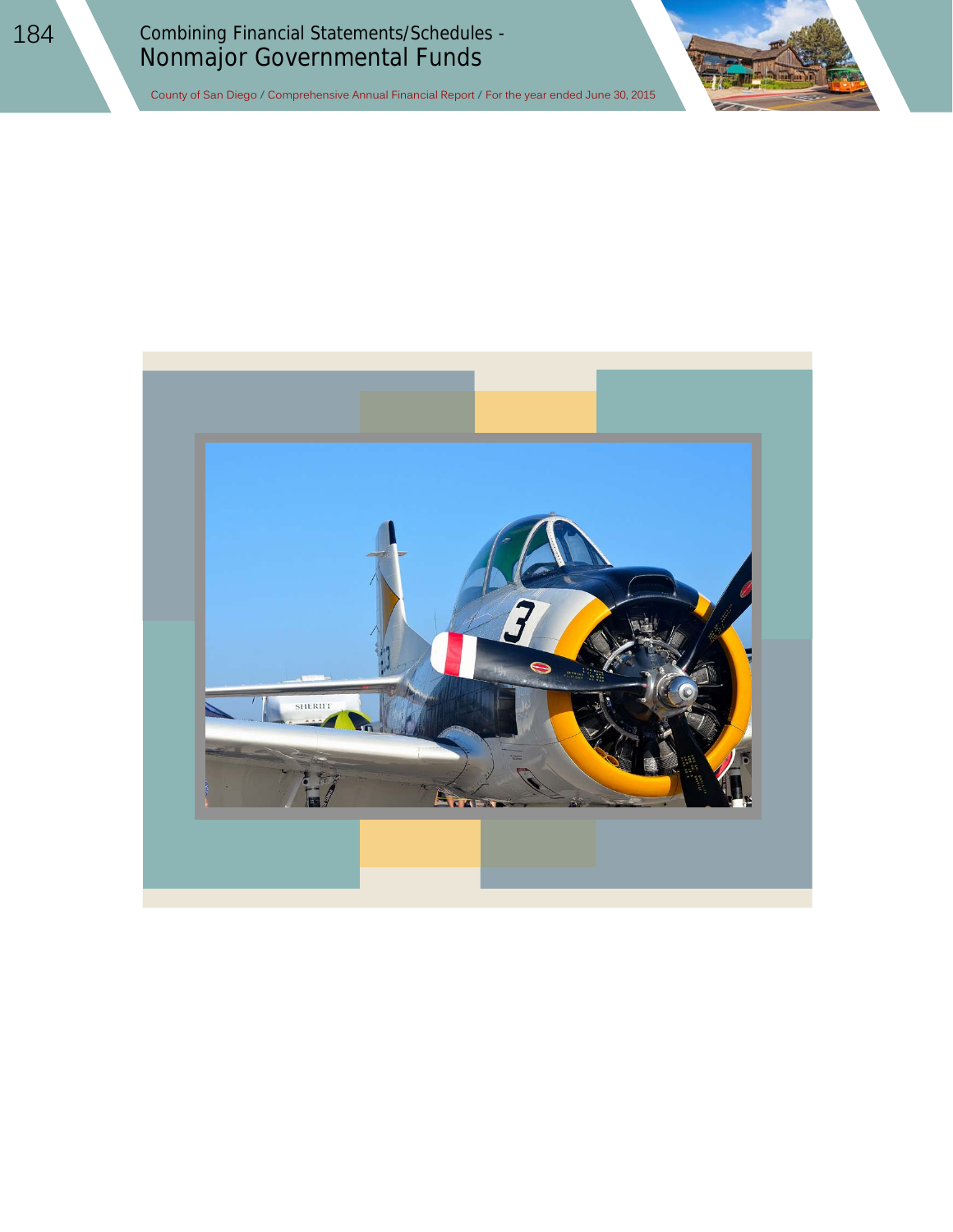

# **ENTERPRISE FUNDS**

Enterprise funds are used to account for operations that are financed and operated in a manner similar to private business enterprises where the intent of the governing body is that the costs of providing goods or services to the general public on a continuing basis be financed or recovered primarily through user charges; or where the governing body has decided that periodic determination of net income is appropriate for accountability purposes.

# **Airport Fund**

This fund is used to account for the maintenance, operations and development of County airports. A major objective of the airport program is to develop airport property utilizing federal and state grants in order to enhance the value of public assets, generate new revenues and be a catalyst for aviation and business development.

# **Jail Stores Commissary Fund**

This fund was established to provide for the financing of a Sheriff's commissary store allowing persons incarcerated at various County detention facilities to purchase a variety of goods, including food, snacks, stationery, personal care items and telephone time.

# **Sanitation District Fund**

This fund is used to account for the activities of the sanitation district governed by the County Board of Supervisors.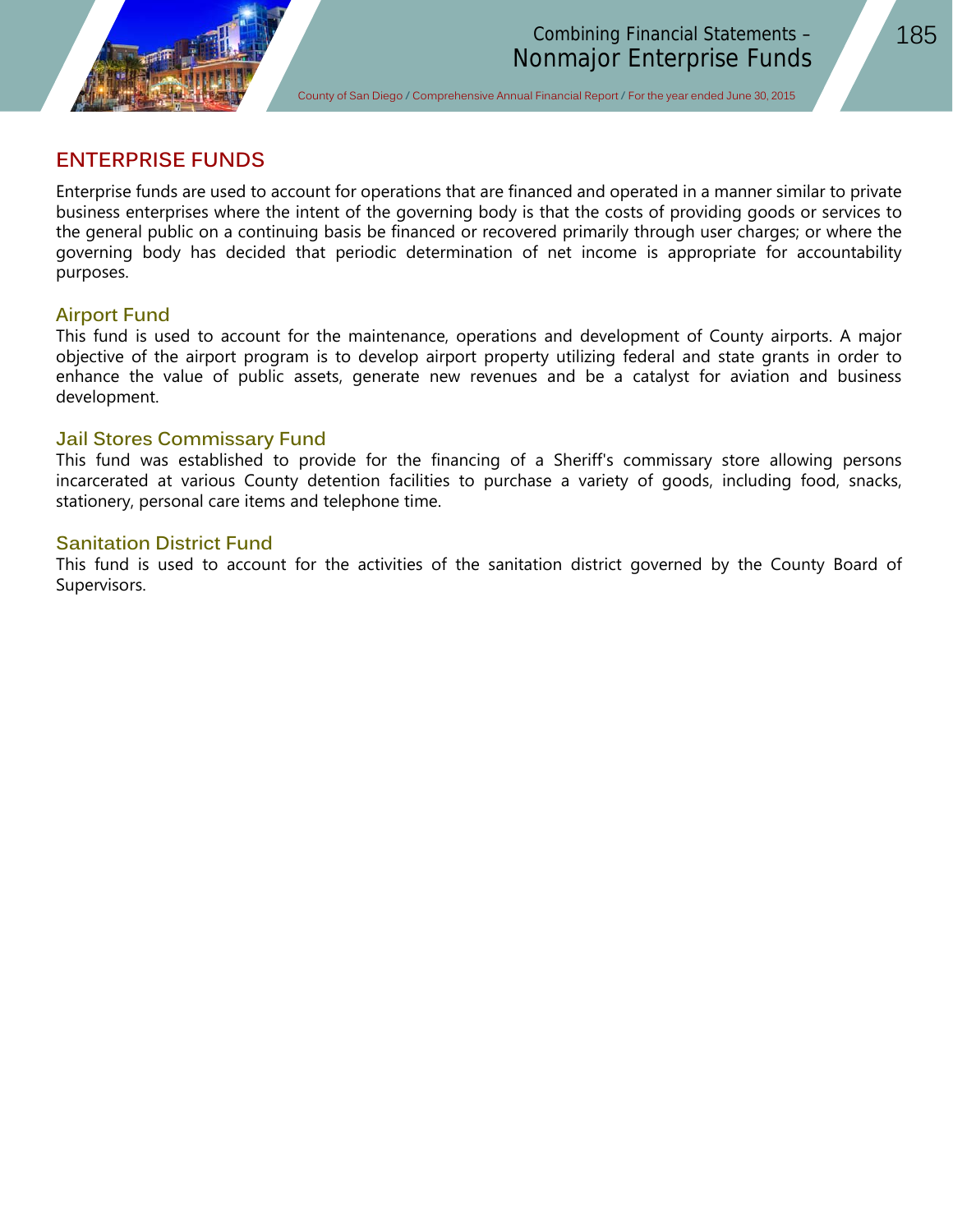#### **COMBINING STATEMENT OF NET POSITION ENTERPRISE FUNDS**

**June 30, 2015 (In Thousands)**

|                                                         | <b>Airport Fund</b>     | <b>Jail Stores</b><br><b>Commissary Fund</b> | <b>Sanitation District</b><br>Fund | <b>Total Enterprise</b><br><b>Funds</b> |
|---------------------------------------------------------|-------------------------|----------------------------------------------|------------------------------------|-----------------------------------------|
| <b>ASSETS</b>                                           |                         |                                              |                                    |                                         |
| Current assets:                                         |                         |                                              |                                    |                                         |
| Pooled cash and investments                             | $\mathsf{\$}$<br>14,329 | 2,141                                        | 57,111                             | 73,581                                  |
| Receivables, net                                        | 2,848                   | 618                                          | 393                                | 3,859                                   |
| Due from other funds                                    |                         |                                              | 28                                 | 28                                      |
| Inventories                                             |                         | 221                                          | 3                                  | 224                                     |
| Total current assets                                    | 17,177                  | 2,980                                        | 57,535                             | 77,692                                  |
| Noncurrent assets:                                      |                         |                                              |                                    |                                         |
| Due from other funds                                    | 3,765                   |                                              |                                    | 3,765                                   |
| Capital assets:                                         |                         |                                              |                                    |                                         |
| Land                                                    | 10.504                  |                                              | 1,089                              | 11,593                                  |
|                                                         | 4,874                   |                                              |                                    |                                         |
| Construction in progress                                |                         |                                              | 2,654                              | 7,528                                   |
| <b>Buildings and improvements</b>                       | 114,683                 |                                              | 11,726                             | 126,409                                 |
| Equipment                                               | 1,137                   | 249                                          | 299                                | 1,685                                   |
| Road infrastructure                                     | 9,679                   |                                              |                                    | 9,679                                   |
| Sewer infrastructure                                    |                         |                                              | 99,091                             | 99,091                                  |
| Accumulated depreciation/amortization                   | (43, 112)               | (238)                                        | (44, 707)                          | (88,057)                                |
| Total noncurrent assets                                 | 101,530                 | 11                                           | 70,152                             | 171,693                                 |
| <b>Total assets</b>                                     | 118,707                 | 2,991                                        | 127,687                            | 249,385                                 |
| DEFERRED OUTFLOWS OF RESOURCES                          |                         |                                              |                                    |                                         |
| Pension:                                                |                         |                                              |                                    |                                         |
| Changes in proportionate share of contributions         | 37                      |                                              | 39                                 | 76                                      |
| Contributions to the pension plan subsequent to the     |                         |                                              |                                    |                                         |
| measurement date                                        | 768                     |                                              | 803                                | 1,571                                   |
| Total deferred outflows of resources                    | 805                     |                                              | 842                                | 1,647                                   |
| <b>LIABILITIES</b>                                      |                         |                                              |                                    |                                         |
| <b>Current liabilities:</b>                             |                         |                                              |                                    |                                         |
| Accounts payable                                        | 216                     | 554                                          | 2,162                              | 2,932                                   |
| Accrued payroll                                         | 135                     |                                              | 167                                | 302                                     |
| Due to other funds                                      | 396                     | 60                                           | 136                                | 592                                     |
| Unearned revenue                                        | 85                      |                                              |                                    | 85                                      |
| Loans payable                                           | 304                     |                                              |                                    | 304                                     |
| Compensated absences                                    | 91                      |                                              | 88                                 | 179                                     |
| <b>Total current liabilities</b>                        | 1,227                   | 614                                          | 2,553                              | 4,394                                   |
| Noncurrent liabilities:                                 |                         |                                              |                                    |                                         |
| Loans payable                                           | 171                     |                                              |                                    | 171                                     |
| Compensated absences                                    | 133                     |                                              | 127                                | 260                                     |
| Net pension liability                                   | 4,211                   |                                              | 4,406                              | 8,617                                   |
| <b>Total noncurrent liabilities</b>                     | 4,515                   |                                              | 4,533                              | 9,048                                   |
| <b>Total liabilities</b>                                | 5,742                   | 614                                          | 7,086                              | 13,442                                  |
| DEFERRED INFLOWS OF RESOURCES                           |                         |                                              |                                    |                                         |
| Pension:                                                |                         |                                              |                                    |                                         |
| Differences between expected and actual experience in   |                         |                                              |                                    |                                         |
| the total pension liability                             | 299                     |                                              | 313                                | 612                                     |
| Net difference between projected and actual earnings on |                         |                                              |                                    |                                         |
| pension plan investments                                | 832                     |                                              | 871                                | 1,703                                   |
| Total deferred inflows of resources                     | 1,131                   |                                              | 1,184                              | 2,315                                   |
| <b>NET POSITION</b>                                     |                         |                                              |                                    |                                         |
| Net investment in capital assets                        | 97,290                  | 11                                           | 70,152                             | 167,453                                 |
| Unrestricted net position                               | 15,349                  | 2,366                                        | 50,107                             | 67,822                                  |
| Total net position                                      | $\sqrt{2}$<br>112,639   | 2,377                                        | 120,259                            | 235,275                                 |
|                                                         |                         |                                              |                                    |                                         |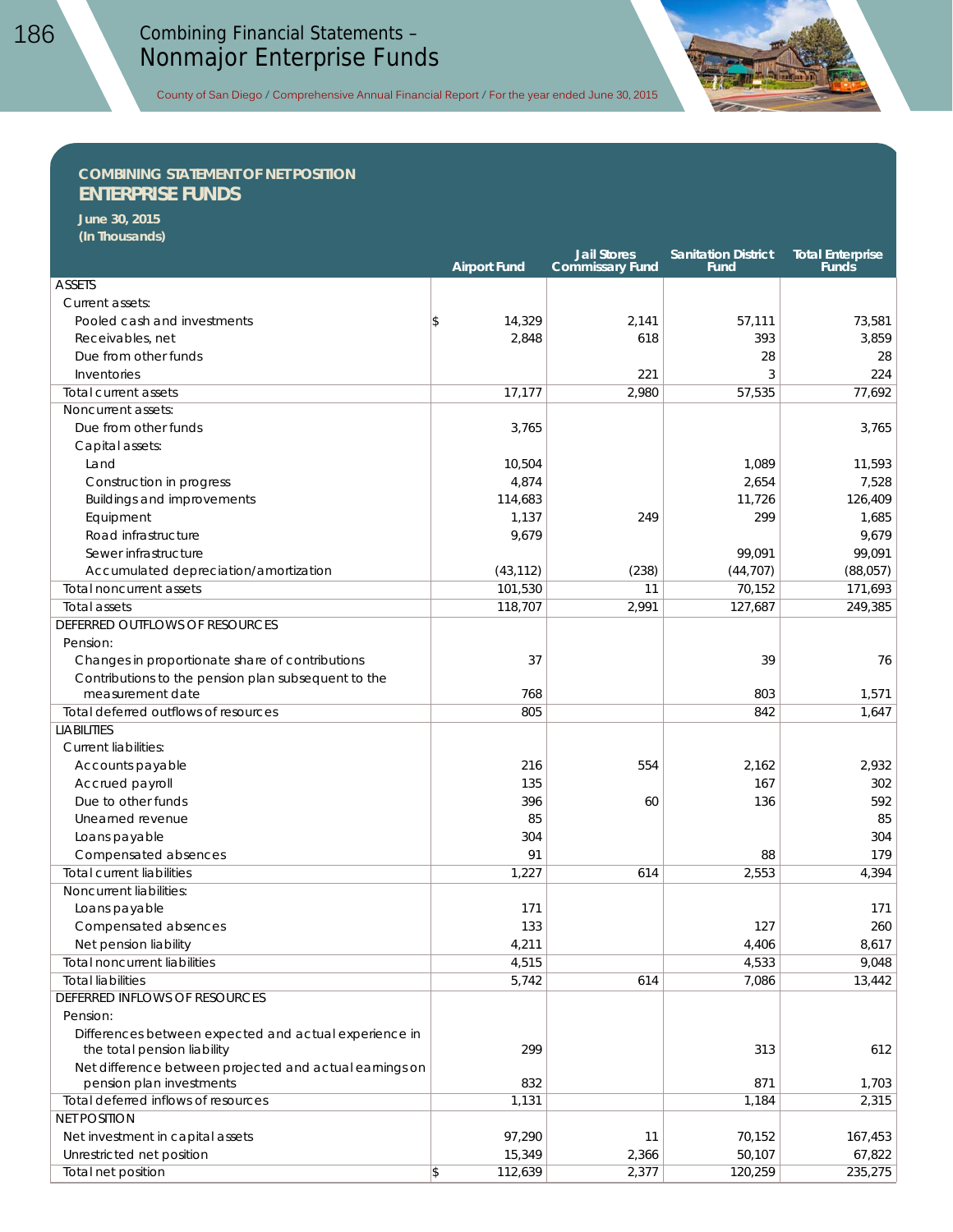

# Combining Financial Statements – Nonmajor Enterprise Funds

County of San Diego **/** Comprehensive Annual Financial Report **/** For the year ended June 30, 2015

## **COMBINING STATEMENT OF REVENUES, EXPENSES, AND CHANGES IN NET POSITION ENTERPRISE FUNDS**

|                                                             | <b>Airport Fund</b> | <b>Jail Stores</b><br><b>Commissary Fund</b> | <b>Sanitation District</b><br>Fund | <b>Total Enterprise</b><br><b>Funds</b> |
|-------------------------------------------------------------|---------------------|----------------------------------------------|------------------------------------|-----------------------------------------|
| Operating revenues:                                         |                     |                                              |                                    |                                         |
| Charges for current services                                | 11,984<br>\$        | 4,538                                        | 26,831                             | 43,353                                  |
| Other                                                       | 99                  | 2,960                                        |                                    | 3,059                                   |
| Total operating revenues                                    | 12,083              | 7,498                                        | 26.831                             | 46,412                                  |
| Operating expenses:                                         |                     |                                              |                                    |                                         |
| Salaries and employee benefits                              | 3,503               |                                              | 3,895                              | 7,398                                   |
| Repairs and maintenance                                     | 876                 | 12                                           | 5,224                              | 6,112                                   |
| Equipment rental                                            | 442                 | 12                                           | 713                                | 1,167                                   |
| Sewage processing                                           |                     |                                              | 15,440                             | 15,440                                  |
| Contracted services                                         | 5.045               | 2,267                                        | 979                                | 8,291                                   |
| Depreciation/amortization                                   | 3,798               | 5                                            | 2,220                              | 6,023                                   |
| <b>Utilities</b>                                            | 310                 |                                              | 18                                 | 328                                     |
| Cost of material                                            |                     | 2,041                                        |                                    | 2,041                                   |
| Fuel                                                        |                     | 5                                            |                                    | 6                                       |
| Other                                                       | 611                 | 164                                          | 2,109                              | 2,884                                   |
| Total operating expenses                                    | 14.586              | 4,506                                        | 30.598                             | 49.690                                  |
| Operating income (loss)                                     | (2,503)             | 2,992                                        | (3,767)                            | (3, 278)                                |
| Nonoperating revenues (expenses):                           |                     |                                              |                                    |                                         |
| Grants                                                      | 702                 |                                              |                                    | 702                                     |
| Investment earnings                                         | 96                  |                                              | 239                                | 336                                     |
| Interest expense                                            | (43)                |                                              |                                    | (43)                                    |
| Gain (loss) on disposal of assets                           |                     |                                              | (4)                                | (4)                                     |
| Total nonoperating revenues (expenses)                      | 755                 | 1                                            | 235                                | 991                                     |
| Income (loss) before capital contributions and transfers    | (1,748)             | 2,993                                        | (3,532)                            | (2, 287)                                |
| Transfers in                                                | 50                  |                                              | 309                                | 359                                     |
| Transfers out                                               | (166)               | (2,710)                                      | (176)                              | (3,052)                                 |
| Change in net position                                      | (1,864)             | 283                                          | (3,399)                            | (4,980)                                 |
| Net position (deficits) at beginning of year (restated, see |                     |                                              |                                    |                                         |
| Note 30 to the financial statements)                        | 114,503             | 2,094                                        | 123,658                            | 240,255                                 |
| Net position (deficits) at end of year                      | \$<br>112,639       | 2,377                                        | 120,259                            | 235,275                                 |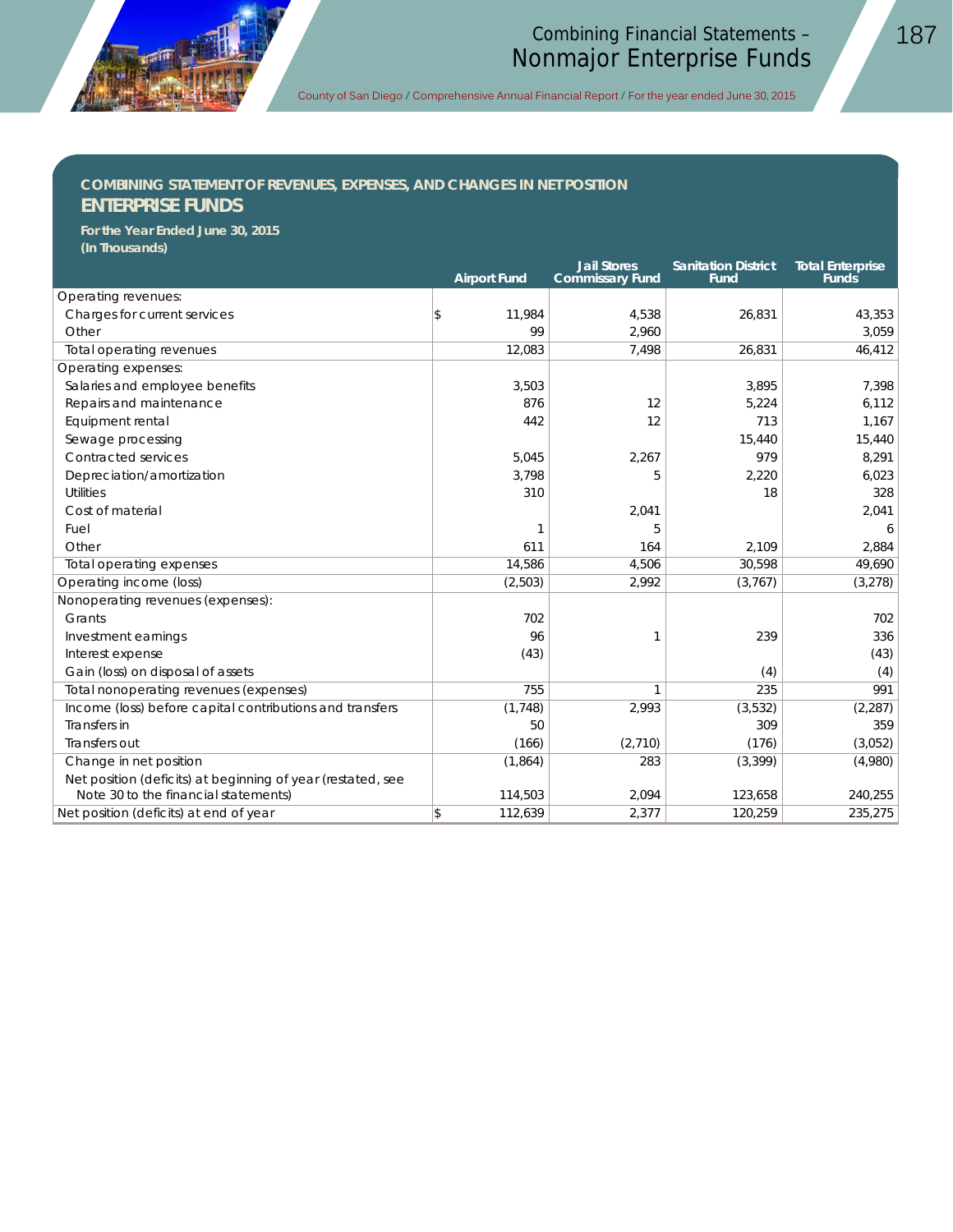# **COMBINING STATEMENT OF CASH FLOWS ENTERPRISE FUNDS**

|                                                              | <b>Airport Fund</b>     | <b>Jail Stores</b>     | <b>Sanitation District</b><br>Fund | <b>Total Enterprise</b><br><b>Funds</b> |
|--------------------------------------------------------------|-------------------------|------------------------|------------------------------------|-----------------------------------------|
|                                                              |                         | <b>Commissary Fund</b> |                                    |                                         |
| Cash flows from operating activities:                        | $\overline{\mathsf{s}}$ |                        |                                    |                                         |
| Cash received from customers                                 | 12,381                  | 7,013                  | 20,057                             | 39,451                                  |
| Cash received from other funds                               | $\overline{7}$          | 1                      | 6,849                              | 6,857                                   |
| Cash payments to suppliers                                   | (4,780)                 | (4, 199)               | (21, 035)                          | (30,014)                                |
| Cash payments to employees                                   | (3, 792)                |                        | (4, 191)                           | (7,983)                                 |
| Cash payments to other funds                                 | (2,653)                 | (4,640)                | (2, 142)                           | (9, 435)                                |
| Net cash provided (used) by operating activities             | 1,163                   | (1,825)                | (462)                              | (1, 124)                                |
| Cash flows from noncapital financing activities:             |                         |                        |                                    |                                         |
| Operating grants                                             | 428                     |                        |                                    | 428                                     |
| Transfers from other funds                                   | 50                      |                        | 309                                | 359                                     |
| Transfers to other funds                                     | (166)                   | (2,710)                | (176)                              | (3,052)                                 |
| Other noncapital increases                                   | 98                      |                        |                                    | 98                                      |
| Net cash provided (used) by noncapital financing activities  | 410                     | (2,710)                | 133                                | (2, 167)                                |
| Cash flows from capital and related financing activities:    |                         |                        |                                    |                                         |
| Acquisition of capital assets                                | (802)                   | (12)                   | (185)                              | (999)                                   |
| Principal paid on long-term debt                             | (291)                   |                        |                                    | (291)                                   |
| Interest paid on long-term debt                              | (43)                    |                        |                                    | (43)                                    |
| Net cash provided (used) by capital and related financing    |                         |                        |                                    |                                         |
| activities                                                   | (1, 136)                | (12)                   | (185)                              | (1, 333)                                |
| Cash flows from investing activities:                        |                         |                        |                                    |                                         |
| Investment earnings                                          | 94                      |                        | 240                                | 334                                     |
| Net increase (decrease) in cash and cash equivalents         | 531                     | (4, 547)               | (274)                              | (4,290)                                 |
| Cash and cash equivalents - beginning of year                | 13,798                  | 6,688                  | 57,385                             | 77,871                                  |
| Cash and cash equivalents - end of year                      | 14,329                  | 2,141                  | 57,111                             | 73,581                                  |
| Reconciliation of operating income (loss) to net cash        |                         |                        |                                    |                                         |
| provided (used) by operating activities:                     |                         |                        |                                    |                                         |
| Operating income (loss)                                      | (2,503)                 | 2,992                  | (3,767)                            | (3, 278)                                |
| Adjustments to reconcile operating income (loss) to net cash |                         |                        |                                    |                                         |
| provided (used) by operating activities:                     |                         |                        |                                    |                                         |
| Decrease (increase) in accounts receivable                   | 351                     | (484)                  | 55                                 | (78)                                    |
| Decrease (increase) in due from other funds                  | 1                       | 1                      | 20                                 | 22                                      |
| Decrease (increase) in inventory                             |                         | 9                      | (2)                                |                                         |
| Increase (decrease) in accounts payable                      | (161)                   | 271                    | 1,311                              | 1,421                                   |
| Increase (decrease) in accrued payroll                       | 3                       |                        | 22                                 | 25                                      |
| Increase (decrease) in due to other funds                    | 12                      | (4,619)                | (3)                                | (4,610)                                 |
| Increase (decrease) in unearned revenue                      | (47)                    |                        |                                    | (47)                                    |
| Increase (decrease) in compensated absences                  | $\overline{7}$          |                        | (6)                                | -1                                      |
| Pension expense                                              | (298)                   |                        | (312)                              | (610)                                   |
| Depreciation/amortization                                    | 3,798                   | 5                      | 2,220                              | 6,023                                   |
| Total adjustments                                            | 3,666                   | (4, 817)               | 3,305                              | 2,154                                   |
| Net cash provided (used) by operating activities             | 1,163                   | (1,825)                | (462)                              | (1, 124)                                |
| Non-cash investing and capital financing activities:         |                         |                        |                                    |                                         |
|                                                              |                         |                        |                                    |                                         |
| Capital acquisitions included in accounts payable            | $\frac{1}{2}$<br>24     |                        | 253                                | 277                                     |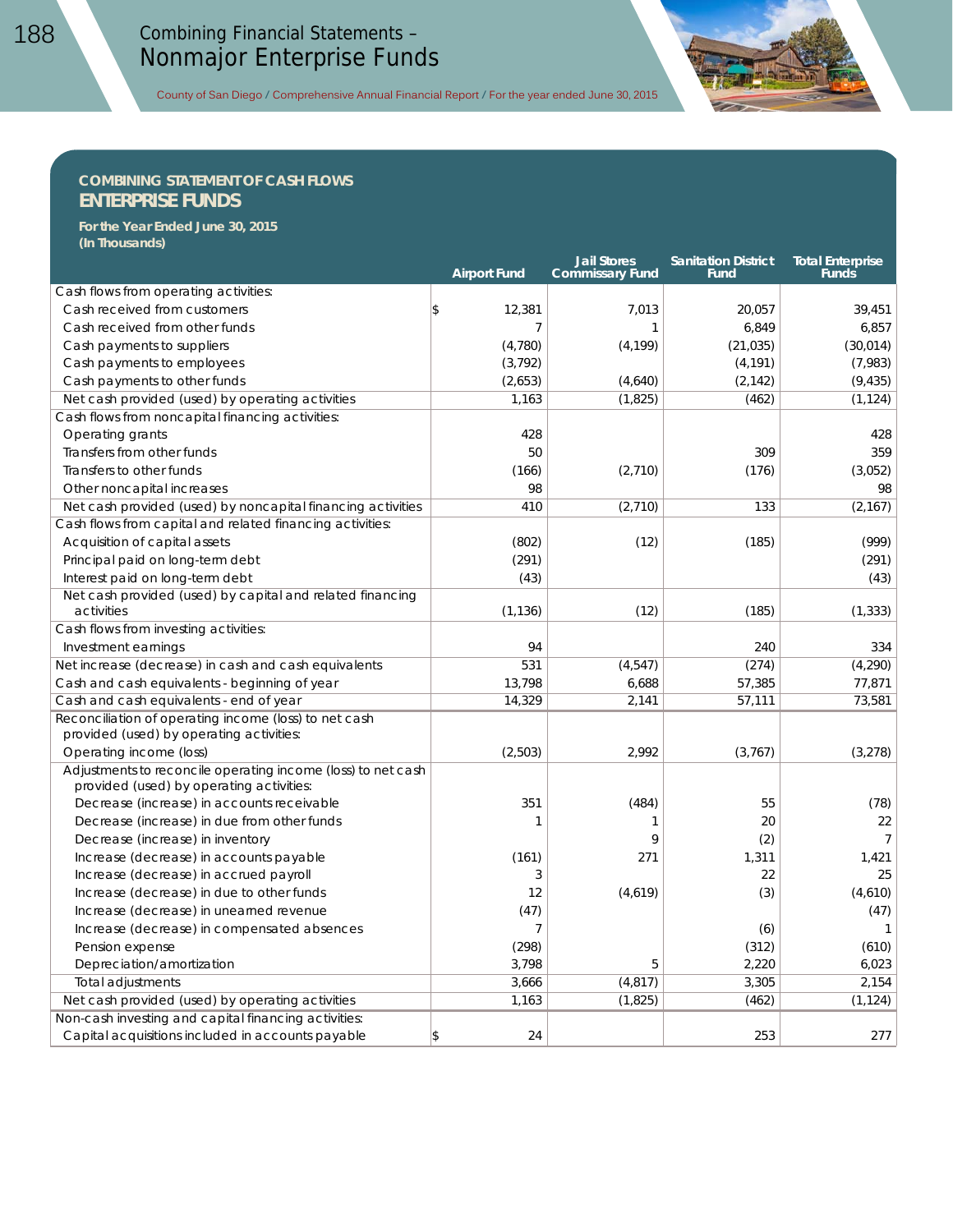

# **INTERNAL SERVICE FUNDS**

Internal service funds are established to account for services furnished to other County departments and are financed primarily by these service charges. Because they are exempt from budgetary control, they are free to employ commercial accounting techniques, and are often used in situations where a more accurate determination of operating results is desired.

#### **Employee Benefits Fund**

This fund was established to account for workers' compensation and unemployment insurance. Specifically, for workers' compensation the fund includes: claims payment, the actuarial liability, insurance costs and contributions by various departments.

#### **Facilities Management Fund**

This fund was established to account for the financing of facilities maintenance, public service utilities, property management, project management, architectural and engineering services, real estate acquisition and leasing, and mail services provided to County departments on a cost reimbursement basis.

## **Fleet Services Fund**

This fund was established to account for the maintenance, repair, fuel, and financing of Fleet vehicles provided to County departments on a cost reimbursement basis.

#### **Information Technology Fund**

This fund was established to account for telecommunications services provided to County departments on a cost reimbursement basis.

#### **Public Liability Insurance Fund**

This fund was established to account for all of the County's public liability claims and related expenses in compliance with the applicable provisions of the law.

## **Purchasing Fund**

This fund was established to account for the procurement of services, materials, and supplies provided to County departments and provides record storage services; all on a cost reimbursement basis.

## **Road and Communication Equipment Fund**

This fund was established to account for the financing of Public Works' road and communication equipment provided to the following funds: Road, Airport, and Flood Control District; on a cost reimbursement basis.

# **Special District Loans Fund**

This fund was established to provide financing for start up services for new and existing County Service Districts on a cost reimbursement basis.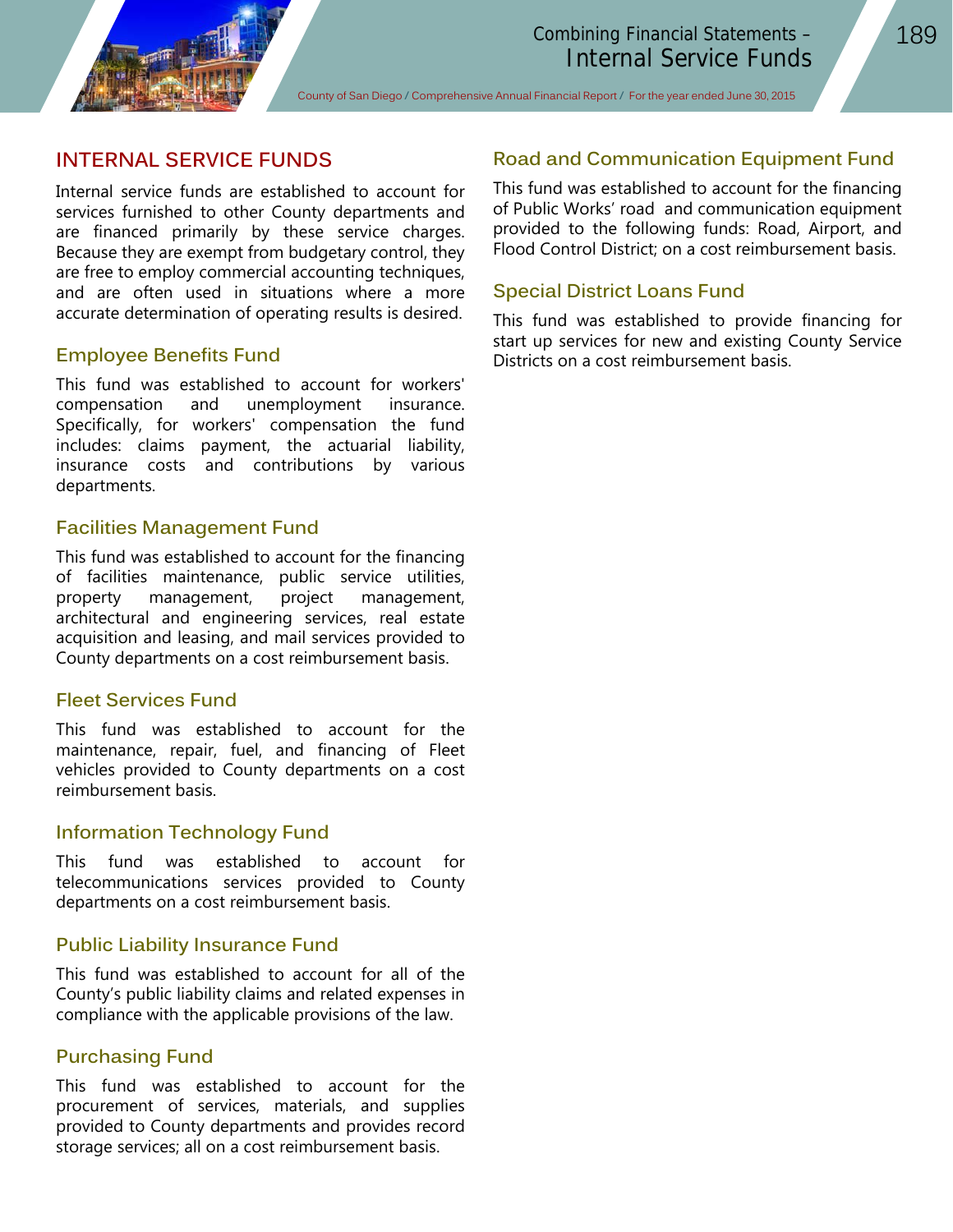#### **COMBINING STATEMENT OF NET POSITION INTERNAL SERVICE FUNDS**

**June 30, 2015 (In Thousands)**

|                                                                         |                                  | <b>Facilities</b>  |                               |                                       |                                                  |
|-------------------------------------------------------------------------|----------------------------------|--------------------|-------------------------------|---------------------------------------|--------------------------------------------------|
|                                                                         | Employee<br><b>Benefits Fund</b> | Management<br>Fund | <b>Fleet Services</b><br>Fund | Information<br><b>Technology Fund</b> | <b>Public Liability</b><br><b>Insurance Fund</b> |
| <b>ASSETS</b>                                                           |                                  |                    |                               |                                       |                                                  |
| Current assets:                                                         |                                  |                    |                               |                                       |                                                  |
| Pooled cash and investments                                             | \$<br>127.144                    | 11,490             | 20,929                        | 18,121                                | 38,172                                           |
| Receivables, net                                                        | 124                              | 1,125              | 296                           | 98                                    | 39                                               |
| Due from other funds                                                    | 2,885                            | 5,991              | 3,950                         | 13,725                                |                                                  |
| Inventories                                                             |                                  | 35                 | 1,040                         |                                       |                                                  |
| Total current assets                                                    | 130,153                          | 18,641             | 26,215                        | 31,944                                | 38,211                                           |
| Noncurrent assets:                                                      |                                  |                    |                               |                                       |                                                  |
| Capital assets:                                                         |                                  |                    |                               |                                       |                                                  |
| <b>Buildings and improvements</b>                                       |                                  |                    | 2,963                         |                                       |                                                  |
| Equipment                                                               |                                  | 6,622              | 106.088                       |                                       |                                                  |
| Software                                                                |                                  | 440                | 213                           | 3,368                                 |                                                  |
| Accumulated depreciation/                                               |                                  |                    |                               |                                       |                                                  |
| amortization                                                            |                                  | (1,897)            | (68,954)                      | (3, 275)                              |                                                  |
| Total noncurrent assets                                                 |                                  | 5,165              | 40,310                        | 93                                    |                                                  |
| Total assets                                                            | 130,153                          | 23,806             | 66,525                        | 32,037                                | 38,211                                           |
| DEFERRED OUTFLOWS OF RESOURCES                                          |                                  |                    |                               |                                       |                                                  |
| Pension:                                                                |                                  |                    |                               |                                       |                                                  |
| Changes in proportionate share of                                       |                                  |                    |                               |                                       |                                                  |
| contributions                                                           |                                  | 271                | 52                            |                                       |                                                  |
| Contributions to the pension plan<br>subsequent to the measurement date |                                  | 5,592              | 1,067                         |                                       |                                                  |
| Total deferred outflows of resources                                    |                                  | 5,863              | 1,119                         |                                       |                                                  |
| <b>LIABILITIES</b>                                                      |                                  |                    |                               |                                       |                                                  |
| <b>Current liabilities:</b>                                             |                                  |                    |                               |                                       |                                                  |
| Accounts payable                                                        | 4,959                            | 4,380              | 2,809                         | 23,566                                | 213                                              |
| Accrued payroll                                                         |                                  | 1,096              | 215                           |                                       |                                                  |
| <b>Accrued interest</b>                                                 |                                  | 1                  |                               |                                       |                                                  |
| Due to other funds                                                      | 891                              | 818                | 537                           | 965                                   | 1,422                                            |
| Unearned revenue                                                        |                                  | 418                |                               |                                       |                                                  |
| Loans payable                                                           |                                  | 721                |                               |                                       |                                                  |
| Capital lease payable                                                   |                                  | 36                 |                               |                                       |                                                  |
| Compensated absences                                                    |                                  | 690                | 101                           |                                       |                                                  |
| Claims and judgments                                                    | 27,755                           |                    |                               |                                       | 15,807                                           |
| <b>Total current liabilities</b>                                        | 33,605                           | 8,160              | 3,663                         | 24,531                                | 17,442                                           |
| Noncurrent liabilities:                                                 |                                  |                    |                               |                                       |                                                  |
| Loans payable                                                           |                                  | 1,702              |                               |                                       |                                                  |
| Capital lease payable                                                   |                                  | 48                 |                               |                                       |                                                  |
| Compensated absences                                                    |                                  | 1,002              | 147                           |                                       |                                                  |
| Claims and judgments                                                    | 139,121                          |                    |                               |                                       | 22,100                                           |
| Net pension liability                                                   |                                  | 30,709             | 5,854                         |                                       |                                                  |
| <b>Total noncurrent liabilities</b>                                     | 139, 121                         | 33,461             | 6,001                         |                                       | 22,100                                           |
| <b>Total liabilities</b>                                                | 172,726                          | 41,621             | 9,664                         | 24,531                                | 39,542                                           |
| DEFERRED INFLOWS OF RESOURCES                                           |                                  |                    |                               |                                       |                                                  |
| Pension:                                                                |                                  |                    |                               |                                       |                                                  |
| Differences between expected and                                        |                                  |                    |                               |                                       |                                                  |
| actual experience in the total pension                                  |                                  |                    |                               |                                       |                                                  |
| liability                                                               |                                  | 2,179              | 416                           |                                       |                                                  |
| Net difference between projected and<br>actual earnings on pension plan |                                  |                    |                               |                                       |                                                  |
| investments                                                             |                                  | 6.070              | 1,158                         |                                       |                                                  |
| Total deferred inflows of resources                                     |                                  | 8,249              | 1,574                         |                                       |                                                  |
| <b>NET POSITION</b>                                                     |                                  |                    |                               |                                       |                                                  |
| Net investment in capital assets                                        |                                  | 5,081              | 40,310                        | 93                                    |                                                  |
| Unrestricted net position                                               | (42, 573)                        | (25, 282)          | 16,096                        | 7,413                                 | (1, 331)                                         |
| Total net position                                                      | \$<br>(42, 573)                  | (20, 201)          | 56,406                        | 7,506                                 | (1, 331)                                         |
|                                                                         |                                  |                    |                               |                                       |                                                  |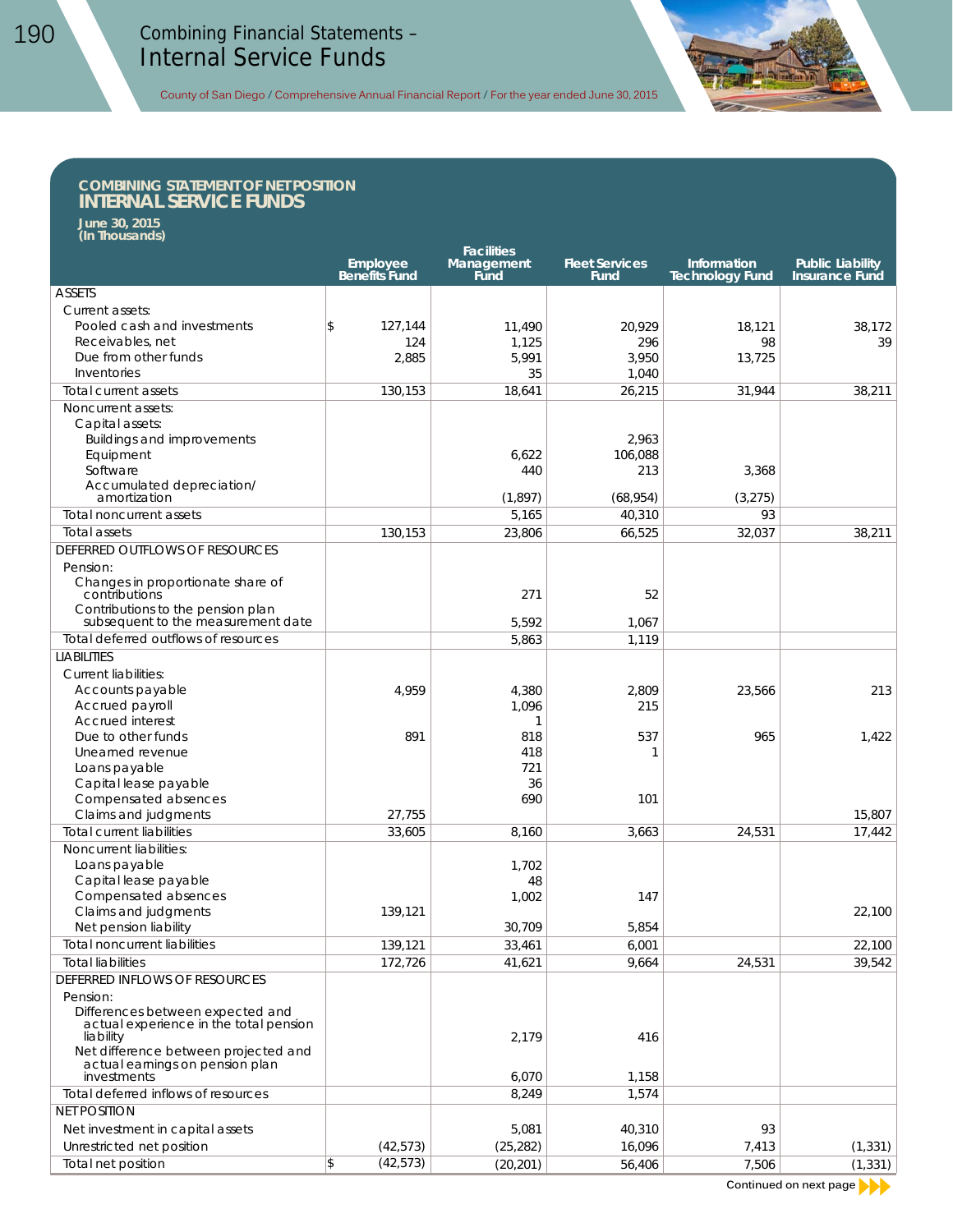

# Combining Financial Statements – Internal Service Funds

County of San Diego **/** Comprehensive Annual Financial Report **/** For the year ended June 30, 2015

#### **COMBINING STATEMENT OF NET POSITION INTERNAL SERVICE FUNDS**

**June 30, 2015 (In Thousands)**

| (Continued)                                                                            | <b>Purchasing Fund</b> | Road and<br>Communication<br><b>Equipment Fund</b> | <b>Special District</b><br>Loans Fund | <b>Total Internal</b><br><b>Service Funds</b> |
|----------------------------------------------------------------------------------------|------------------------|----------------------------------------------------|---------------------------------------|-----------------------------------------------|
| <b>ASSETS</b>                                                                          |                        |                                                    |                                       |                                               |
| Current assets:                                                                        |                        |                                                    |                                       |                                               |
| Pooled cash and investments                                                            | \$<br>4,847            | 16,295                                             | 485                                   | 237,483                                       |
| Receivables, net                                                                       | 4                      | 16                                                 |                                       | 1,702                                         |
| Due from other funds                                                                   | 515                    | 3                                                  | 15                                    | 27,084                                        |
| Inventories                                                                            | 3                      |                                                    |                                       | 1,078                                         |
| <b>Total current assets</b>                                                            | 5,369                  | 16,314                                             | 500                                   | 267,347                                       |
| Noncurrent assets:                                                                     |                        |                                                    |                                       |                                               |
| Capital assets:                                                                        |                        |                                                    |                                       |                                               |
| <b>Buildings and improvements</b>                                                      |                        |                                                    |                                       | 2,963                                         |
| Equipment                                                                              | 220                    | 32,320                                             |                                       | 145,250                                       |
| Software                                                                               | 397                    |                                                    |                                       | 4,418                                         |
| Accumulated depreciation/amortization                                                  | (212)                  | (17, 044)                                          |                                       | (91, 382)                                     |
| Total noncurrent assets                                                                | 405                    | 15,276                                             |                                       | 61,249                                        |
| Total assets                                                                           | 5,774                  | 31,590                                             | 500                                   | 328,596                                       |
| DEFERRED OUTFLOWS OF RESOURCES                                                         |                        |                                                    |                                       |                                               |
| Pension:                                                                               |                        |                                                    |                                       |                                               |
| Changes in proportionate share of contributions                                        | 57                     |                                                    |                                       | 380                                           |
| Contributions to the pension plan subsequent to the<br>measurement date                | 1,182                  |                                                    |                                       | 7,841                                         |
| Total deferred outflows of resources                                                   | 1,239                  |                                                    |                                       | 8,221                                         |
| <b>LIABILITIES</b>                                                                     |                        |                                                    |                                       |                                               |
|                                                                                        |                        |                                                    |                                       |                                               |
| <b>Current liabilities:</b>                                                            |                        |                                                    |                                       | 35,939                                        |
| Accounts payable<br>Accrued payroll                                                    | 12<br>230              |                                                    |                                       | 1,541                                         |
| <b>Accrued interest</b>                                                                |                        |                                                    |                                       | 1                                             |
| Due to other funds                                                                     | 144                    | 437                                                |                                       | 5,214                                         |
| Unearned revenue                                                                       |                        |                                                    |                                       | 419                                           |
| Loans payable                                                                          |                        |                                                    |                                       | 721                                           |
| Capital lease payable                                                                  |                        |                                                    |                                       | 36                                            |
| Compensated absences                                                                   | 149                    |                                                    |                                       | 940                                           |
| Claims and judgments                                                                   |                        |                                                    |                                       | 43,562                                        |
| <b>Total current liabilities</b>                                                       | 535                    | 437                                                |                                       | 88,373                                        |
| Noncurrent liabilities:                                                                |                        |                                                    |                                       |                                               |
| Loans payable                                                                          |                        |                                                    |                                       | 1,702                                         |
| Capital lease payable                                                                  |                        |                                                    |                                       | 48                                            |
| Compensated absences                                                                   | 216                    |                                                    |                                       | 1,365                                         |
| Claims and judgments                                                                   |                        |                                                    |                                       | 161,221                                       |
| Net pension liability                                                                  | 6,482                  |                                                    |                                       | 43,045                                        |
| <b>Total noncurrent liabilities</b>                                                    | 6,698                  |                                                    |                                       | 207,381                                       |
| <b>Total liabilities</b>                                                               | 7,233                  | 437                                                |                                       | 295,754                                       |
| DEFERRED INFLOWS OF RESOURCES                                                          |                        |                                                    |                                       |                                               |
| Pension:                                                                               |                        |                                                    |                                       |                                               |
| Differences between expected and actual experience in                                  |                        |                                                    |                                       |                                               |
| the total pension liability<br>Net difference between projected and actual earnings on | 460                    |                                                    |                                       | 3,055                                         |
| pension plan investments                                                               | 1,281                  |                                                    |                                       | 8,509                                         |
| Total deferred inflows of resources                                                    | 1,741                  |                                                    |                                       | 11,564                                        |
| <b>NET POSITION</b>                                                                    |                        |                                                    |                                       |                                               |
| Net investment in capital assets                                                       | 405                    | 15,276                                             |                                       | 61,165                                        |
| Unrestricted net position                                                              | (2,366)                | 15,877                                             | 500                                   | (31,666)                                      |
| Total net position                                                                     | (1,961)<br>\$          | 31,153                                             | 500                                   | 29.499                                        |
|                                                                                        |                        |                                                    |                                       |                                               |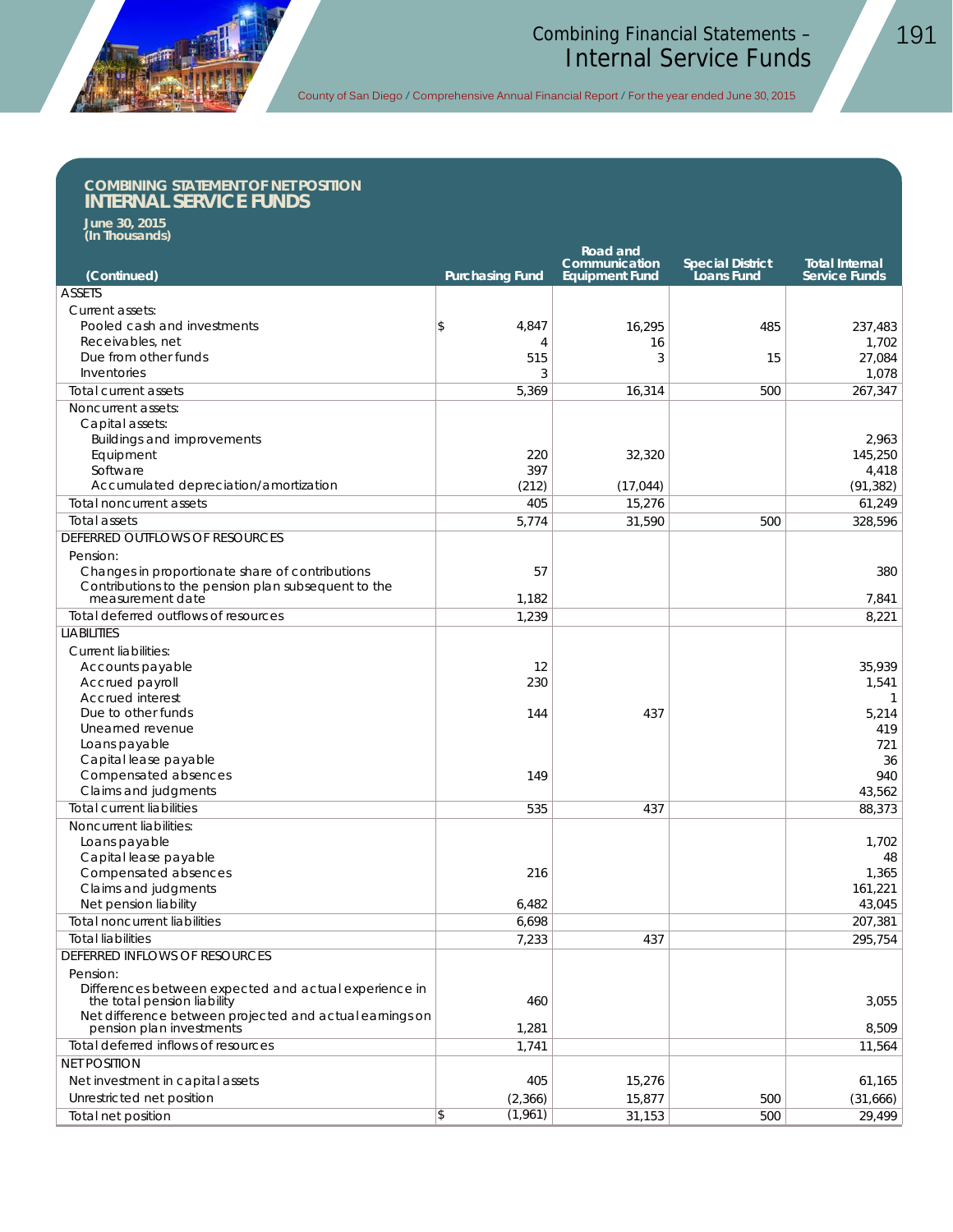#### **COMBINING STATEMENT OF REVENUES, EXPENSES, AND CHANGES IN NET POSITION INTERNAL SERVICE FUNDS**

**For the Year Ended June 30, 2015 (In Thousands)**

|                                                                               | <b>Employee Benefits</b>              | <b>Facilities</b>  | <b>Fleet Services</b> | Information            | <b>Public Liability</b> |
|-------------------------------------------------------------------------------|---------------------------------------|--------------------|-----------------------|------------------------|-------------------------|
|                                                                               | Fund                                  | Management<br>Fund | Fund                  | <b>Technology Fund</b> | <b>Insurance Fund</b>   |
| Operating revenues:                                                           |                                       |                    |                       |                        |                         |
| Charges for current services                                                  | \$<br>45.168                          | 107,261            | 38.069                | 142,421                | 15,320                  |
| Other                                                                         | 134                                   | 1,341              | 260                   | 3                      | 1                       |
| Total operating revenues                                                      | 45,302                                | 108,602            | 38,329                | 142,424                | 15,321                  |
| Operating expenses:                                                           |                                       |                    |                       |                        |                         |
| Salaries and employee benefits                                                |                                       | 27,198             | 5,426                 |                        |                         |
| Repairs and maintenance                                                       |                                       | 27,318             | 8,483                 |                        |                         |
| Equipment rental                                                              |                                       | 56                 | 109                   |                        |                         |
| Contracted services                                                           | 10,626                                | 22,224             | 1,564                 | 147,418                | 8,738                   |
| Depreciation/amortization                                                     |                                       | 497                | 9,824                 | 1,374                  |                         |
| Utilities                                                                     |                                       | 26,696             | 261                   |                        |                         |
| Cost of material                                                              |                                       | 4.195              | 138                   |                        |                         |
| Claims and judgments                                                          | 36.487                                |                    |                       |                        | 16,911                  |
| Fuel                                                                          |                                       | 286                | 9,825                 |                        |                         |
| Other                                                                         |                                       | 2,947              | 1,942                 |                        | 2                       |
| Total operating expenses                                                      | 47.113                                | 111,417            | 37,572                | 148.792                | 25,651                  |
| Operating income (loss)                                                       | (1, 811)                              | (2,815)            | 757                   | (6, 368)               | (10, 330)               |
| Nonoperating revenues (expenses):                                             |                                       |                    |                       |                        |                         |
| Grants                                                                        |                                       | 5,280              |                       |                        |                         |
| Investment earnings                                                           | 541                                   | 10                 | 93                    | 4                      | 186                     |
| Interest expense                                                              |                                       | (80)               |                       |                        |                         |
| Gain (loss) on disposal of assets                                             |                                       | (299)              | 658                   |                        |                         |
| Total nonoperating revenues (expenses)                                        | 541                                   | 4,911              | 751                   | 4                      | 186                     |
| Income (loss) before capital                                                  |                                       |                    |                       |                        |                         |
| contributions and transfers                                                   | (1,270)                               | 2,096              | 1,508                 | (6, 364)               | (10, 144)               |
| Capital contributions                                                         |                                       | 194                | 1,410                 |                        |                         |
| Transfers in                                                                  | 284                                   | 2,142              | 797                   | 4,734                  |                         |
| Transfers out                                                                 |                                       | (1,228)            | (231)                 |                        |                         |
| Change in net position                                                        | (986)                                 | 3,204              | 3,484                 | (1,630)                | (10, 144)               |
| Net position (deficits) at beginning of<br>year (restated, see Note 30 to the |                                       |                    |                       |                        |                         |
| financial statements)                                                         | (41, 587)                             | (23, 405)          | 52,922                | 9,136                  | 8,813                   |
| Net position (deficits) at end of year                                        | (42, 573)<br>$\overline{\mathcal{S}}$ | (20, 201)          | 56,406                | 7,506                  | (1, 331)                |
|                                                                               |                                       |                    |                       |                        |                         |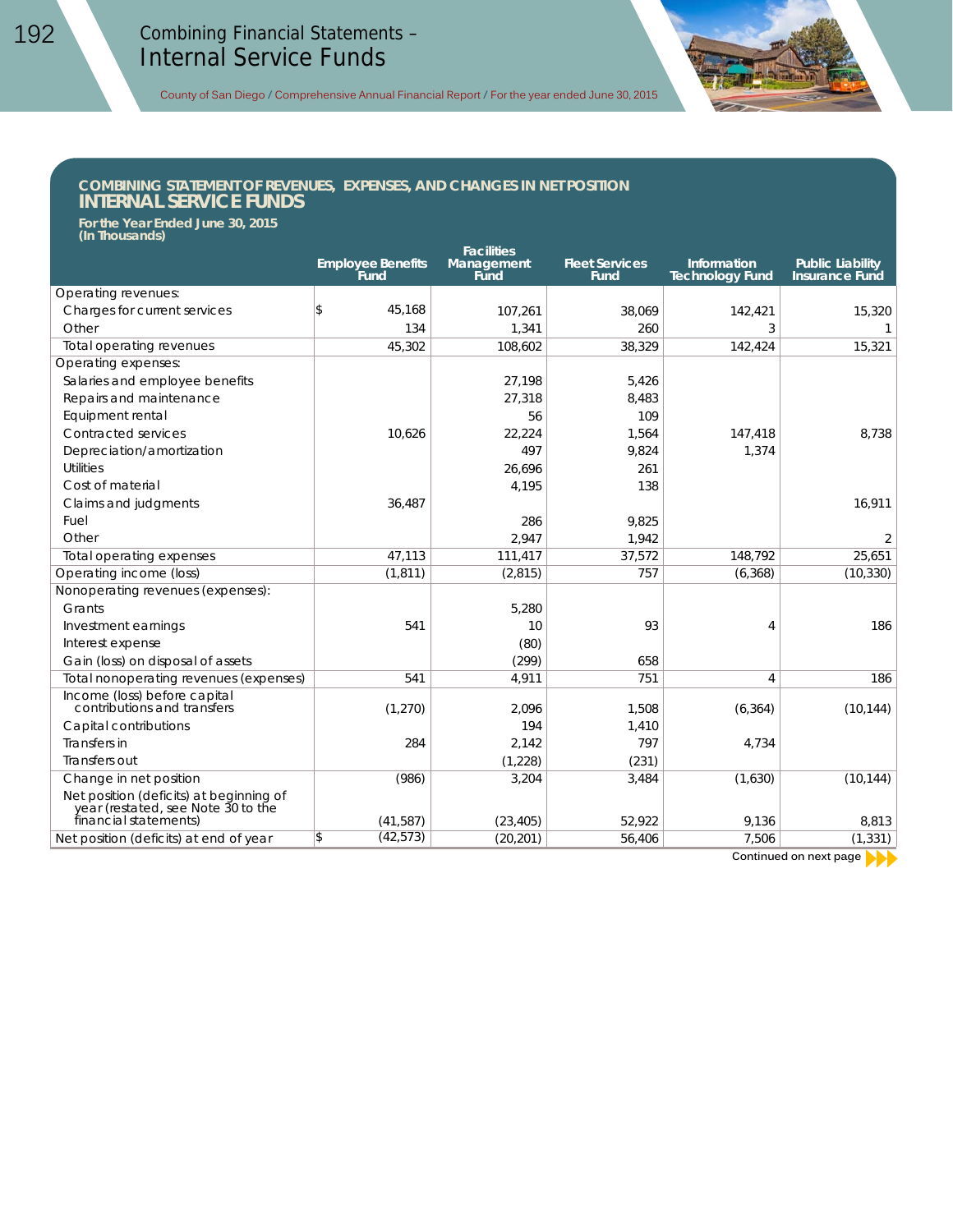

# Combining Financial Statements – Internal Service Funds

County of San Diego **/** Comprehensive Annual Financial Report **/** For the year ended June 30, 2015

#### **COMBINING STATEMENT OF REVENUES, EXPENSES, AND CHANGES IN NET POSITION INTERNAL SERVICE FUNDS**

| (III IIIUusalius)                                                                                   |                        | Road and              |                         |                       |
|-----------------------------------------------------------------------------------------------------|------------------------|-----------------------|-------------------------|-----------------------|
|                                                                                                     |                        | Communication         | <b>Special District</b> | <b>Total Internal</b> |
| (Continued)                                                                                         | <b>Purchasing Fund</b> | <b>Equipment Fund</b> | <b>Loans Fund</b>       | <b>Service Funds</b>  |
| Operating revenues:                                                                                 |                        |                       |                         |                       |
| Charges for current services                                                                        | \$<br>6,594            | 7,412                 |                         | 362,245               |
| Other                                                                                               | 1,089                  | 18                    |                         | 2,846                 |
| <b>Total operating revenues</b>                                                                     | 7,683                  | 7,430                 |                         | 365,091               |
| Operating expenses:                                                                                 |                        |                       |                         |                       |
| Salaries and employee benefits                                                                      | 5,455                  |                       |                         | 38,079                |
| Repairs and maintenance                                                                             | 194                    | 3,252                 |                         | 39,247                |
| Equipment rental                                                                                    | 33                     |                       |                         | 198                   |
| Contracted services                                                                                 | 1.444                  | 497                   |                         | 192,511               |
| Depreciation/amortization                                                                           | 75                     | 2,285                 |                         | 14,055                |
| <b>Utilities</b>                                                                                    | 68                     |                       |                         | 27,025                |
| Cost of material                                                                                    |                        |                       |                         | 4,333                 |
| Claims and judgments                                                                                |                        |                       |                         | 53,398                |
| Fuel                                                                                                |                        | 1,313                 |                         | 11,424                |
| Other                                                                                               | 653                    |                       | 1                       | 5,545                 |
| Total operating expenses                                                                            | 7,922                  | 7,347                 | $\mathbf{1}$            | 385,815               |
| Operating income (loss)                                                                             | (239)                  | 83                    | (1)                     | (20, 724)             |
| Nonoperating revenues (expenses):                                                                   |                        |                       |                         |                       |
| Grants                                                                                              |                        |                       |                         | 5,280                 |
| Investment earnings                                                                                 | 23                     | 72                    |                         | 929                   |
| Interest expense                                                                                    |                        |                       |                         | (80)                  |
| Gain (loss) on disposal of assets                                                                   |                        | 82                    |                         | 441                   |
| Total nonoperating revenues (expenses)                                                              | 23                     | 154                   |                         | 6,570                 |
| Income (loss) before capital contributions and transfers                                            | (216)                  | 237                   | (1)                     | (14, 154)             |
| Capital contributions                                                                               | 5                      |                       |                         | 1,609                 |
| Transfers in                                                                                        | 722                    | 1,250                 |                         | 9.929                 |
| Transfers out                                                                                       | (256)                  |                       | (405)                   | (2, 120)              |
| Change in net position                                                                              | 255                    | 1,487                 | (406)                   | (4, 736)              |
| Net position (deficits) at beginning of year (restated, see<br>Note 30 to the financial statements) | (2, 216)               | 29,666                | 906                     | 34,235                |
| Net position (deficits) at end of year                                                              | (1,961)<br>\$          | 31.153                | 500                     | 29,499                |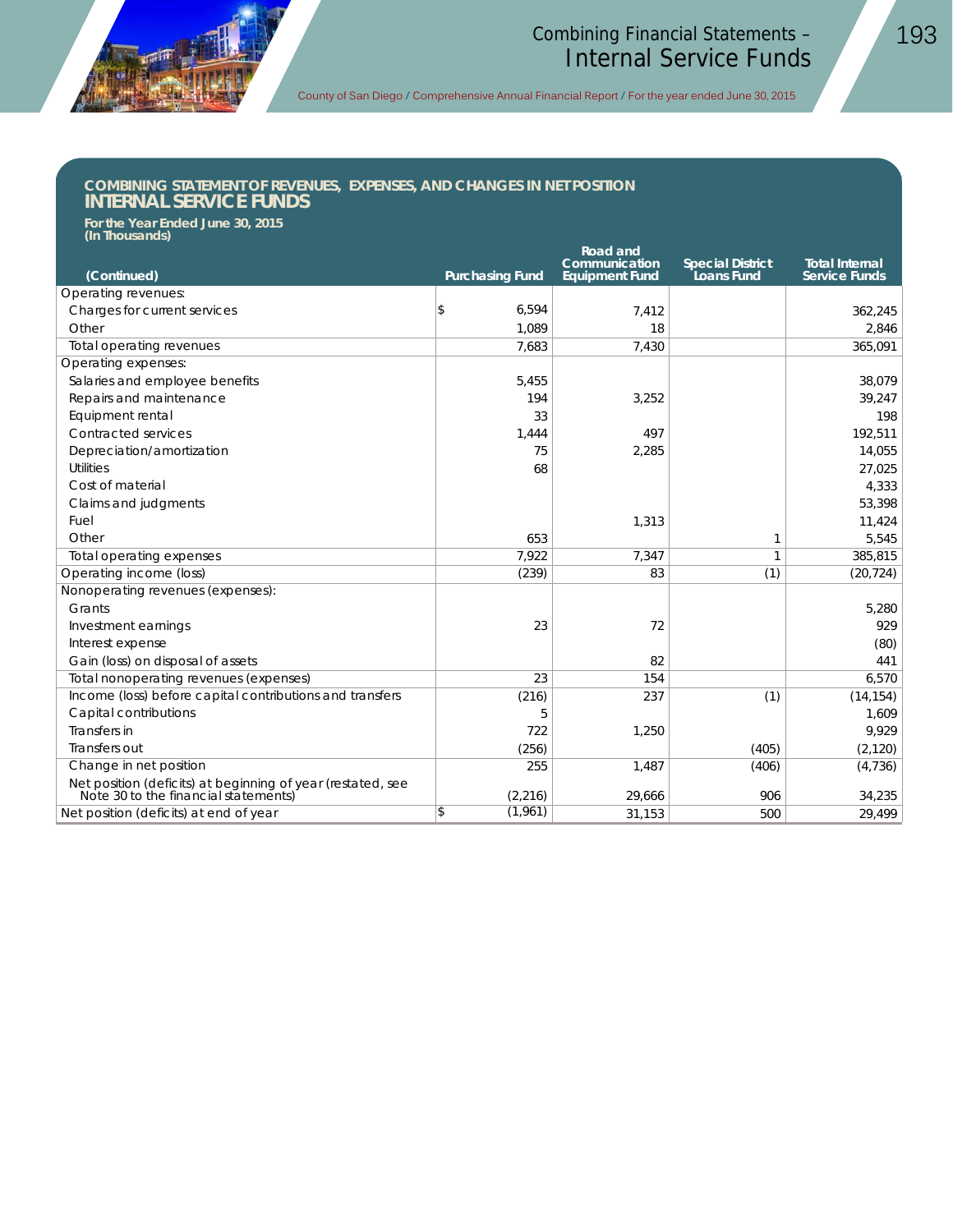#### **COMBINING STATEMENT OF CASH FLOWS INTERNAL SERVICE FUNDS**

|                                                                                                          |                                  | <b>Facilities</b> |                                              | Information    |                                                  |
|----------------------------------------------------------------------------------------------------------|----------------------------------|-------------------|----------------------------------------------|----------------|--------------------------------------------------|
|                                                                                                          | Employee<br><b>Benefits Fund</b> | Fund              | Management Fleet Services Technology<br>Fund | Fund           | <b>Public Liability</b><br><b>Insurance Fund</b> |
| Cash flows from operating activities:                                                                    |                                  |                   |                                              |                |                                                  |
| Cash received from customers                                                                             | \$<br>134                        | 2,761             | 1,704                                        | 344            | 3                                                |
| Cash received from other funds                                                                           | 44,528                           | 106,742           | 36,407                                       | 144,683        | 15,317                                           |
| Cash payments to suppliers                                                                               | (1, 281)                         | (81, 230)         | (20, 420)                                    | (152, 634)     | (1, 452)                                         |
| Cash payments to employees                                                                               |                                  | (29, 227)         | (5,830)                                      |                |                                                  |
| Cash payments to other funds                                                                             |                                  |                   |                                              |                |                                                  |
|                                                                                                          | (10,079)                         | (2,815)           | (3,608)                                      | (1,043)        | (6,850)                                          |
| Cash paid for claims and judgments                                                                       | (23, 422)                        |                   |                                              |                | (9,855)                                          |
| Other payments                                                                                           |                                  | (97)              |                                              |                |                                                  |
| Net cash provided (used) by operating activities                                                         | 9,880                            | (3,866)           | 8,253                                        | (8,650)        | (2,837)                                          |
| Cash flows from noncapital financing activities:                                                         |                                  |                   |                                              |                |                                                  |
| Operating grants                                                                                         |                                  | 4,563             |                                              |                |                                                  |
| Transfers from other funds                                                                               | 284                              | 2,142             | 797                                          | 4,734          |                                                  |
| Transfers to other funds                                                                                 |                                  | (1, 228)          | (231)                                        |                |                                                  |
| Principal paid on long-term debt                                                                         |                                  | (1, 427)          |                                              |                |                                                  |
| Interest paid on long-term debt                                                                          |                                  | (75)              |                                              |                |                                                  |
| Proceeds from loans                                                                                      |                                  | 843               |                                              |                |                                                  |
| Other noncapital increases                                                                               |                                  |                   |                                              |                |                                                  |
| Net cash provided (used) by noncapital financing activities                                              | 284                              | 4,818             | 566                                          | 4,734          |                                                  |
| Cash flows from capital and related financing activities:                                                |                                  |                   |                                              |                |                                                  |
| Capital contributions                                                                                    |                                  |                   | 871                                          |                |                                                  |
| Acquisition of capital assets                                                                            |                                  | (24)              | (10, 808)                                    |                |                                                  |
| Proceeds from sale of assets                                                                             |                                  |                   | 1,004                                        |                |                                                  |
| Principal paid on capital lease                                                                          |                                  | (35)              |                                              |                |                                                  |
| Interest paid on long-term debt                                                                          |                                  | (6)               |                                              |                |                                                  |
| Net cash provided (used) by capital and related financing                                                |                                  |                   |                                              |                |                                                  |
| activities                                                                                               |                                  | (65)              | (8,933)                                      |                |                                                  |
| Cash flows from investing activities:                                                                    |                                  |                   |                                              |                |                                                  |
| Investment earnings                                                                                      | 531                              | 9                 | 94                                           | $\overline{4}$ | 189                                              |
| Net increase (decrease) in cash and cash equivalents                                                     | 10,695                           | 896               | (20)                                         | (3,912)        | (2,648)                                          |
| Cash and cash equivalents - beginning of year                                                            | 116,449                          | 10,594            | 20,949                                       | 22,033         | 40,820                                           |
| Cash and cash equivalents - end of year                                                                  | 127,144                          | 11,490            | 20,929                                       | 18,121         | 38,172                                           |
| Reconciliation of operating income (loss) to net cash provided<br>(used) by operating activities:        |                                  |                   |                                              |                |                                                  |
| Operating income (loss)                                                                                  | (1, 811)                         | (2,815)           | 757                                          | (6, 368)       | (10, 330)                                        |
| Adjustments to reconcile operating income (loss) to net cash<br>provided (used) by operating activities: |                                  |                   |                                              |                |                                                  |
| Decrease (increase) in accounts receivable                                                               |                                  | (50)              | 112                                          | 42             |                                                  |
| Decrease (increase) in due from other funds                                                              | (640)                            | 983               | (330)                                        | 2,562          |                                                  |
| Decrease (increase) in inventory                                                                         |                                  | 11                | 35                                           |                |                                                  |
| Increase (decrease) in accounts payable                                                                  | (216)                            | (547)             | (1,869)                                      | (5,308)        | 203                                              |
| Increase (decrease) in accrued payroll                                                                   |                                  | 128               | 18                                           |                |                                                  |
| Increase (decrease) in due to other funds                                                                | (518)                            | 86                | 124                                          | (952)          | 235                                              |
| Increase (decrease) in unearned revenue                                                                  |                                  | (32)              |                                              |                |                                                  |
| Increase (decrease) in compensated absences                                                              |                                  | 40                | (4)                                          |                |                                                  |
| Increase (decrease) in claims and judgments                                                              | 13,065                           |                   |                                              |                | 7,055                                            |
| Pension expense                                                                                          |                                  | (2, 167)          | (414)                                        |                |                                                  |
| Depreciation/amortization                                                                                |                                  | 497               | 9,824                                        | 1,374          |                                                  |
| <b>Total adjustments</b>                                                                                 | 11,691                           | (1,051)           | 7,496                                        | (2, 282)       | 7,493                                            |
| Net cash provided (used) by operating activities                                                         | 9,880                            | (3,866)           | 8,253                                        | (8,650)        | (2,837)                                          |
| Non-cash investing and capital financing activities:                                                     |                                  |                   |                                              |                |                                                  |
| Capital acquisitions included in accounts payable                                                        |                                  |                   | 1,486                                        |                |                                                  |
| Governmental contributions of capital assets                                                             | \$                               | 194               | 539                                          |                |                                                  |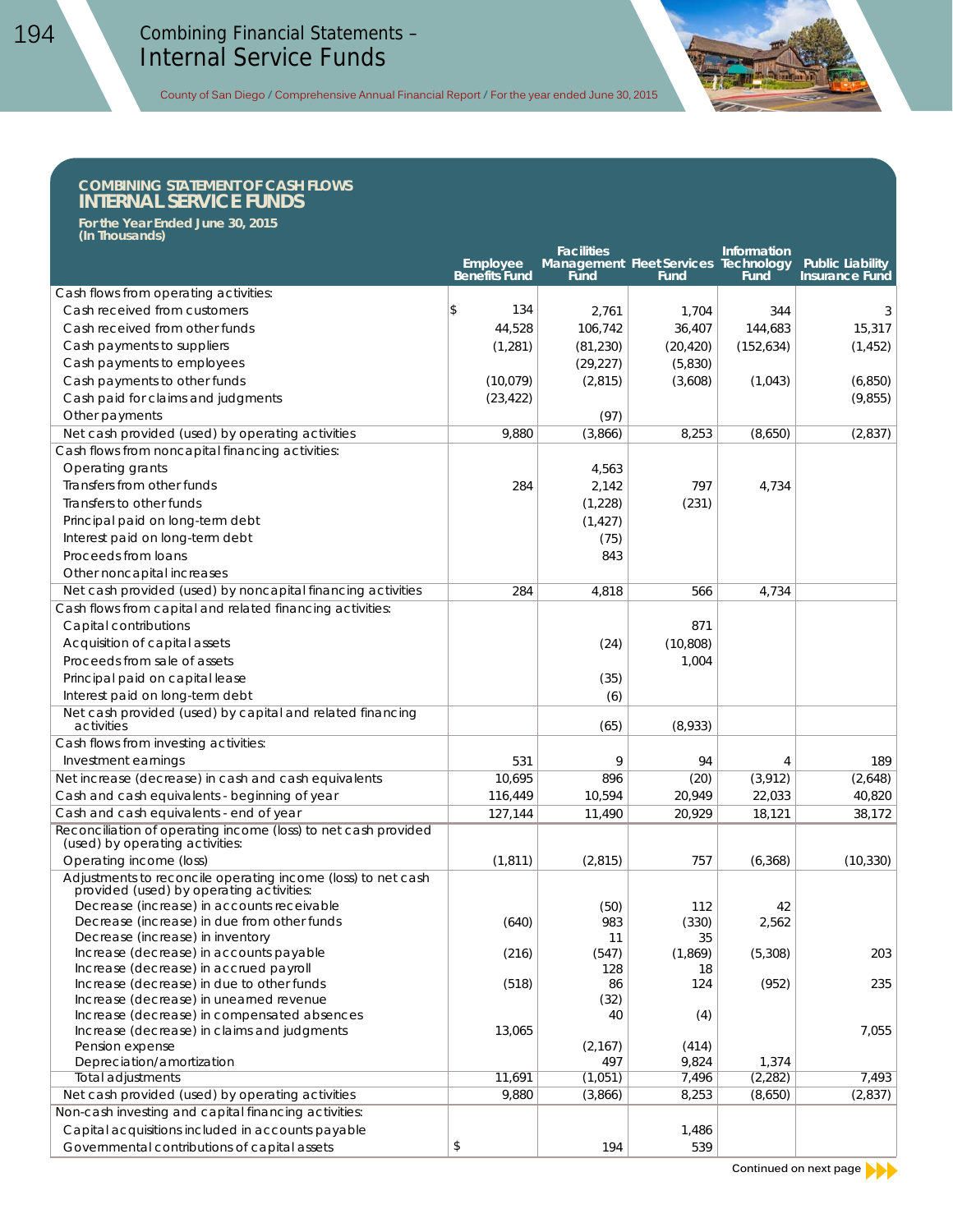

# Combining Financial Statements – Internal Service Funds

County of San Diego **/** Comprehensive Annual Financial Report **/** For the year ended June 30, 2015

#### **COMBINING STATEMENT OF CASH FLOWS INTERNAL SERVICE FUNDS**

|                                                                                                          |                                       | Road and<br><b>Communication</b> Special District |            |                                        |
|----------------------------------------------------------------------------------------------------------|---------------------------------------|---------------------------------------------------|------------|----------------------------------------|
| (Continued)                                                                                              | <b>Purchasing Fund Equipment Fund</b> |                                                   | Loans Fund | <b>Total Internal</b><br>Service Funds |
| Cash flows from operating activities:                                                                    |                                       |                                                   |            |                                        |
| Cash received from customers                                                                             | $\boldsymbol{\mathsf{S}}$<br>1,092    | 18                                                |            | 6,056                                  |
| Cash received from other funds                                                                           | 6,571                                 | 7,421                                             |            | 361.669                                |
| Cash payments to suppliers                                                                               | (191)                                 | (137)                                             |            | (257, 345)                             |
| Cash payments to employees                                                                               | (5,842)                               |                                                   |            | (40, 899)                              |
| Cash payments to other funds                                                                             | (2, 227)                              | (5, 111)                                          | (1)        | (31, 734)                              |
| Cash paid for claims and judgments                                                                       |                                       |                                                   |            | (33, 277)                              |
| Other payments                                                                                           |                                       |                                                   |            | (97)                                   |
| Net cash provided (used) by operating activities                                                         | (597)                                 | 2,191                                             | (1)        | 4,373                                  |
| Cash flows from noncapital financing activities:                                                         |                                       |                                                   |            |                                        |
| Operating grants                                                                                         |                                       |                                                   |            | 4,563                                  |
| Transfers from other funds                                                                               | 722                                   | 1,250                                             |            | 9,929                                  |
| Transfers to other funds                                                                                 | (256)                                 |                                                   | (405)      | (2, 120)                               |
| Principal paid on long-term debt                                                                         |                                       |                                                   |            | (1, 427)                               |
| Interest paid on long-term debt                                                                          |                                       |                                                   |            | (75)                                   |
| Proceeds from loans                                                                                      |                                       |                                                   |            | 843                                    |
| Other noncapital increases                                                                               |                                       |                                                   | 15         | 15                                     |
| Net cash provided (used) by noncapital financing activities                                              | 466                                   | 1,250                                             | (390)      | 11,728                                 |
| Cash flows from capital and related financing activities:                                                |                                       |                                                   |            |                                        |
| Capital contributions                                                                                    |                                       |                                                   |            | 871                                    |
| Acquisition of capital assets                                                                            |                                       | (3,530)                                           |            | (14, 362)                              |
| Proceeds from sale of assets                                                                             |                                       | 239                                               |            | 1,243                                  |
| Principal paid on capital lease                                                                          |                                       |                                                   |            | (35)                                   |
| Interest paid on long-term debt                                                                          |                                       |                                                   |            |                                        |
|                                                                                                          |                                       | (3, 291)                                          |            | (6)<br>(12, 289)                       |
| Net cash provided (used) by capital and related financing activities                                     |                                       |                                                   |            |                                        |
| Cash flows from investing activities:                                                                    | 22                                    | 72                                                |            | 921                                    |
| Investment earnings                                                                                      |                                       | 222                                               |            |                                        |
| Net increase (decrease) in cash and cash equivalents                                                     | (109)                                 | 16,073                                            | (391)      | 4,733                                  |
| Cash and cash equivalents - beginning of year                                                            | 4,956                                 |                                                   | 876        | 232,750                                |
| Cash and cash equivalents - end of year                                                                  | 4,847                                 | 16,295                                            | 485        | 237,483                                |
| Reconciliation of operating income (loss) to net cash provided (used)<br>by operating activities:        |                                       |                                                   |            |                                        |
| Operating income (loss)                                                                                  | (239)                                 | 83                                                | (1)        | (20, 724)                              |
| Adjustments to reconcile operating income (loss) to net cash<br>provided (used) by operating activities: |                                       |                                                   |            |                                        |
| Decrease (increase) in accounts receivable                                                               |                                       |                                                   |            | 104                                    |
| Decrease (increase) in due from other funds                                                              | (21)                                  | 9                                                 |            | 2,563                                  |
| Decrease (increase) in inventory                                                                         | (2)                                   |                                                   |            | 44                                     |
| Increase (decrease) in accounts payable                                                                  |                                       | (107)                                             |            | (7, 842)                               |
| Increase (decrease) in accrued payroll                                                                   | 23                                    |                                                   |            | 169                                    |
| Increase (decrease) in due to other funds<br>Increase (decrease) in unearned revenue                     | (38)                                  | (79)                                              |            | (1, 142)                               |
| Increase (decrease) in compensated absences                                                              | 62                                    |                                                   |            | (32)<br>98                             |
| Increase (decrease) in claims and judgments                                                              |                                       |                                                   |            | 20,120                                 |
| Pension expense                                                                                          | (459)                                 |                                                   |            | (3,040)                                |
| Depreciation/amortization                                                                                | 75                                    | 2,285                                             |            | 14,055                                 |
| <b>Total adjustments</b>                                                                                 | (358)                                 | 2,108                                             |            | 25,097                                 |
| Net cash provided (used) by operating activities                                                         | (597)                                 | 2,191                                             | (1)        | 4,373                                  |
| Non-cash investing and capital financing activities:                                                     |                                       |                                                   |            |                                        |
| Capital acquisitions included in accounts payable                                                        |                                       |                                                   |            | 1,486                                  |
| Governmental contributions of capital assets                                                             | 5<br>\$                               |                                                   |            | 738                                    |
|                                                                                                          |                                       |                                                   |            |                                        |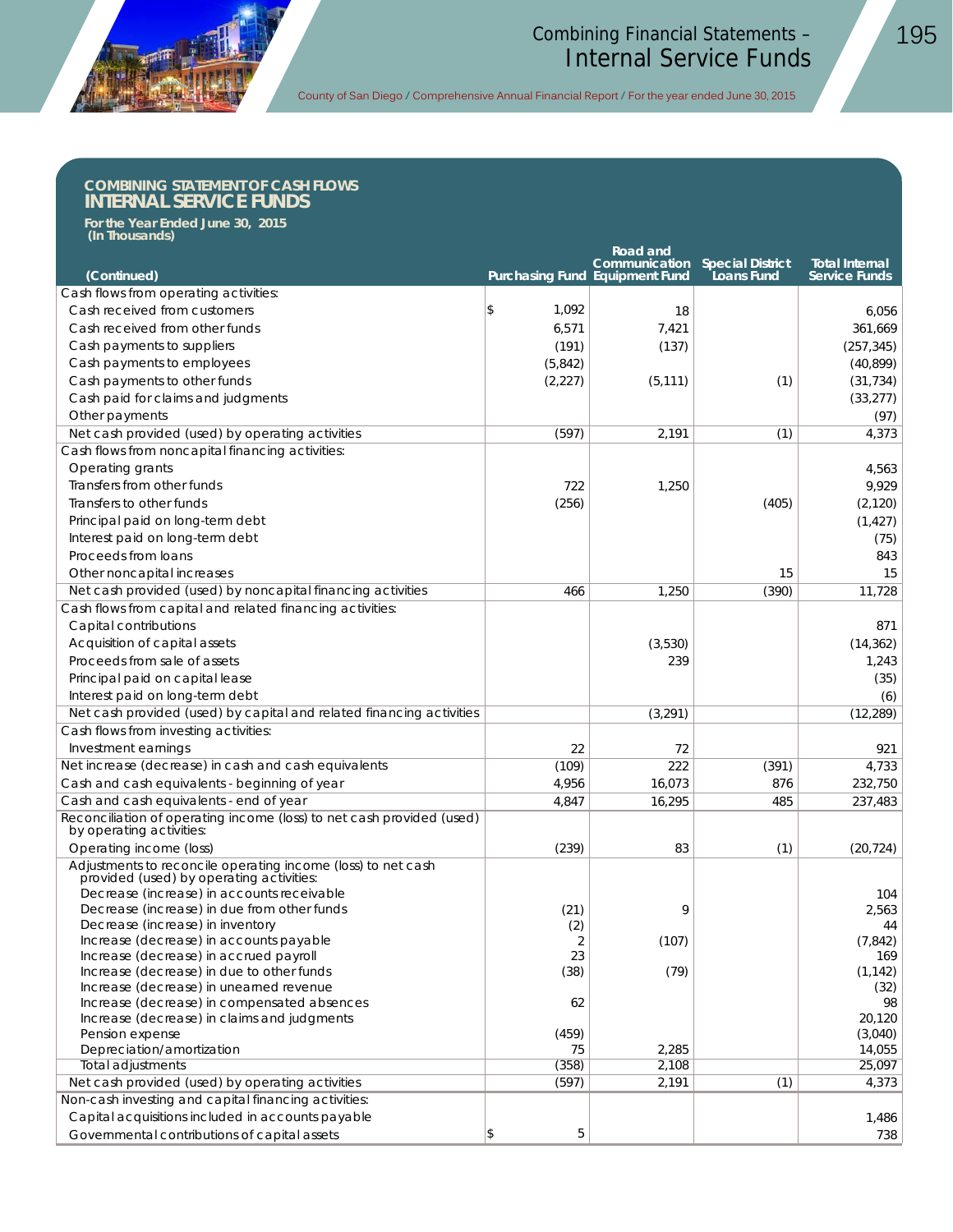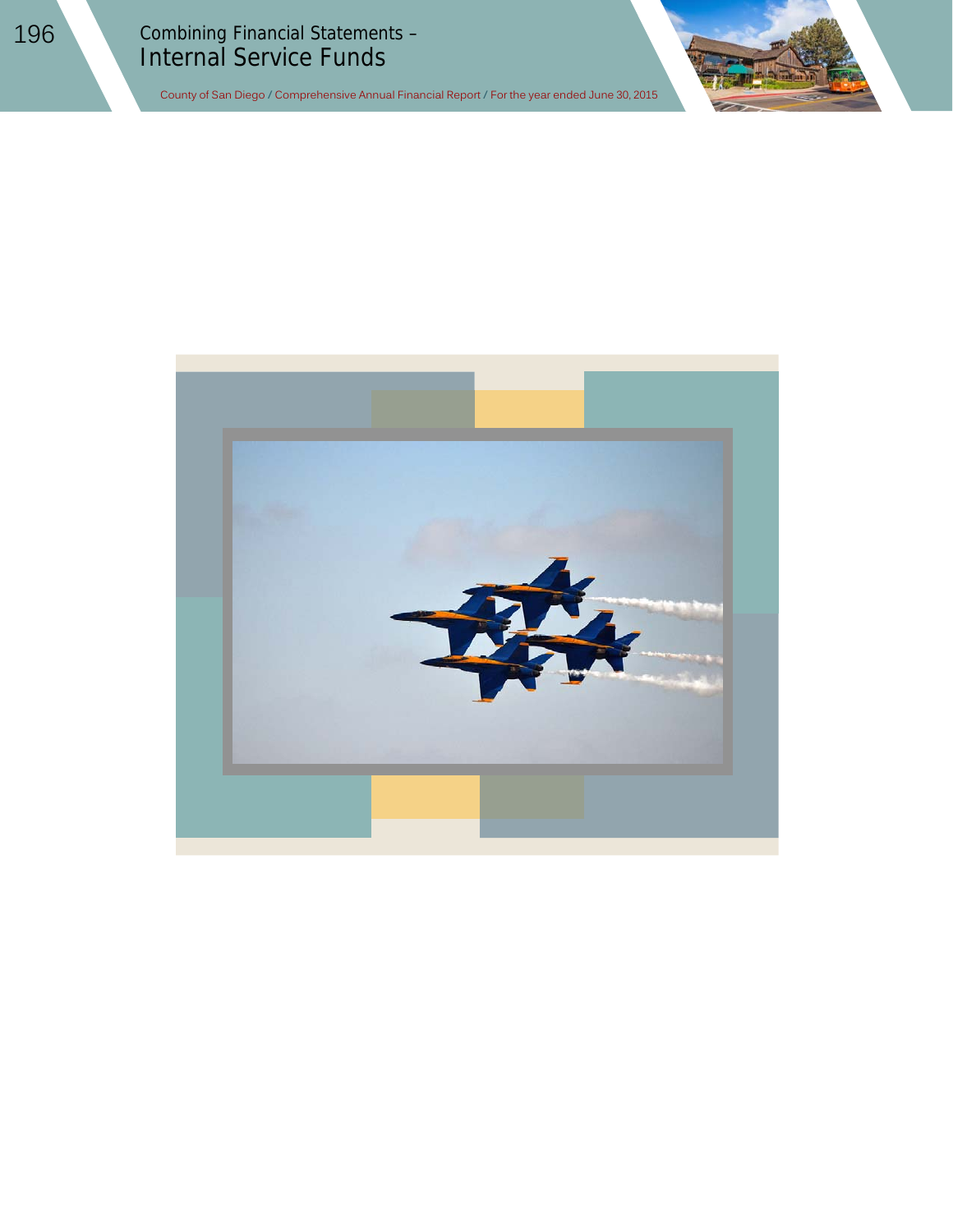

# **AGENCY FUNDS**

Agency funds are used to account for situations where the County's role is purely custodial, such as the receipt, temporary investment, and remittance of fiduciary resources to individuals, private organizations, or other governments. Accordingly, assets reported in the agency funds are offset by a liability to the party on whose behalf they are held.

# **Property Tax Collection Funds**

These funds are used for recording the collection and distribution of property taxes.

# **Other Agency Funds**

These funds maintain assets held in an agent capacity for other governments, organizations and individuals. These assets do not support the County's programs or services. Any portion of agency fund assets held at fiscal year end for other funds are reported in those funds rather than in the agency funds.